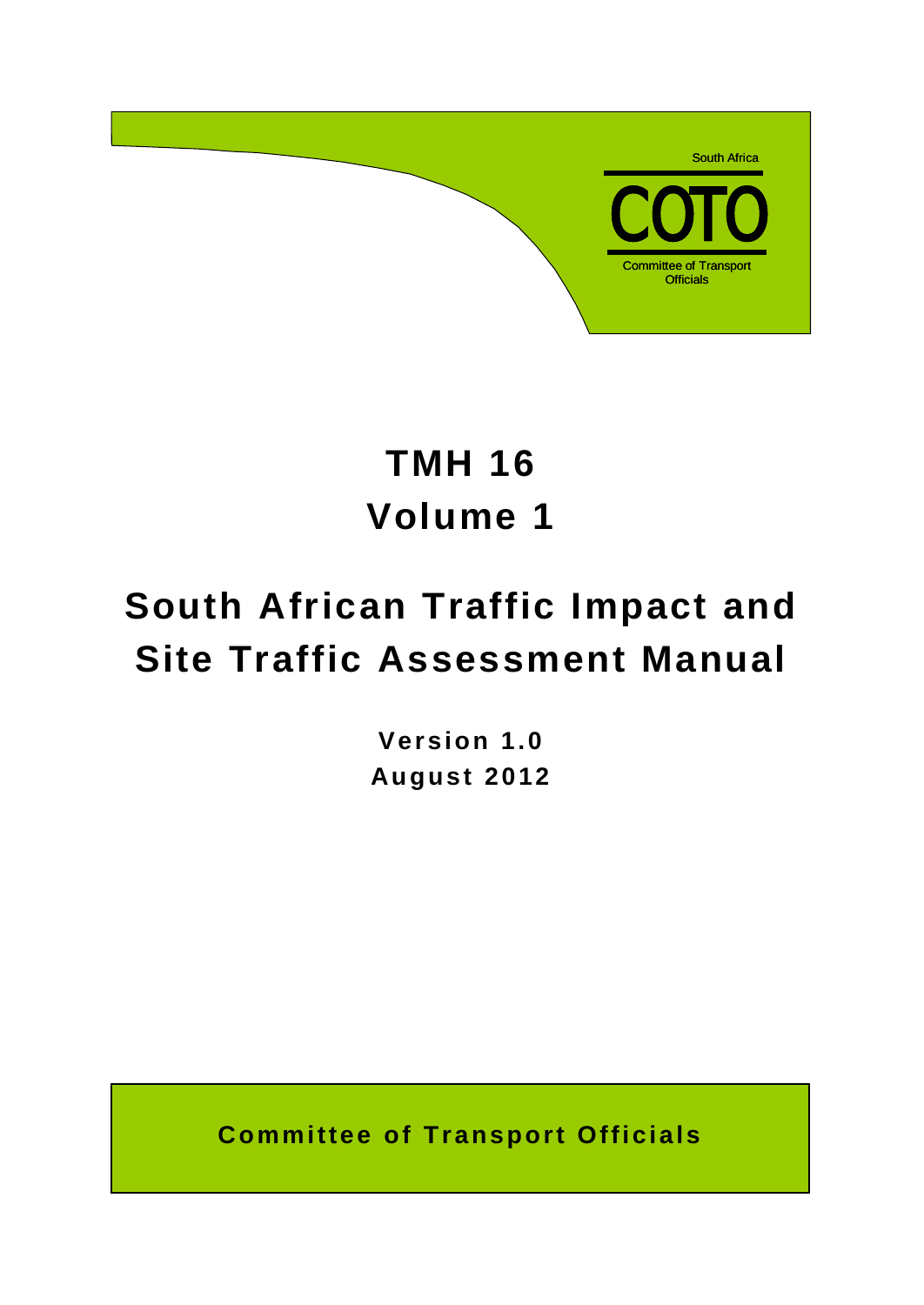**TECHNICAL METHODS FOR HIGHWAYS**

# **TMH 16 Volume 1**

# **South African Traffic Impact and Site Traffic Assessment Manual**

**Version 1.0 August 2012**

**Committee of Transport Officials**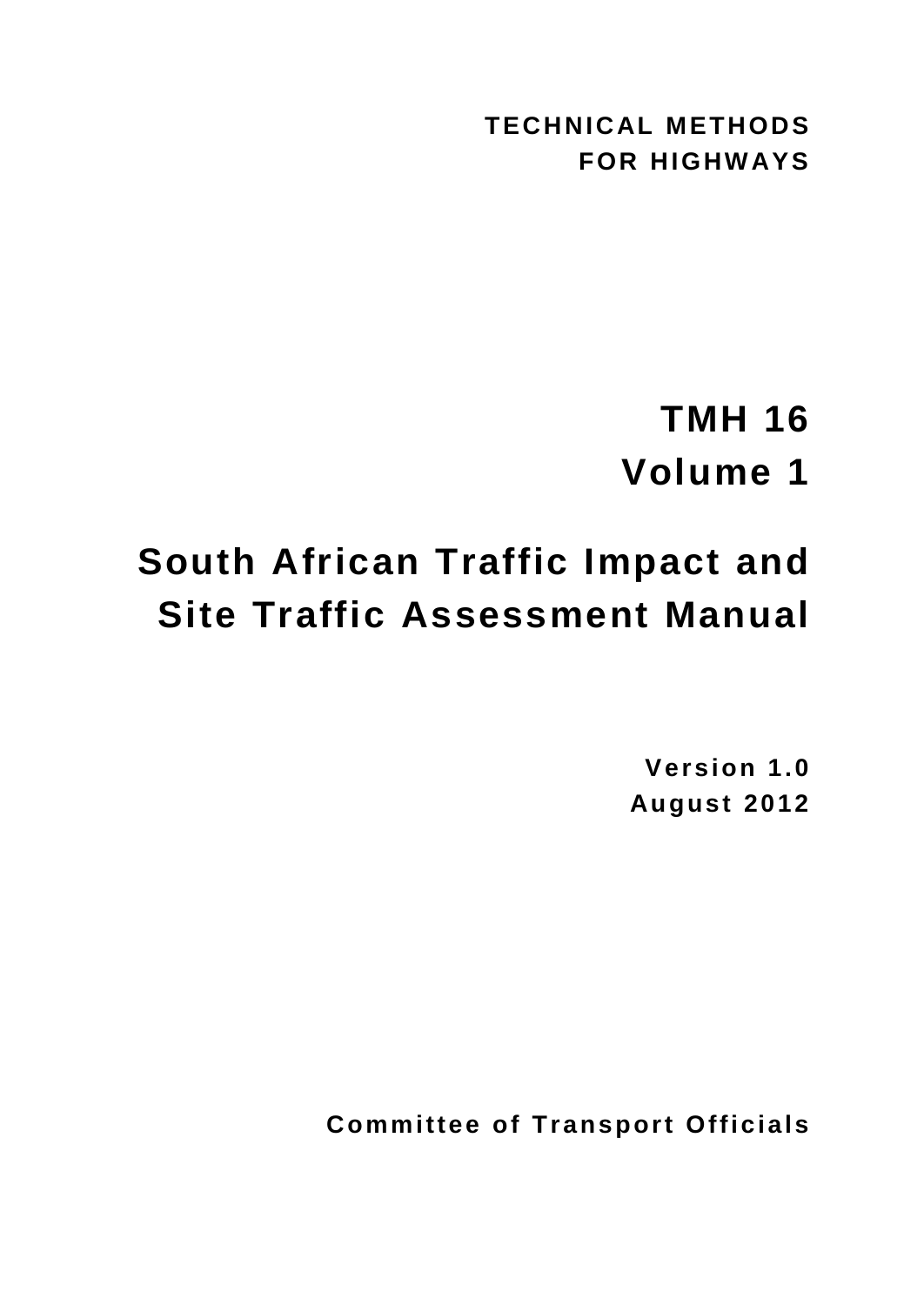## **Compiled under auspices of the:**

Roads Coordinating Body (RCB) of the Committee of Transport Officials (COTO)

# **Published by:**

The South African National Roads Agency Limited PO Box 415, Pretoria, 0001

# **Disclaimer of Liability**

The document is provided "as is" without any warranty of any kind, expressed or implied. No warranty or representation are made, either expressed or implied, with respect to fitness of use and no responsibility will be accepted by the Committee of the authors for any losses, damages or claims of any kind, including, without limitation, direct, indirect, special, incidental, consequential or any other loss or damage that may be arise from the use of the document.

# **All rights reserved**

No part of this document may be changed without permission and approval of the Roads Coordinating Body (RCB). However, permission is granted to freely use, copy, print, reproduce or distribute this document.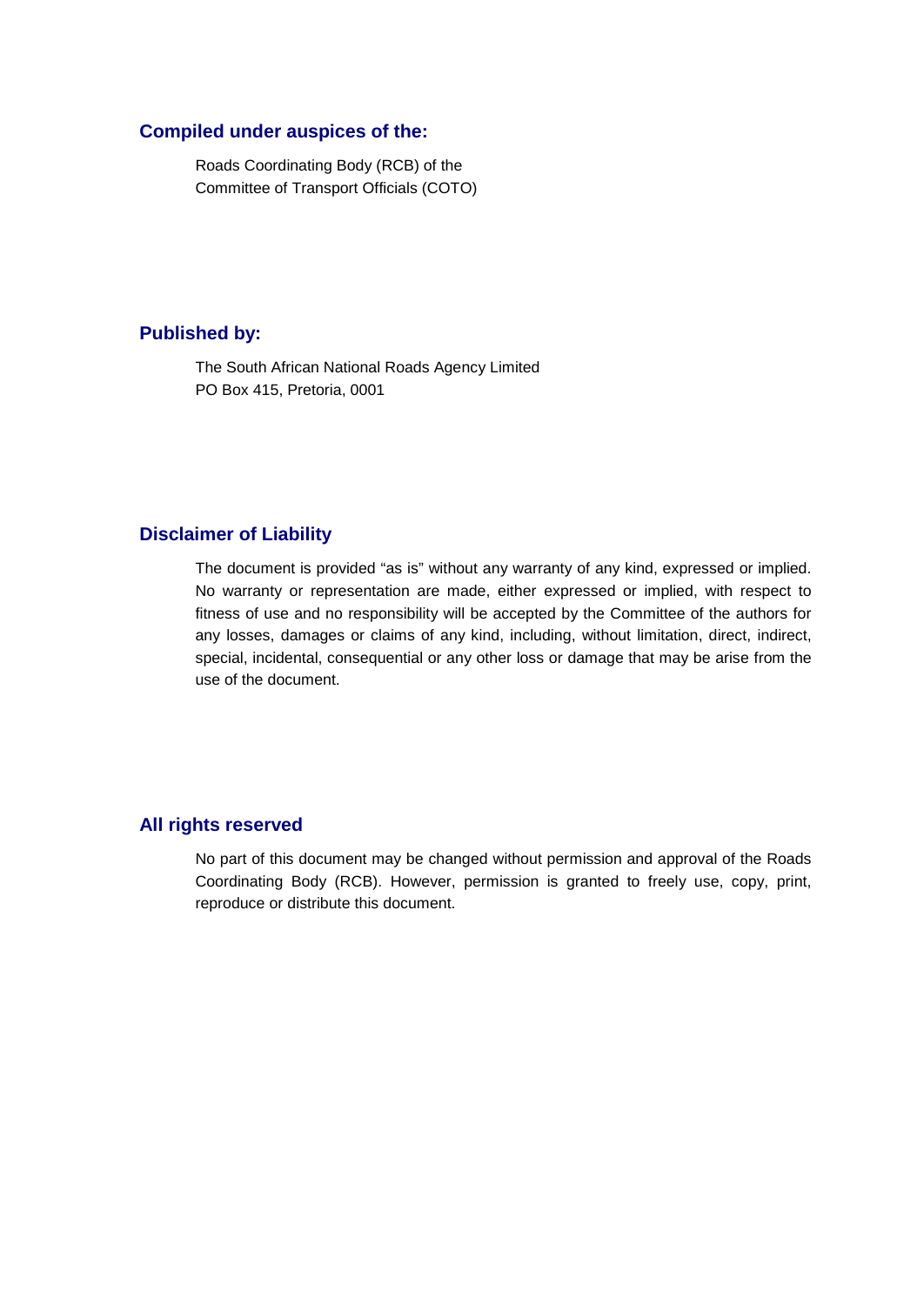## **Technical Methods for Highways:**

The Technical Methods for Highways consists of a series of publications that are in the nature of manuals in which methods are prescribed for used on various aspects related to highway engineering. The documents are primarily aimed at ensuring the use of uniform methods throughout South Africa.

Users of the documents must ensure that the latest editions or versions of the document are used. When a document is referred to in other documents, the reference should be to the latest edition or version of the document.

Any comments on the document will be welcomed and should be forwarded to the publisher. When appropriate, such comments may be incorporated in future editions of the document.

# **Synopsis:**

The manual contains requirements for Traffic Impact Assessments (TIAs) and Site Traffic Assessments (STAs) in South Africa. Requirements are provided for aspects such as responsibilities and submission of traffic assessments as well as assessment standards. The manual is published in two volumes; the first volume consisting of general requirements while assessment standards and requirements are published in the second volume.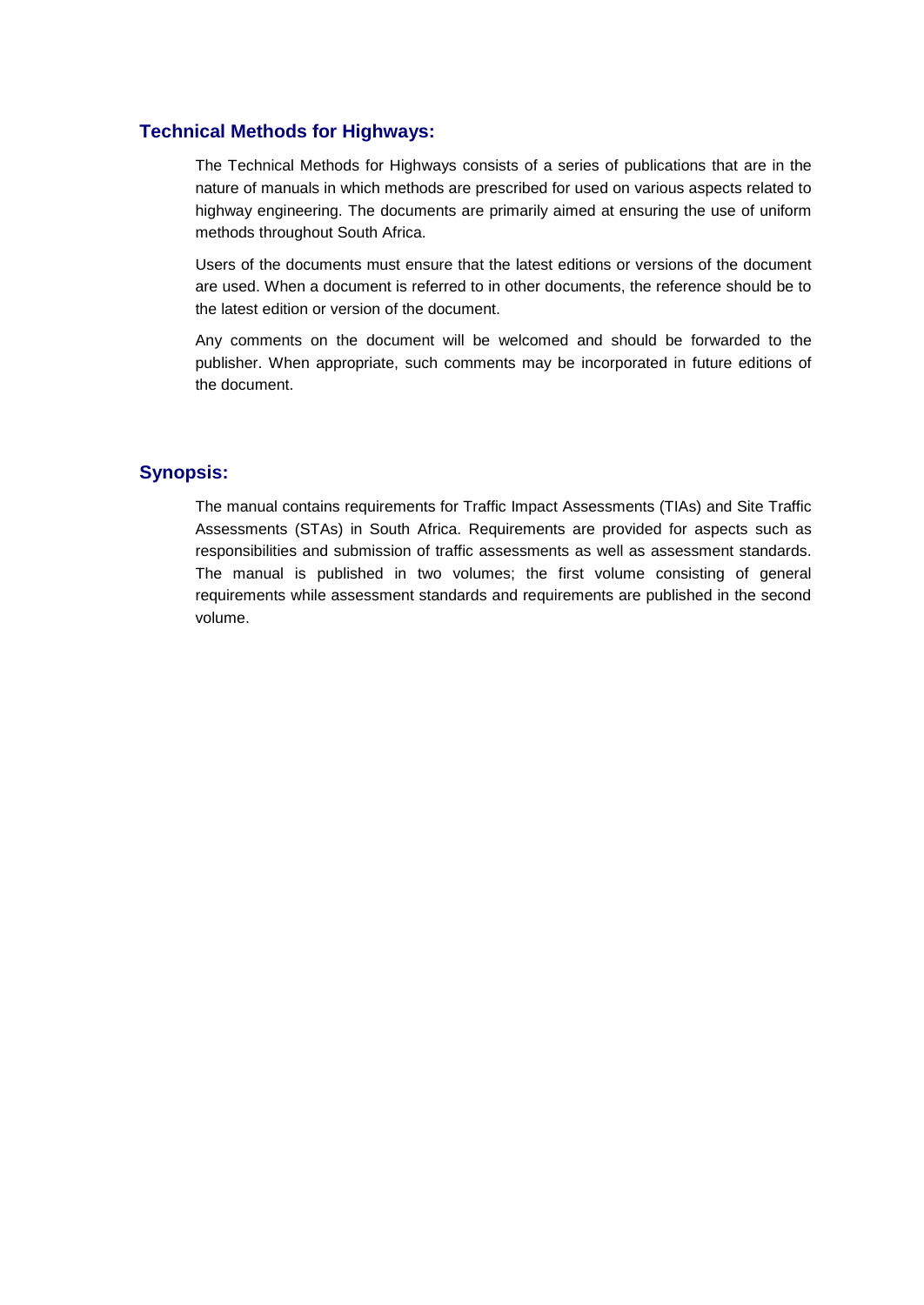# **Table of Contents**

|   | <b>ITEM</b>                                               | <b>PAGE</b>                                      |                         |  |  |
|---|-----------------------------------------------------------|--------------------------------------------------|-------------------------|--|--|
|   | Preface                                                   |                                                  | i                       |  |  |
|   |                                                           | Definitions                                      | ii                      |  |  |
| 1 | Introduction                                              |                                                  | 1                       |  |  |
|   | 1.1                                                       | Aim of manual                                    | 1                       |  |  |
|   | 1.2                                                       | Legal Framework                                  | $\overline{\mathbf{c}}$ |  |  |
|   | 1.3                                                       | <b>Engineering Service Contribution Policy</b>   | $\overline{2}$          |  |  |
|   | 1.4                                                       | Responsibility for traffic assessments           | 3                       |  |  |
|   | 1.5                                                       | Other authorities                                | 3                       |  |  |
|   | 1.6                                                       | Multimodal transport                             | 4                       |  |  |
|   | 1.7                                                       | Overview of the Manual                           | 4                       |  |  |
|   | 1.8                                                       | <b>Standards and Requirements</b>                | 4                       |  |  |
|   | 1.10                                                      | Manual for Traffic Impact Studies                | 5                       |  |  |
| 2 | <b>Traffic Assessments</b>                                |                                                  | 6                       |  |  |
|   | 2.1                                                       | Integrated Development and Transport Planning    | 6                       |  |  |
|   | 2.2                                                       | Traffic assessment levels                        | $\overline{7}$          |  |  |
|   | 2.3                                                       | Master planning                                  | $\overline{7}$          |  |  |
|   | 2.4                                                       | <b>Traffic Impact Assessments</b>                | 11                      |  |  |
|   | 2.5                                                       | <b>Site Traffic Assessments</b>                  | 12                      |  |  |
|   | 2.6                                                       | Traffic assessments thresholds                   | 13                      |  |  |
|   | 2.7                                                       | Copyright of assessments                         | 13                      |  |  |
| 3 |                                                           | Qualifications and Responsibilities of Assessors | 14                      |  |  |
|   | 3.1                                                       | Professional qualifications                      | 14                      |  |  |
|   | 3.2                                                       | Professional responsibilities                    | 15                      |  |  |
|   | 3.3                                                       | Code of Conduct                                  | 15                      |  |  |
|   | 3.4                                                       | Conflict of interest                             | 16                      |  |  |
| 4 | Application and Approval process                          |                                                  | 17                      |  |  |
|   | 4.1                                                       | Review of traffic assessments                    | 17                      |  |  |
|   | 4.2                                                       | Application process                              | 17                      |  |  |
|   | 4.3<br>Review process                                     |                                                  | 18                      |  |  |
| 5 |                                                           | References                                       | 20                      |  |  |
|   | Appendix A<br><b>Requirements for Traffic Assessments</b> |                                                  |                         |  |  |
|   | Appendix B                                                | B                                                |                         |  |  |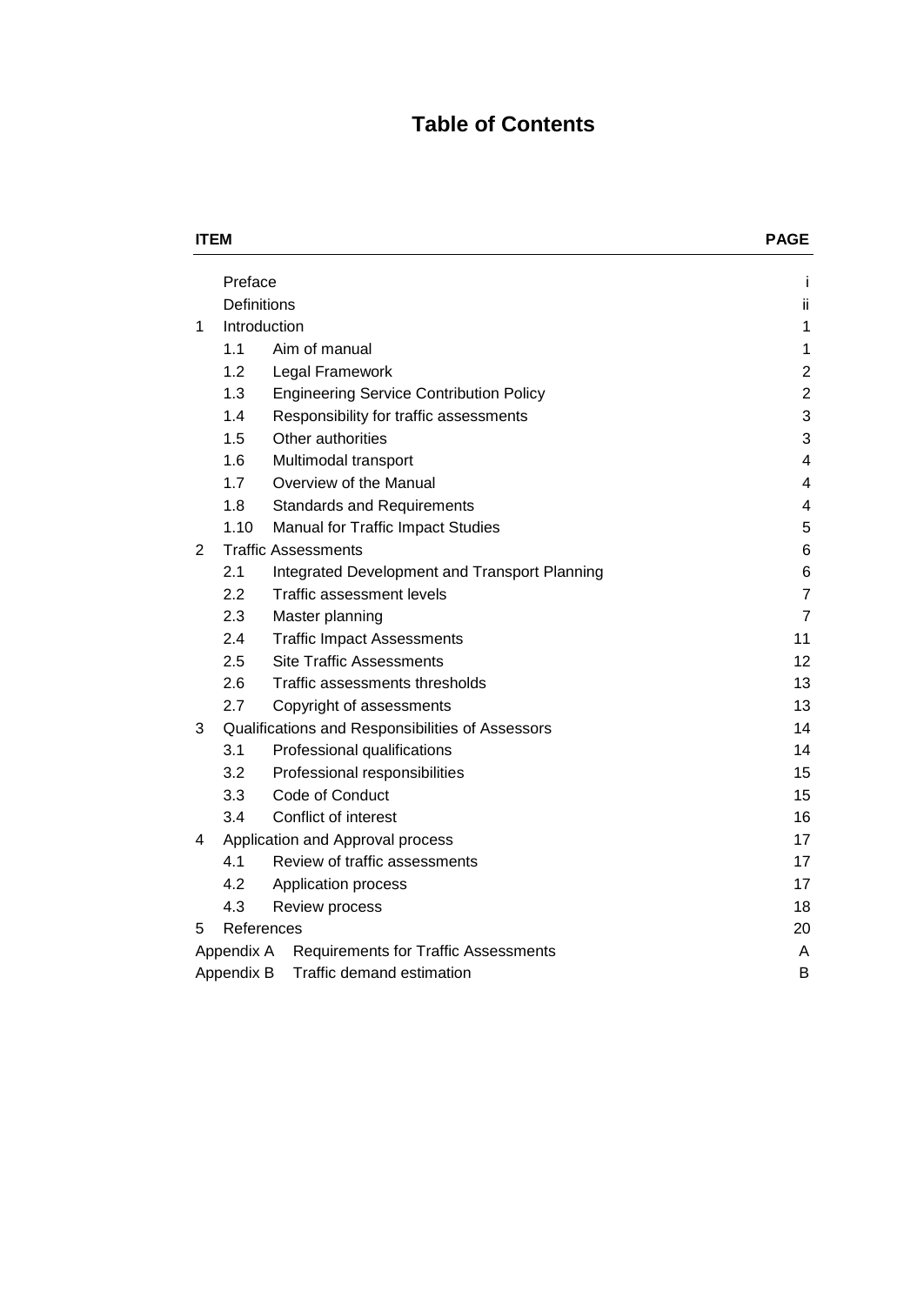# **Preface**

The manual contains requirements for Traffic Impact Assessments (TIAs) and Site Traffic Assessments (STAs) in South Africa. Requirements are provided for aspects such as responsibilities and submission of traffic assessments as well as assessment standards. The manual is published in two volumes; the first volume consisting of general requirements while assessment standards and requirements are published in the second volume.

In terms of this manual, Traffic Impact Assessments (TIAs) must be undertaken when:

- 1 An application is submitted for a change in land use and;
- 2 The highest total additional hourly vehicular trip generation (including pass-by and diverted trips) as a result of the application exceeds 50 trips per hour.

Site Traffic Assessments (STAs) must be undertaken when:

- 1 An application is submitted for the erection of a building or other structure (roads and other) on a site for which a Site Development Plan (SDP) is required.
- 2 Proposals are made for transportation facilities (roads and other) in a township during Township Establishment.

Single dwelling units are exempted from the above requirement when access is obtained from a Class 5 road, and the access is to the satisfaction of the Municipality. However, the Municipality may require a STA when there is concern regarding the safety of the access.

The requirements of this manual only relate to technical considerations and a traffic assessment which may be acceptable in terms of this manual does not imply any approval or otherwise of the land-use application itself. It also does not imply approval of any mitigating measures proposed in the assessment and such measures may be subject to further detailed investigations. Should such further investigations indicate that the proposed measures are not feasible the Municipality may require that a new assessment be submitted based on alternative proposals.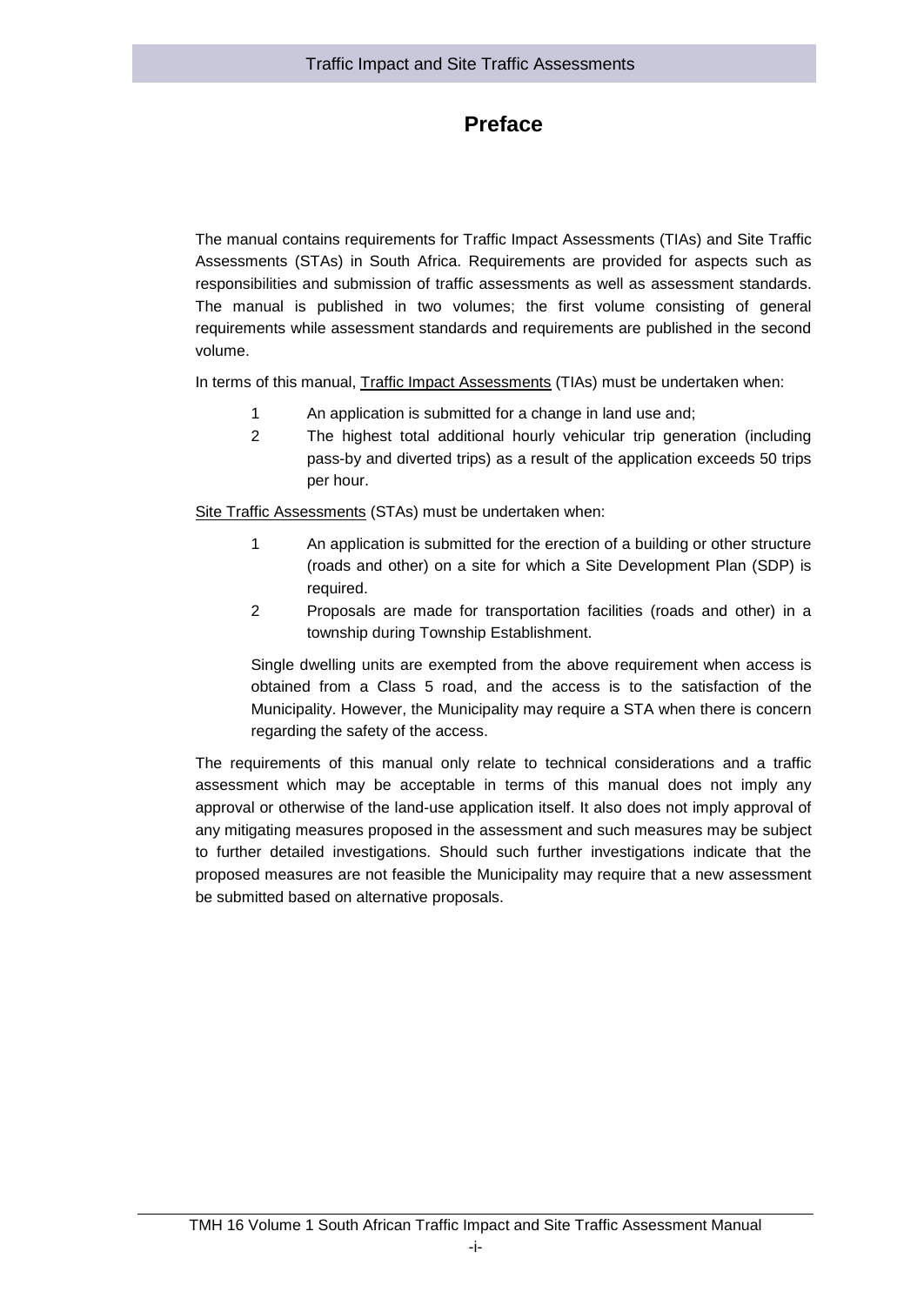# **Definitions**

**Applicant** means any person or entity legally empowered to apply for a development, as defined in relevant legislation.

**Assessor** means the professional engineer or technologist who undertakes a traffic assessment on behalf of the Applicant. Such professional must have the qualifications as prescribed in this manual.

**Connection** means the connection between two services. In the case of roads, this is the junction or intersection between different roads.

**Development** means any lawful procedure whereby a township is established, a property is subdivided, a property is consolidated, the lawful land use of a property is changed or a combination of one or more of the foregoing.

**Engineering Service Contribution Policy**. The engineering service contribution policy of the Municipality.

**External Roads**. Roads classified as external by the Engineering Service Contribution Policy of the Municipality.

**Internal Roads**. Roads classified as internal by the Engineering Service Contribution Policy of the Municipality.

**Municipality** means the municipality responsible for the provision of municipal engineering services.

**Traffic Impact Assessment (TIA)**. The assessment of the impact of a proposed change in land use on the transportation system.

**Site Development Plan (SDP)**. A plan that the Municipality requires of a land owner intending to erect or alter any building or structure on a site.

**Site Traffic Assessment (STA)**. The assessment of accesses, the site circulation system and transportation facilities proposed in a Site Development Plan or during Township Establishment.

**Township Establishment**. The establishment of a township in terms of relevant legislation.

**Traffic Assessment Standards and Requirements Manual**. The *TMH 16 Volume 2 South African Traffic Impact and Site Traffic Assessment Standards and Requirements Manual* of COTO (Committee of Transport Officials), South Africa.

**Trip Data Manual**. The *TMH 17 South African Trip Data Manual* of COTO (Committee of Transport Officials), South Africa.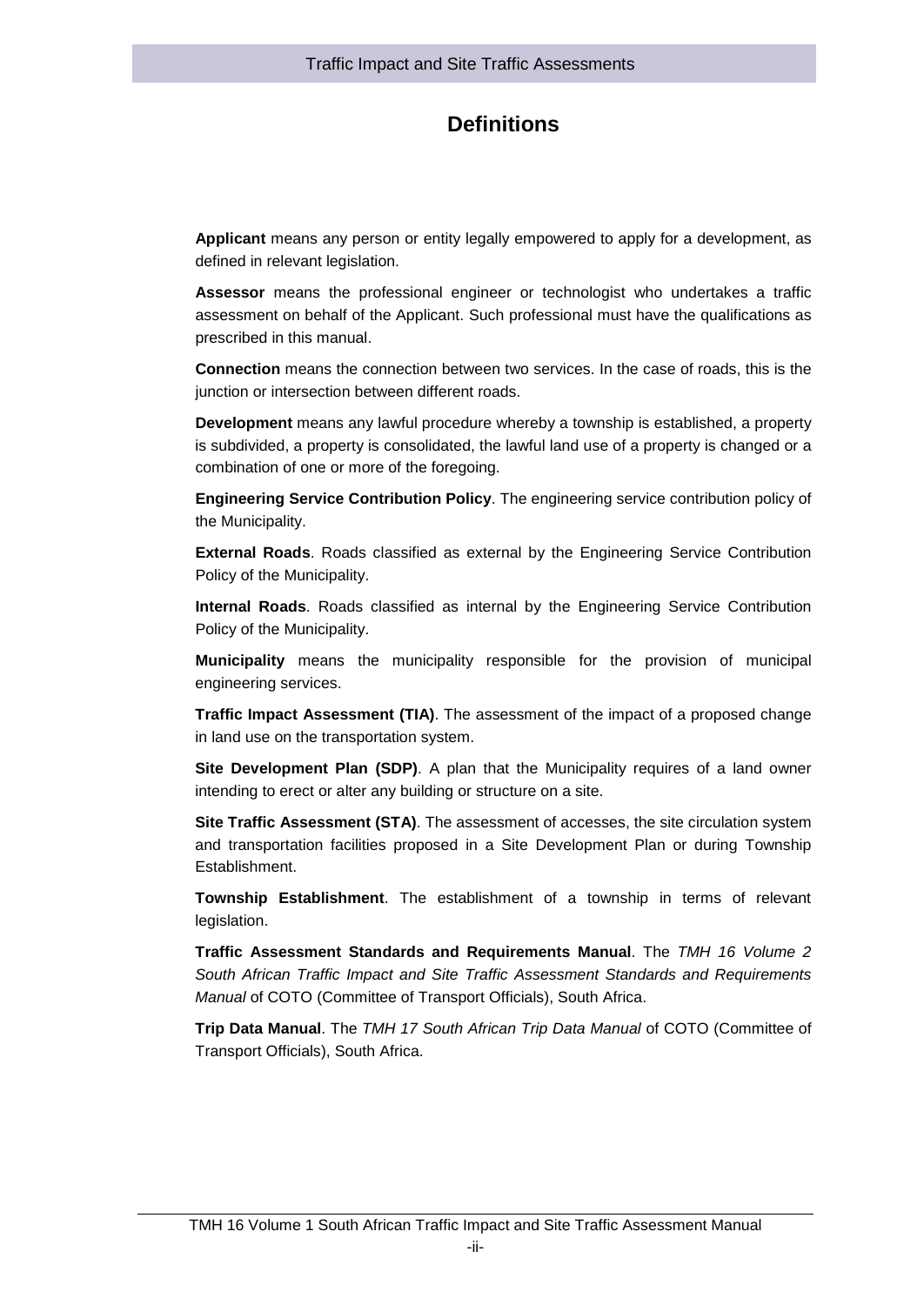# **1 Introduction**

# <span id="page-7-0"></span>**1.1 Aim of manual**

- <span id="page-7-1"></span>1.1.1. The aim of the manual is to establish uniform and consistent requirements and standards for Traffic Impact Assessments and Site Traffic Assessments in South Africa. Requirements are provided for the scope and contents of the assessments while standards are provided for acceptable traffic impacts.
- 1.1.2. The basic aim of this manual is to ensure sustainable development by ensuring that adequate transportation is available. Traffic assessments have a key role to play in the creation of sustainable developments that will be able to stand the test of time. Key elements of sustainable development include more efficient utilisation of land, managing land development to reduce the need to travel and promoting more sustainable and efficient forms of transport (such as public transport, walking and cycling).
- 1.1.3. Traffic Impact Assessments (TIA) are required to determine the traffic impact of a land development proposal and whether such development can be accommodated by the transportation system. Transportation and land development are inescapably related and Traffic Impact Assessments are required to ensure that the impact of land development can be accommodated by the transportation system. An inadequate transportation system will lead to congestion and result in deterioration of traffic safety, as well as a diminished quality of life and a reduced economic viability of development. The purpose of traffic assessments is to support sustainable development by protecting the overall integrity of the transportation system for the benefit of all users. Neither public nor private interests are served if transportation systems are needlessly degraded due to poor development planning and control. An efficient, reliable and safe transportation system will in fact unlock and enhance land development potential.
- 1.1.4. Site Traffic Assessments (STA) are required to assess the expected operational conditions of transport facilities proposed in a Site Development Plan or during Township Establishment and to establish whether such facilities will be able to safely and efficiently accommodate current and future traffic. Inadequate site or township transport facilities may not only affect public safety on the site or in the township itself, but could have significant overflow impacts on the wider transportation system which could contribute to congestion and traffic safety problems on the public road network. It is also necessary to ensure that site and township facilities are properly integrated with the surrounding transportation system, particularly with the public transport system.
- 1.1.5. Environmental Impact Assessments often require Traffic Impact Assessments as part of the application. The requirements of this manual can also be used for such purposes, with the necessary changes and amendments where required.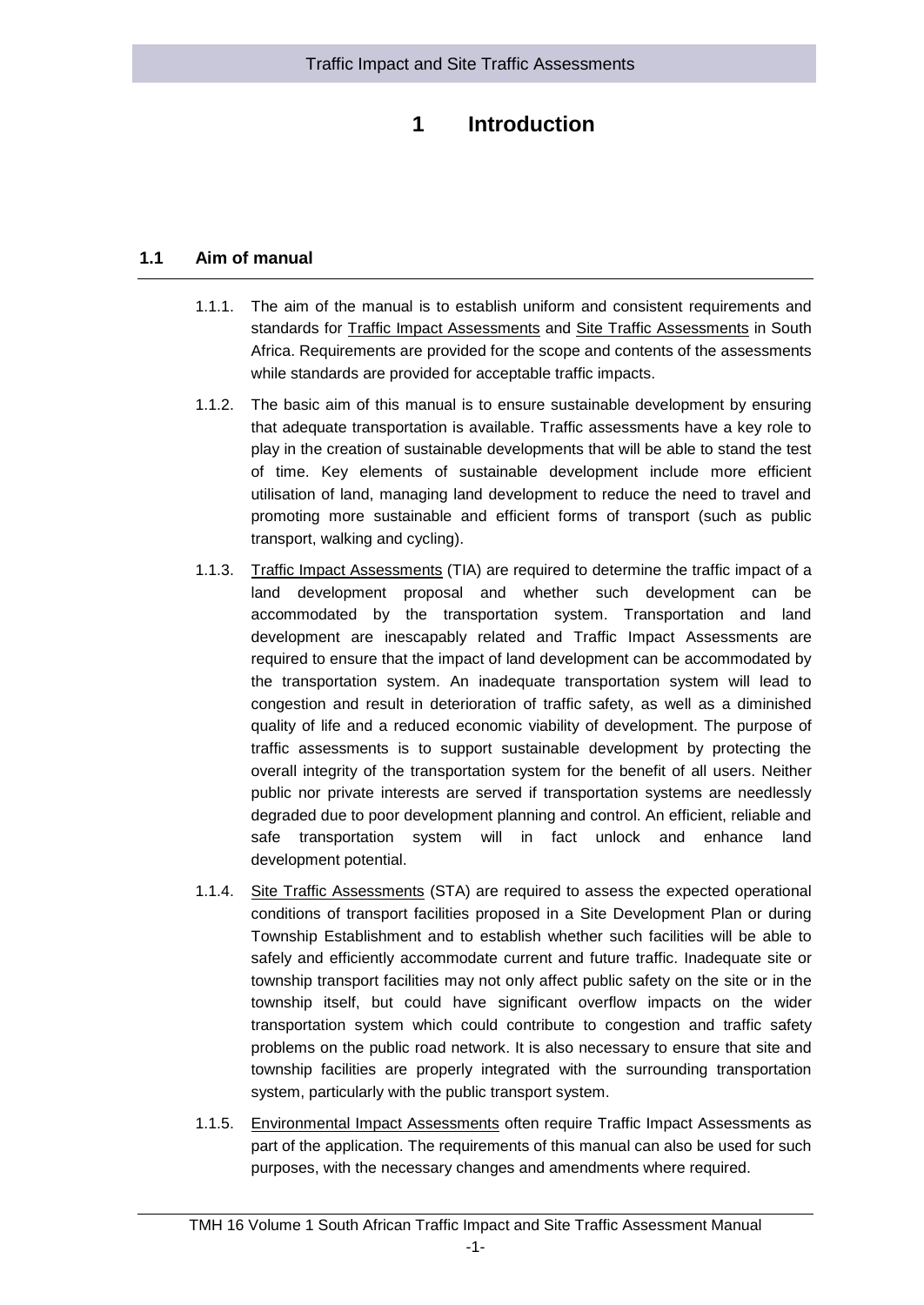# **1.2 Legal Framework**

<span id="page-8-0"></span>1.2.1. The Constitution of the Republic of South Africa empowers a Municipality to govern, on its own initiative, the local government affairs of its community, subject to national and provincial legislation. According to the constitution, the Municipality has executive authority in respect of, and has the right to administer, inter alia, the local government matters listed in Part B of Schedule 4 and Part B of Schedule 5, which includes municipal roads. The Municipality also has the right to exercise any power concerning a matter reasonably necessary for, or incidental to, the effective performance of its functions.

In terms of Section 152(1) of the Constitution, the objects of local government include, inter alia, to ensure provision of services to communities in a sustainable manner and to promote social and economic development. Section 153 emphasises that in its budgeting and planning processes, the Municipality must give priority to the basic needs of the community and to promote social and economic development of the community.

1.2.2. Municipal development planning in South Africa is regulated by the Municipal Systems Act (Act No 32 of 2000). This act requires the preparation and adoption of Integrated Development Plans (IDPs) to guide and regulate all planning and development in the Municipality. The National Land Transport Act NLTA (Act No 5 of 2009) requires the integration of land transport planning with the land development process and the preparation of integrated transport plans which constitutes the transport component of the integrated development plans of municipalities. These integrated transport plans include the regulation and provision of transport infrastructure for all modes of transport. According to the National Land Transport Act, property developments within a transport area are subject to traffic impact and transport assessments.

# <span id="page-8-1"></span>**1.3 Engineering Service Contribution Policy**

- 1.3.1. This manual must be read together with the Engineering Service Contribution Policy of the Municipality. Where such policy has not been adopted by the Municipality, then the requirements described in the *TMH 15 South African Engineering Service Contribution Manual for Municipal Road Infrastructure* of COTO (Committee of Transport Officials) will apply for the purposes of this manual.
- 1.3.2. The Engineering Service Contribution Policy of the Municipality defines responsibilities with regard to the provision of, and contributions to, road infrastructure by developments in municipalities. The policy establishes the road infrastructure for which the contributions are required, the classification of internal and external services, the responsibilities of the Applicant and the Municipality respectively and the methodology for determining the contributions. The Applicant is responsible for the installation and provision of internal engineering services while the Municipality is responsible for the installation and provision of external services. The Applicant, however, will contribute to the cost of the external engineering services.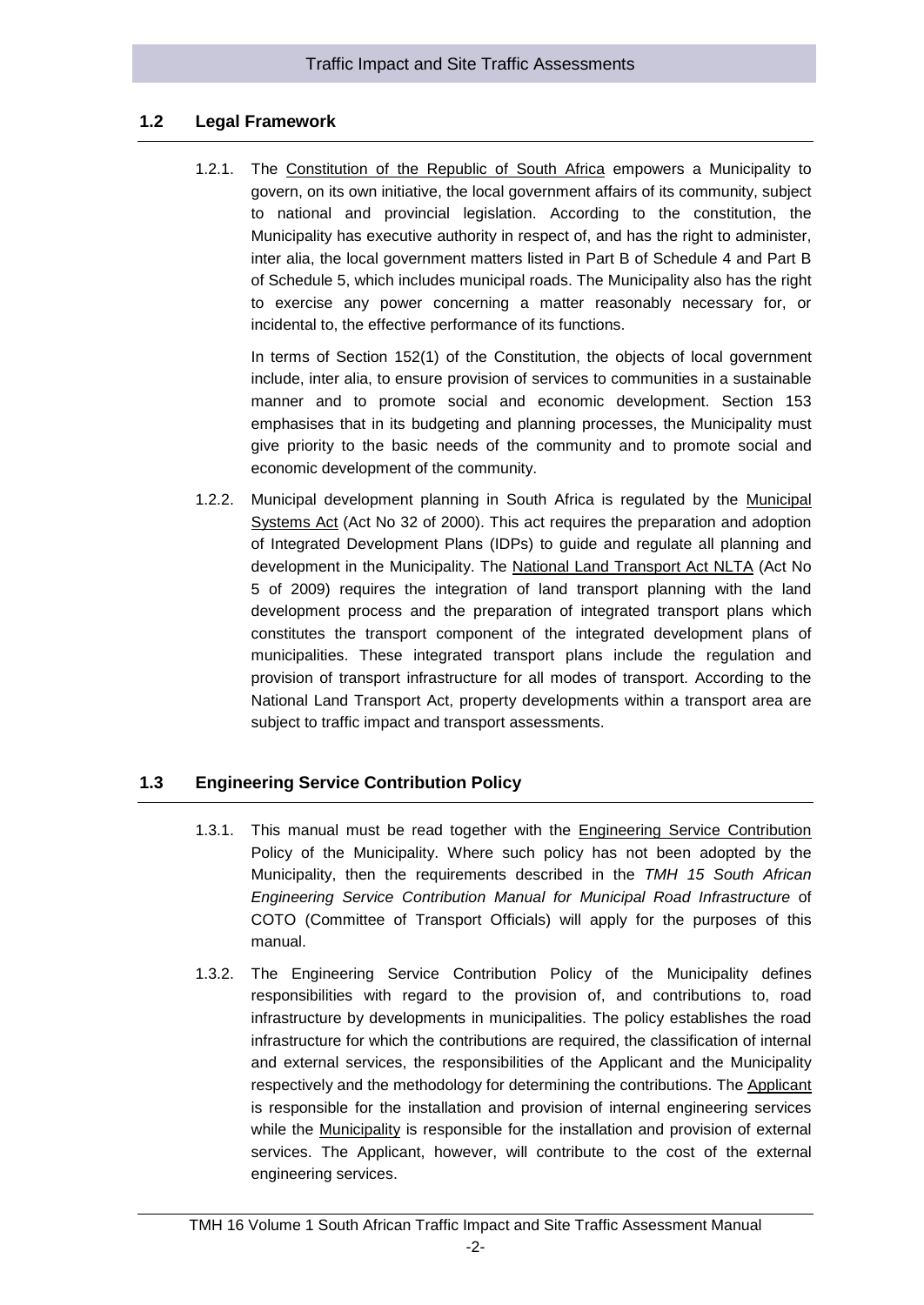## Traffic Impact and Site Traffic Assessments

1.3.3. This manual on traffic assessments may not be used for establishing any responsibilities with regard to the provision or contributions to engineering services, either with regard to roads under jurisdiction of the Municipality or any other authority. Such responsibilities are solely determined by the Engineering Service Contribution Policy and this manual will have no bearing on such responsibilities.

# <span id="page-9-0"></span>**1.4 Responsibility for traffic assessments**

- 1.4.1. In terms of this manual, the Applicant is fully responsible for the Traffic Impact and Site Traffic Assessments, including the cost of undertaking such assessments. This responsibility, however, is restricted to the assessments described in this manual and the Applicant shall not be responsible for undertaking any assessments that would normally form part of the master planning of the Municipality (as described in this manual).
- 1.4.2. The Municipality is responsible for the master planning required to accommodate developments in general and for implementing transportation systems and improvements that are required to serve the wider community. This master planning includes the planning of the major road network consisting of Class 1 to 3 roads. In situations where the required master planning has not been undertaken, provision is made in the manual for allowing the Applicant to undertake the planning on behalf of the Municipality, but the Applicant will be allowed to deduct the cost of such planning from the engineering service contribution.

# <span id="page-9-1"></span>**1.5 Other authorities**

- 1.5.1. In terms of this manual, traffic assessments shall not be restricted to transportation infrastructure under the jurisdiction of the Municipality alone and the impact of a proposed development on infrastructure under the jurisdiction of other municipalities and road authorities must also be assessed (depending on the extent of the study area as required by this manual - refer to Appendix A).
- 1.5.2. The requirements and standards of this manual shall be applicable to all assessments irrespective of the authority and the Applicant will not be responsible for any additional assessments or complying with any requirements other than those prescribed in this manual.
- 1.5.3. The traffic assessments will take the master planning of other authorities into account where such master planning is available. However, when such master planning is not available or has not been undertaken, these authorities cannot expect the Applicant to undertake an impact assessment for the transportation infrastructure of the authorities.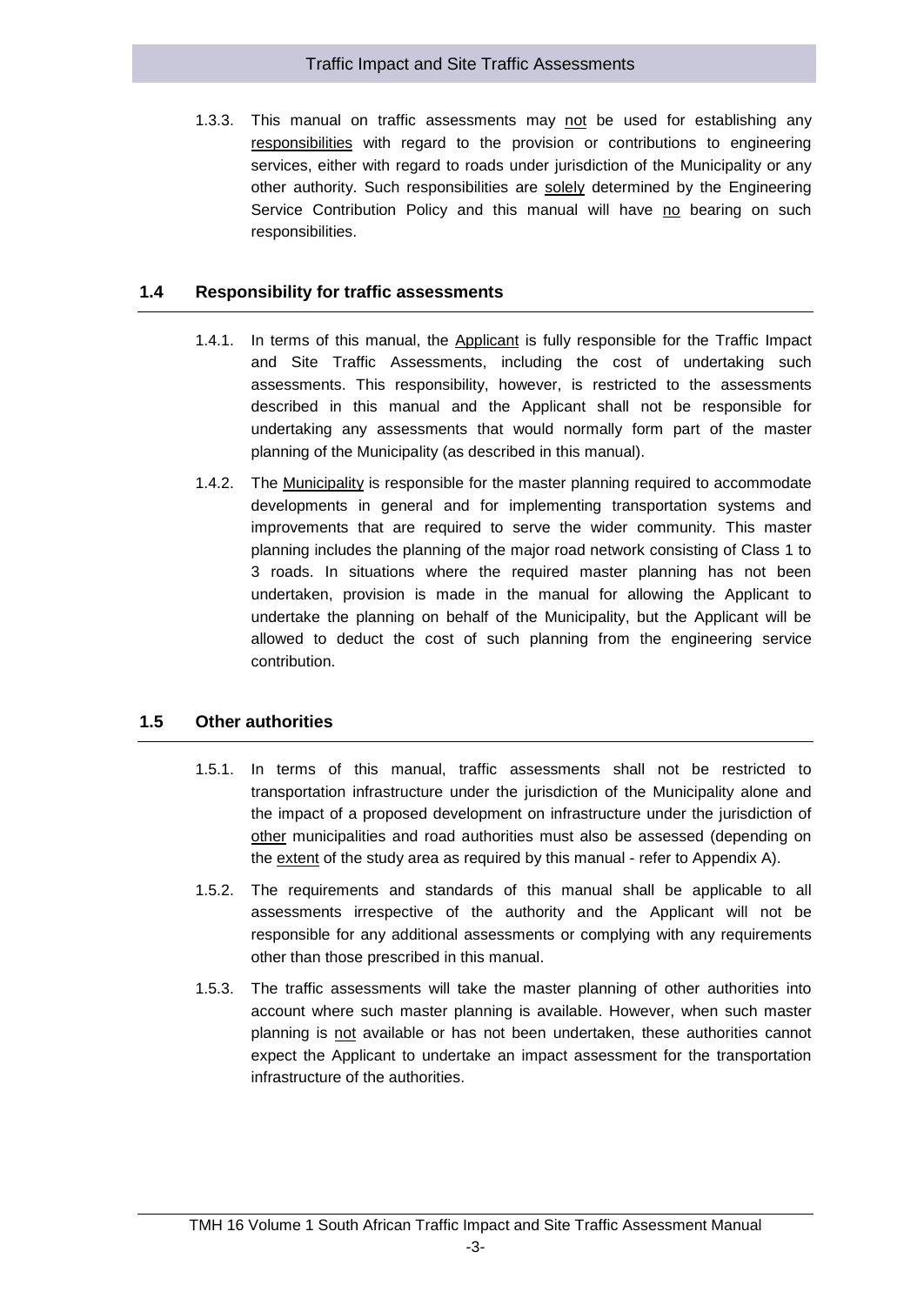# **1.6 Multimodal transport**

- <span id="page-10-0"></span>1.6.1. One of the purposes of this manual is to promote multimodal transport, including public transport, walking and cycling. Measures are therefore required that will enhance the attractiveness and encourage usage of such modes.
- 1.6.2. In terms of this manual, the Applicant will be responsible to provide certain infrastructure and facilities that are in support of multimodal transport. These facilities, however, will be restricted to those that can be reasonably expected of the Applicant and which can be implemented at the time of development.
- 1.6.3. Standards are provided in this manual in support of multimodal transport. These standards are aimed at ensuring that a high standard of services and facilities are provided for such transport.

#### <span id="page-10-1"></span>**1.7 Overview of the Manual**

- 1.7.1. The manual contains requirements for Traffic Impact and Site Traffic Assessments that must be undertaken when required. Requirements for when such traffic assessments must be undertaken are also provided.
- 1.7.2. Requirements related to aspects such as responsibilities, submission and review of traffic assessments are provided in the main body of the manual, while the technical requirements are provided in appendices and in other manuals. Appendix A contains general requirements for traffic assessments while requirements for traffic demand estimation are provided in Appendix B.
- 1.7.3. Assessment standards and requirements are provided in the *TMH 16 Volume 2 South African Traffic Impact and Site Traffic Assessment Standards and Requirements Manual* of the Committee of Transport Officials (hereinafter called the Traffic Assessment Standards and Requirements Manual).
- 1.7.4. Requirements for the qualification of persons that may undertake traffic assessments are also provided in the manual. Assessing the impact of traffic is a specialised engineering field that requires detailed knowledge as well as professionalism. In terms of this manual, such assessments may thus only be undertaken by professionals with the qualifications specified in the manual.
- 1.7.5. Similar requirements are also given for persons that will review traffic assessments on behalf of the Municipality. These requirements also apply to any reviews that are undertaken by other authorities.

# <span id="page-10-2"></span>**1.8 Standards and Requirements**

1.9 Requirements are provided in this manual for the scope and contents of traffic assessments. Standards and requirements for the impact of traffic on transportation infrastructure are provided in the Traffic Assessment Standards and Requirements Manual. All assessments must be undertaken in terms of the requirements of this manual as well as the Traffic Assessment Standards and Requirements Manual.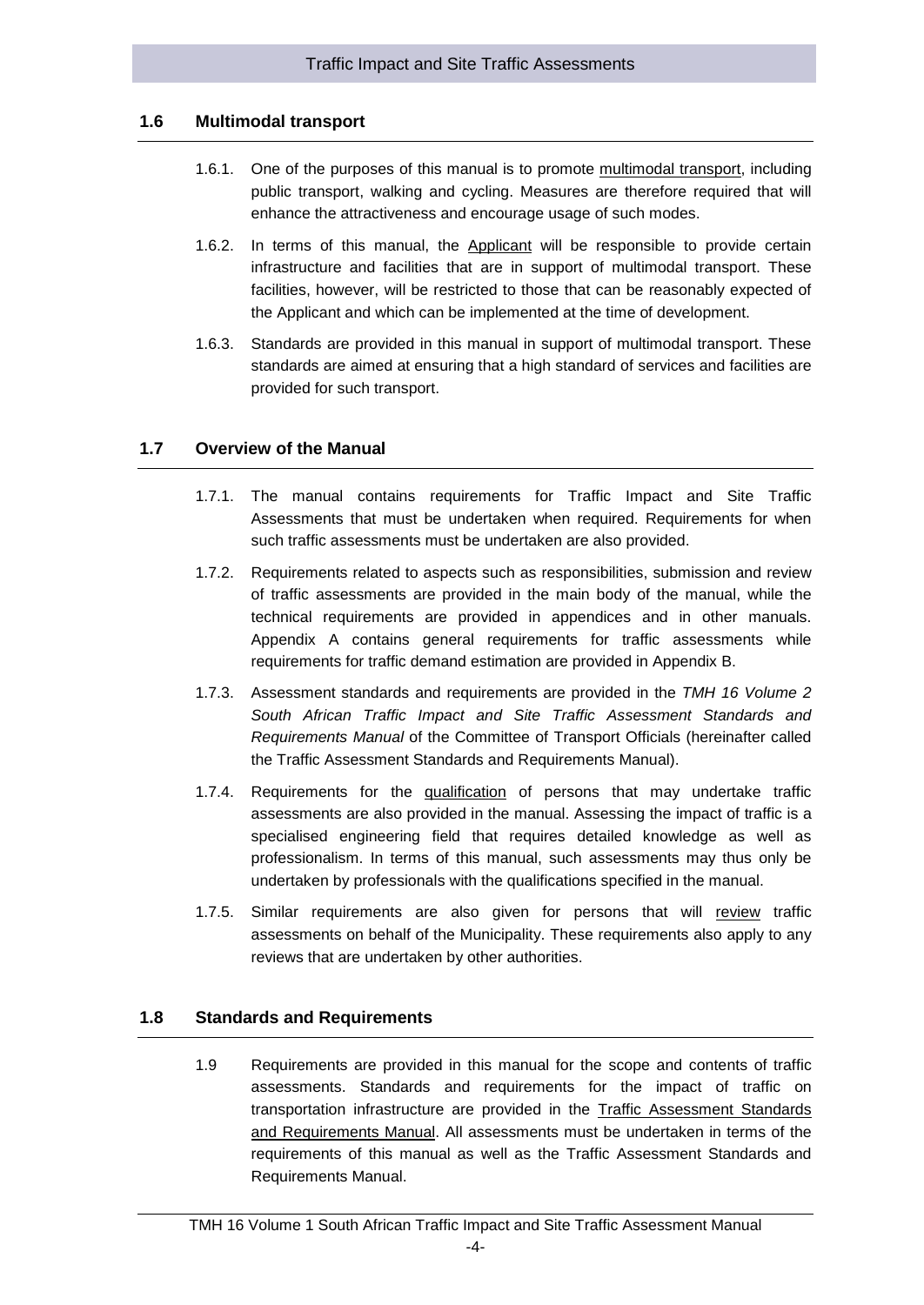- 1.9.1. It is a specific stipulation of this manual that the Municipality will not require the assessment of any impacts nor prescribe any standards or requirements other than those prescribed in this manual and in the Traffic Assessment Standards and Requirements Manual. This requirement is also applicable to assessments that must be undertaken for infrastructure under the jurisdiction of other authorities.
- 1.9.2. It is the responsibility of the Municipality to ensure that the standards and requirements are applied uniformly to all developments. No relaxation of the requirements should be allowed, except as described below.
- 1.9.3. The requirements of this manual and the Standards and Requirement Manual are aimed at ensuring an efficient and safe transportation system. The intention is that these requirements and standards should be complied with as far as possible. It is, however, recognised that there may be circumstances where these requirements cannot be met. A relaxation of the requirements may be considered by the Municipality if the deviation from the requirements can be motivated, provided that adequate cognisance is given to the need for a safe and efficient and safe transportation system. Particular care must be taken to ensure that the safety of the users of the system is not compromised.

# <span id="page-11-0"></span>**1.10 Manual for Traffic Impact Studies**

- 1.10.1. This manual may be used in place of the Manual for Traffic Impact Studies of the Department of Transport (DOT) published in 1995 (Report No 93/635).
- 1.10.2. Some of the more important differences between the two manuals include the following:
	- i) **Warrants for traffic impact assessments**. The DOT manual requires that traffic impact studies must be undertaken for developments that generate more than 50 peak hour trips, although a traffic impact statement may be submitted for developments that generate less than 150 trips. The 50 trip threshold is retained in this manual but a full traffic impact assessment is required for all developments.
	- ii) **Site Traffic Assessments**. The DOT manual does not require site traffic assessments as required by this manual.
	- iii) **Master planning**. The DOT manual does not explicitly require master planning to be in place before traffic assessments can be submitted.
	- iv) **Extent of study area**. The extent of the study area in this manual is smaller than that of the DOT manual due to the introduction of master planning as a requirement in this manual.
	- v) **Assessment standards**. The standards according to which impacts are assessed have significantly been expanded in this manual. Requirements for public transport and non-motorised forms of travel have also been given greater prominence.
	- vi) **Professional qualifications**. The professional qualification requirements for both assessors and reviewers have been expanded in this manual.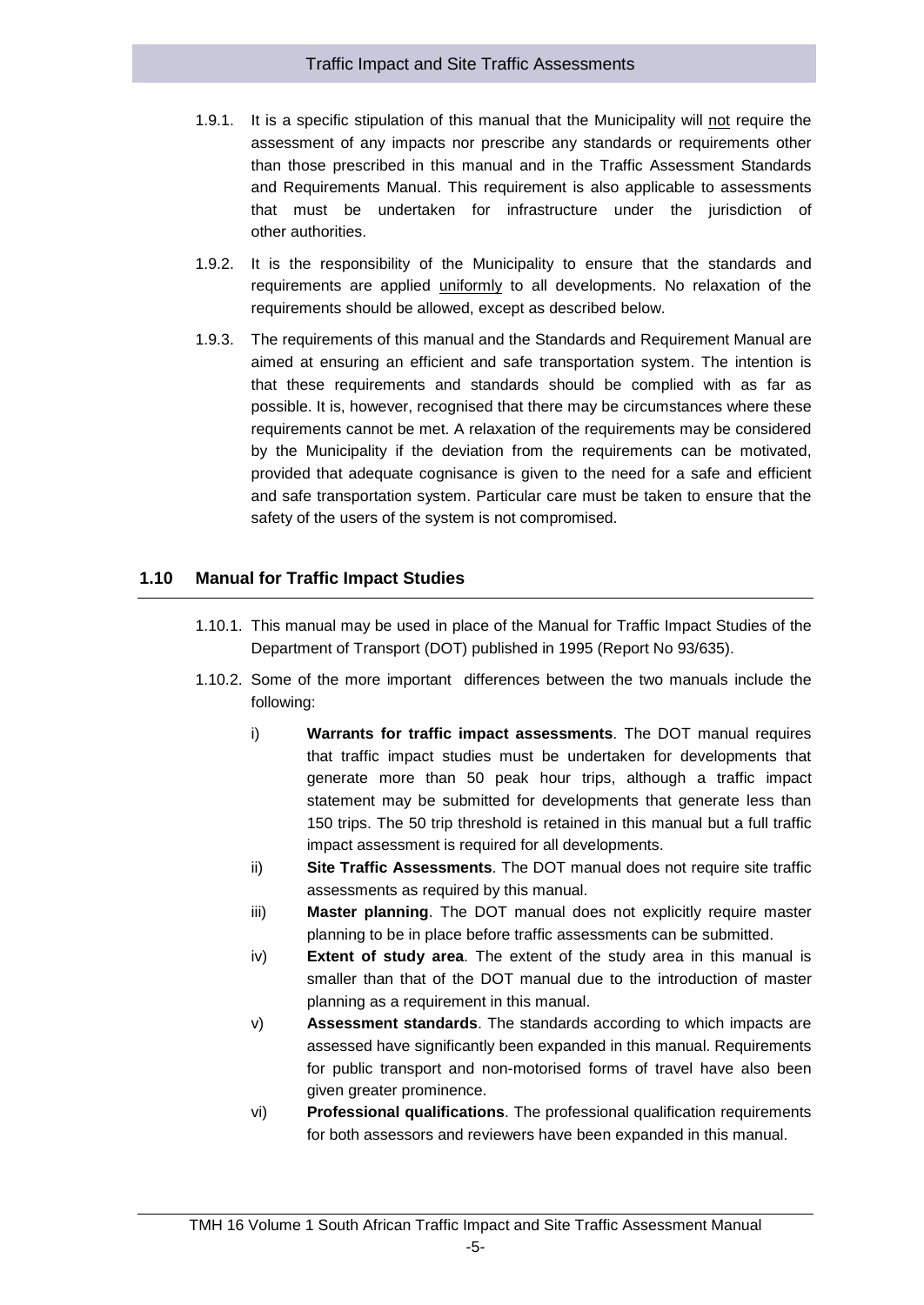# **2 Traffic Assessments**

# <span id="page-12-0"></span>**2.1 Integrated Development and Transport Planning**

- <span id="page-12-1"></span>2.1.1. Traffic assessments must be undertaken against a background of the greater development and transportation planning of the Municipality. Assessments cannot be undertaken in isolation without reference to such planning.
- 2.1.2. The Municipal Systems Act (Act 32 of 2000) requires that the Municipality must compile an Integrated Development Plan (IDP). In terms of the act, a core component of the IDP is the Spatial Development Framework (SDF) which must include the provision of basic guidelines for a land use management system for the Municipality. These frameworks can range from broad regional plans for the Municipality as a whole, down to detailed plans at precinct level that indicate proposed land uses at erf level.
- 2.1.3. An Integrated Transport Plan (ITP), as described in the National Land Transport Transition Act (2000), is used to formulate the vision, policies and strategies of a Municipality with regard to transport and to list the transport projects to be carried out over a five-year period. According to the Act, transport planning must be integrated with the land development process and must form an essential part of the IDP.
- 2.1.4. In terms of this manual, the municipality may require that certain development and transportation master planning must be in place before traffic assessments can be undertaken and submitted. Some of the required planning may have been undertaken as part of the above integrated development and transport planning of the Municipality and may thus already be available. Where not available, the required planning must be completed before traffic assessments can be submitted. Provision is made in this manual for allowing the Applicant to undertake such planning on behalf of the Municipality when the planning is not available or has not been undertaken. Applications for development cannot be delayed by the lack of master planning in the Municipality.
- 2.1.5. The requirements related to master planning described above and in the following sections of this chapter are also applicable when assessments are required of roads and transportation infrastructure under the jurisdiction of other authorities, except that traffic assessments may be undertaken even if master planning is not made available by other authorities. Applicants shall not be penalised by the lack of such master planning by either the Municipality or by other authorities.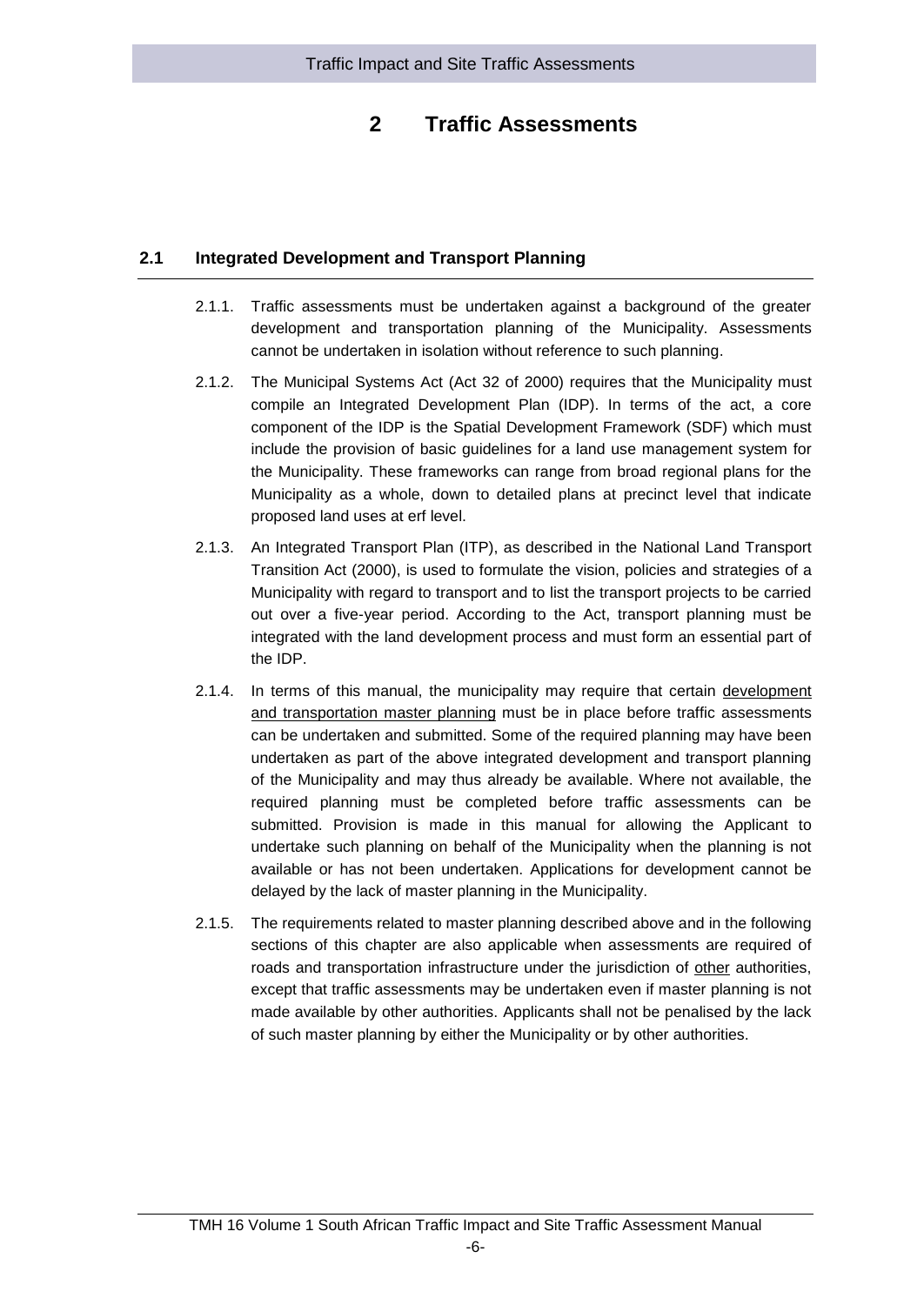# <span id="page-13-0"></span>**2.2 Traffic assessment levels**

- 2.2.1. Transportation planning is undertaken on different levels for different purposes and to address different needs. On the macro level, planning is undertaken with the purpose of establishing a development and transportation framework or master plan while more detailed levels of planning are undertaken with the purpose of undertaking detailed traffic assessments and establishing engineering designs.
- 2.2.2. The above implies that planning and assessments must be undertaken on both the macro and more detailed levels. The following planning and assessment levels are provided for in this manual:
	- a) Master planning, the planning that must be undertaken by a Municipality in support of land development. The following planning is required:
		- i) Planning required for the development of a *Spatial Development Framework*.
		- ii) *Transportation Master Planning* required for the planning of transportation facilities that are required to serve an area. The master planning must guide the transportation facilities, including the road network, that will be required to sustain development.
		- iii) *Traffic Management Planning* that is aimed at protecting residential and other sensitive areas against traffic intrusion and other related problems resulting from developments and inadequate transportation infrastructure.
	- b) Traffic assessments, the assessments that must be undertaken by Applicants. The following assessments are required:
		- i) *Traffic Impact Assessment*, the assessment required to assess the traffic impact of a proposed change in land-use rights.
		- ii) *Site Traffic Assessment,* the assessment of transportation facilities and site accesses proposed in a Site Development Plan or during Township Establishment.

More information on the above master planning and traffic assessments is provided in the following sections.

# <span id="page-13-1"></span>**2.3 Master planning**

- 2.3.1. Master planning is the planning that must be undertaken by the Municipality and which must be in place before traffic assessments can be undertaken and submitted. In terms of this manual, the Municipality is responsible for such master planning. The master planning also includes certain traffic studies that must be undertaken to support the planning.
- 2.3.2. All master plans must be approved by the Municipality or relevant authority at an official level required by the Municipality or authority. Master plans that have not been approved have no standing, but could be considered by the Applicant when undertaking traffic assessments.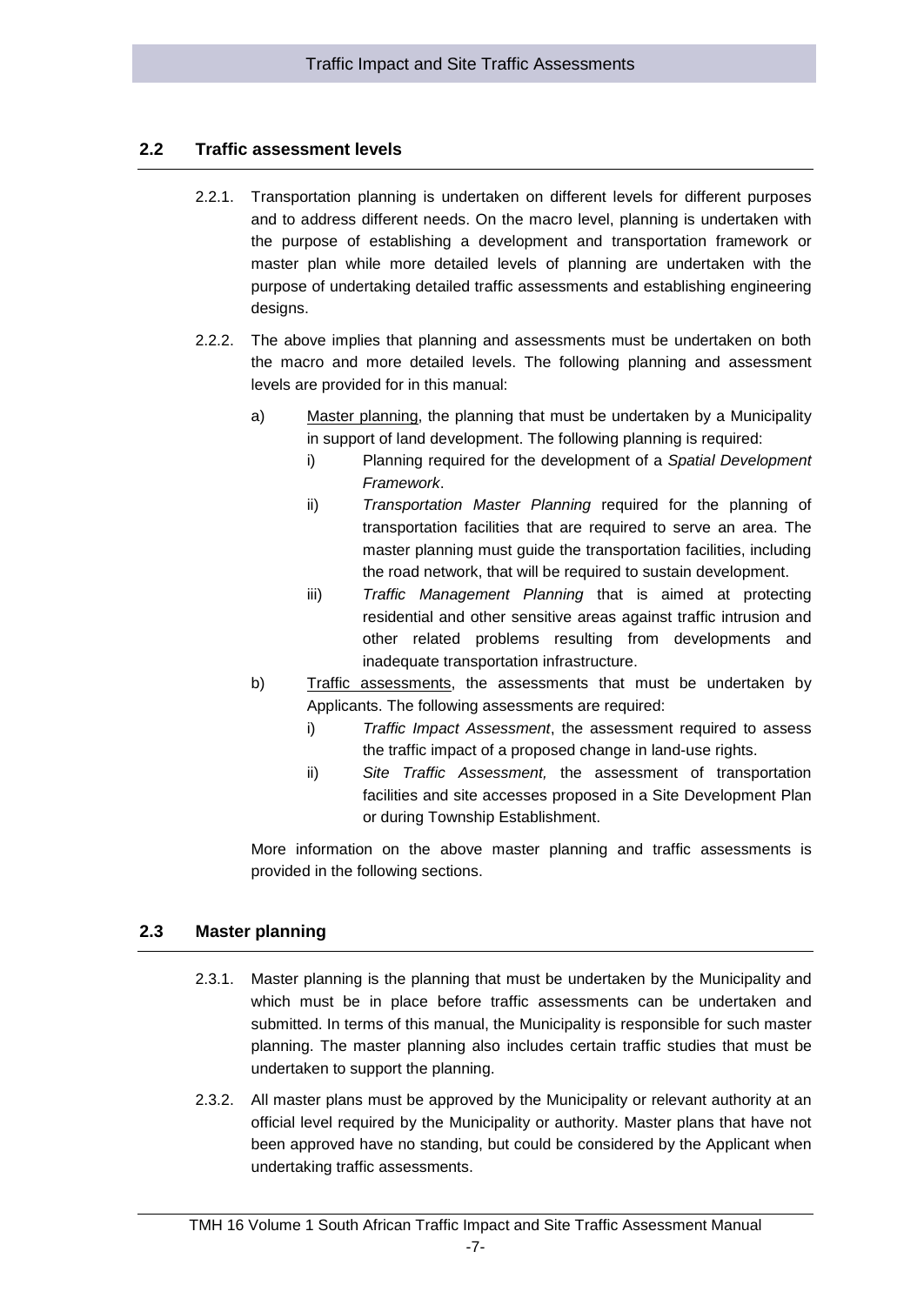## Traffic Impact and Site Traffic Assessments

- 2.3.3. The master planning should be undertaken for the planning horizon adopted by the Municipality. This planning horizon for a particular area should preferably be selected as the year in which developments in the area are expected to be fully completed and stabilised.
- 2.3.4. The following master plans and frameworks should be developed by the Municipality and made available to Applicants:
	- a) Spatial development frameworks.
	- b) Traffic management plans.
	- c) Road network master plans.
	- d) Functional road classification plans
	- e) Access management plans or frameworks.
	- f) Public transport plans.
	- g) Traffic demand models.
- 2.3.5. Spatial development frameworks are required to show the planned land uses for the area, including land which has not been developed. Such frameworks are particularly required for areas where there is a significant potential for development or changes in land use.

The level of spatial planning must be commensurate with the level of information required to inform the infrastructural planning and traffic assessments at an appropriate level of detail. It must be possible to determine and quantify the land use for a particular site from the spatial framework.

The spatial frameworks should also avoid referring to broad zoning categories, contained in land use management and town planning schemes and should preferably identify specific land-use categories, as opposed to zoning categories, envisaged for an area (i.e. offices, shops, factories, warehouses, single dwelling houses, multiple dwelling units/flats, etc.).

- 2.3.6. Traffic management plans are required to show measures that are required to effectively protect residential and other sensitive areas against traffic intrusion and other traffic related problems resulting from land uses provided for in the spatial development frameworks or from insufficient transportation infrastructure.
- 2.3.7. Road network master plans are used to show the major road network and related facilities required to accommodate the land uses provided for in the spatial development frameworks. The plans shall, as a minimum, cover all Class 1 to 3 roads, including roads under jurisdiction of other authorities. These plans must, inter alia, show the required road widths to accommodate the spatial development frameworks. The plans must also show intersection and, where appropriate, positions from where property access may be obtained from.
- 2.3.8. Functional road classification plans are used to show the functional classification of roads in an area (Class 1 to 5 roads). The plans are required for the purpose of determining engineering service contributions as well as traffic assessments. The standards and requirements for traffic assessments are related to the functional classifications of roads and traffic assessments cannot be undertaken without such plans being available. The functional classifications may also be indicated on the road master plans.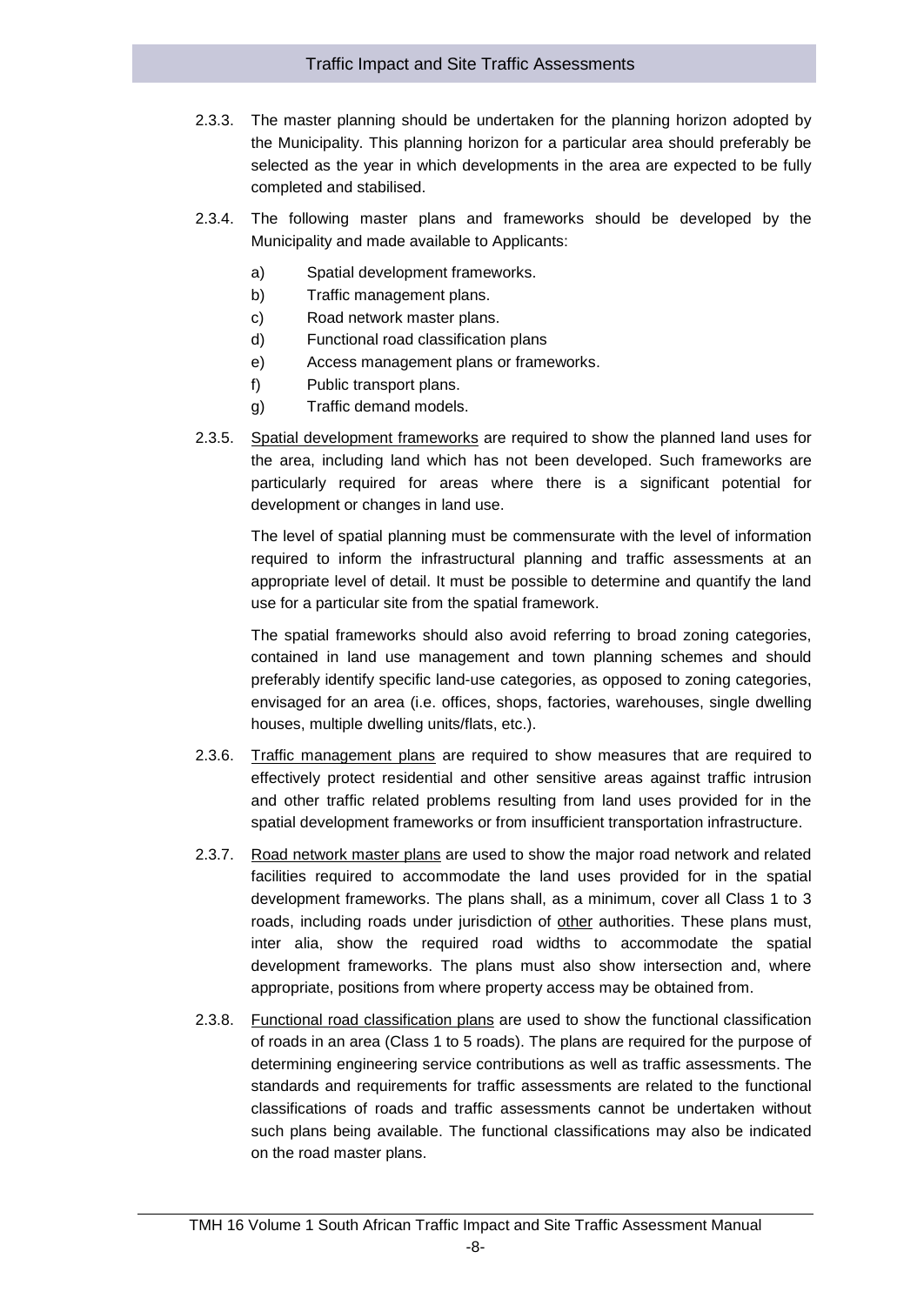- 2.3.9. Access management plans or frameworks are used to indicate the requirements and conditions according to which access may be provided. Such plans or frameworks are particularly needed on roads that do not currently fully comply with intersection spacing and separation requirements of the Traffic Assessment Standards and Requirements Manual, or where retrofit measures are required.
- 2.3.10. Public transport plans are required in areas that depend significantly on public transport. The plans must show all public transport facilities in an area, including public transport routes and termini. Traffic assessments in such areas cannot be undertaken, nor can reductions for trip generation rates be made, unless such plans are in place.
- 2.3.11. Traffic demand models are used to determine the current as well as the future expected traffic demand on the road network. These models must be used during the master planning process to assess whether the proposed road network can accommodate the future spatial development framework for an area, including new land use rights. Where possible, the demand models should fully account for all land use rights that have been approved but not yet fully exercised for an area. The models will at least cover all Class 1 to 3 roads on the road network, including those under the jurisdiction of other municipalities and authorities.
- 2.3.12. The master planning must include the assessment of the impact of the spatial development framework on the transportation infrastructure under jurisdiction of other authorities. Where other authorities will be affected, it is the responsibility of the Municipality to address such impact in consultation with the other authorities.

Where such authorities have not been consulted during the master planning, these authorities can object to applications on the basis that the impacts on their transportation infrastructure were not adequately addressed during the master planning. In situations where the master planning has not been undertaken by a Municipality, the authorities can also object to applications on this basis.

Master planning must respect the Constitutional principles of cooperative government and inter-governmental relations and authorities should, inter alia, a) cooperate with one another in mutual trust and good faith, b) assist and support one another, c) inform one another of and consult one another on matters of common interest, d) adhere to agreed procedures and e) not encroach on the geographical, functional or institutional integrity of government in another sphere.

- 2.3.13. As an absolute minimum, the following master plans shall be in place before traffic assessments can be submitted:
	- Functional road classification plan.
	- Access management plans or frameworks on roads that do currently fully comply with intersection spacing and separation requirements or where retrofit measures are required to provide access.

In addition to this plan, the following master plans must be in place where appropriate before traffic assessments can be submitted:

• Spatial development frameworks in areas where significant changes in land use are expected in either the short or long-term future.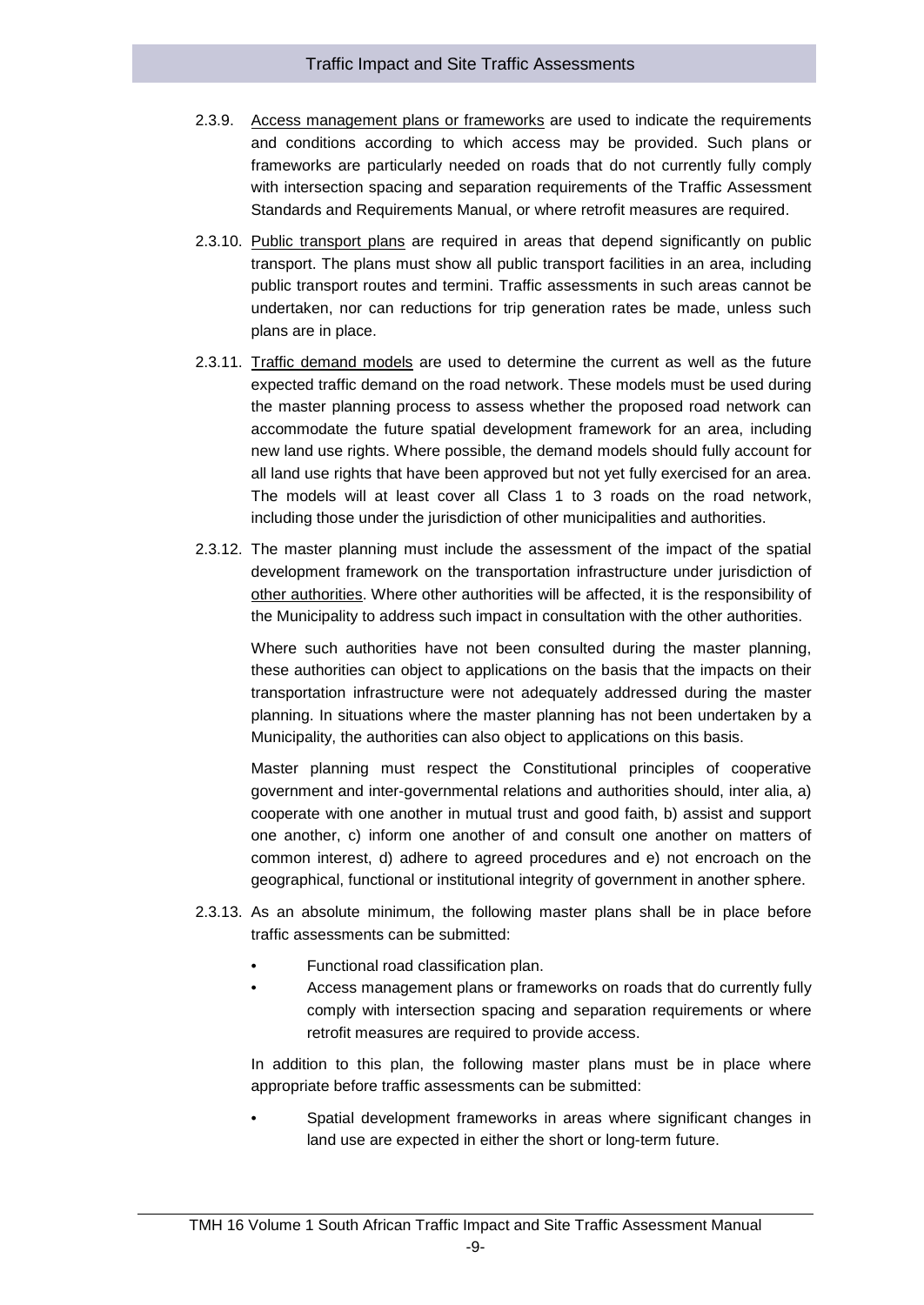- Road network master plans in areas where upgrading of the major road network is required to accommodate developments.
- Public transport plans in areas which significantly depend on public transport.
- Traffic management plans for the protection of sensitive areas where such areas will be affected by developments.

It is not a requirement that traffic demand model must be available and the Municipality may allow traffic assessment without such model being in place. It is, however, important to note that the traffic assessment will not be able to fully account for aspects that should be assessed by means of the traffic model.

- 2.3.14. In addition to the above master planning, the Municipality will also maintain a searchable database of Traffic Impact Assessments and Site Traffic Assessments. This database as well as the assessment reports must be made available electronically (preferably on the internet) at no cost to Applicants. Where such a database or reports are not made available, there will be no obligation on the Applicant to take such assessments into account.
- 2.3.15. In terms of this manual, the Municipality is responsible for the development of the master plans as described above. In situations where the master planning has not been undertaken, and where such master planning is required by the Municipality, the Municipality may enter into an agreement with the Applicant to undertake the required planning on behalf of the Municipality as provided for in the Engineering Service Contribution Policy.

In situations where assessments are required for roads and transportation infrastructure under the jurisdiction of other authorities, the assessments will only be undertaken when the minimum required master plans are available. Other authorities cannot expect the Applicant to undertake master planning on their behalf or to undertake assessments without such master planning in place. However, where an Applicant undertakes master planning on behalf of the Municipality, such master planning will be undertaken in consultation with the other authorities.

2.3.16. In situations where an application is made for a development that will result in land-use rights significantly exceeding or deviating from the land use provided for in the spatial development framework, the Applicant will be required to wait for the next cycle of planning during which the proposal may be considered, evaluated and possibly provided for by the Municipality. The Applicant may, however, make an offer to the Municipality to undertaken the required work at an earlier time, in which case the Applicant will be responsible for the costs involved. The required investigations and studies will be determined by the Municipality and are not specified in this manual. This requirement is NOT applicable to other municipalities and authorities.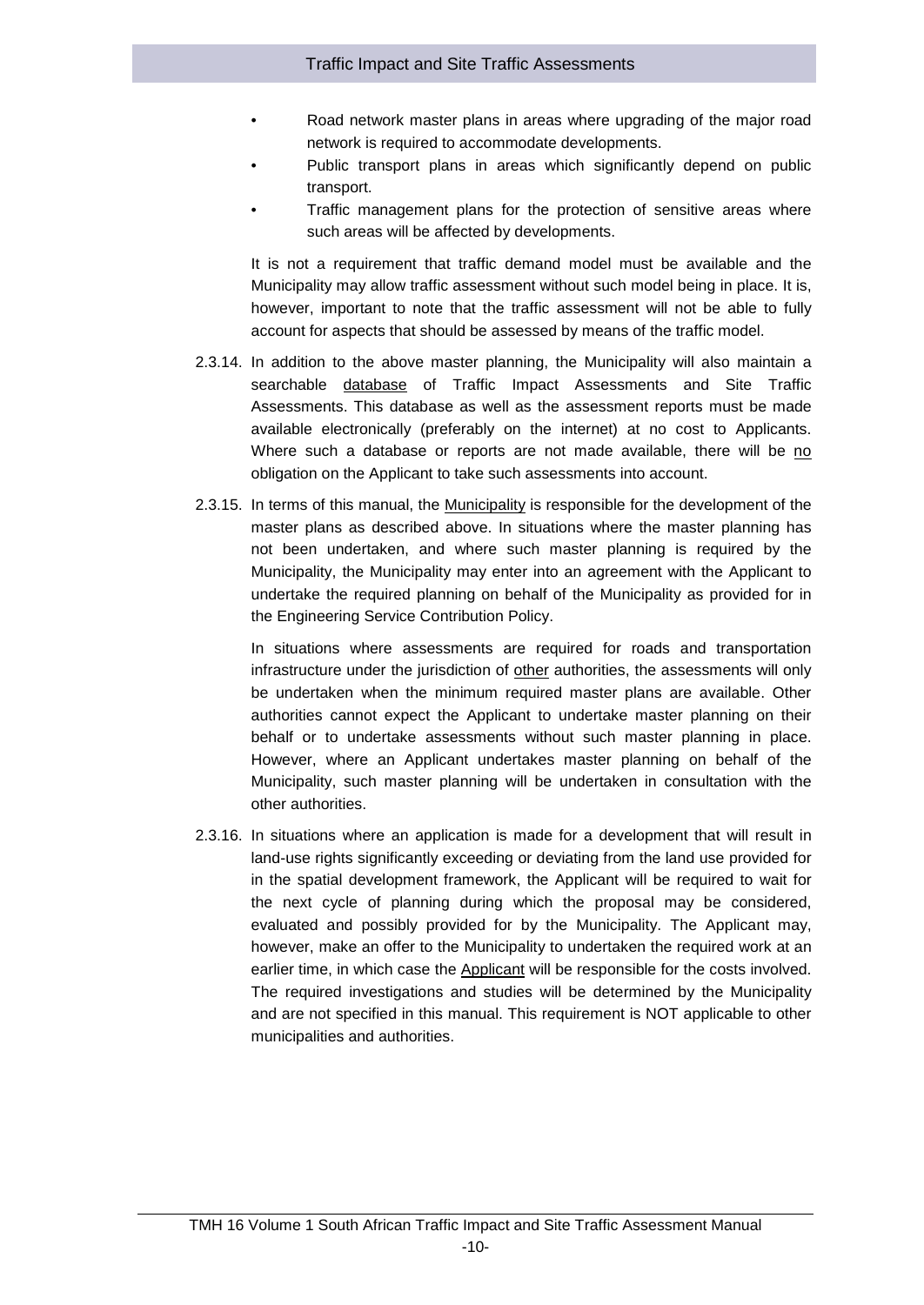# **2.4 Traffic Impact Assessments**

- <span id="page-17-0"></span>2.4.1. The purpose of Traffic Impact Assessments (TIAs) is to investigate and assess the feasibility of accommodating the impact of a proposed change in land-use rights on the road and transportation system. An acceptable assessment means that the proposed change can be accommodated to an acceptable standard by the transportation system, possibly with the implementation of mitigating measures or improvements. However, an acceptable traffic assessment does not necessarily imply any approval or otherwise of the land-use application itself.
- 2.4.2. A TIA shall be submitted whenever an application is made for a change in landuse rights, subject to certain thresholds provided in this manual. The assessments shall be undertaken and reviewed in accordance with the requirements of this manual.
- 2.4.3. In situations where an application is made for a development that will result in land-use rights exceeding or deviating from the land use provided for in the spatial development framework, the master planning will have to be amended as specified in the previous section. The required investigations and studies for such amendment will be determined by the Municipality and are not specified in this manual.
- 2.4.4. The specific objectives of a TIA are to determine:
	- a) The local impact of a proposed change in land use on the road and transportation system surrounding the development.
	- b) Whether it is possible to accommodate the proposed change in land use, with or without the implementation of mitigation measures, within acceptable norms specified in this manual.
	- c) The mitigation measures and improvements that may be required to accommodate the proposed change, including:
		- i) Demand-side mitigation measures aimed at reducing traffic generation, such as mixed-use developments and reducing the size or changing the type of the development.
		- ii) Supply-side mitigation measures aimed at improving transportation infrastructure, such as roads and public transport infrastructure.
	- d) The estimated cost of the required improvements and services.
- 2.4.5. It is important to note that the purpose of a TIA is essentially that of a feasibility study. The assessment must therefore be undertaken to the detail and depth required to determine the impact of the proposed land use change and to demonstrate that the proposal can be accommodated by the road and transportation system in terms of the requirements of this manual, possibly with proposed mitigation measures. However, the design of such measures together with the assessments required by such design is specifically excluded from the scope of TIAs.
- 2.4.6. Regarding the design of mitigation measures, it is important to note that the Municipality is responsible for the design and provision of external services while the Applicant is responsible for the design and provision of internal services, as defined in the Engineering Service Contribution Policy.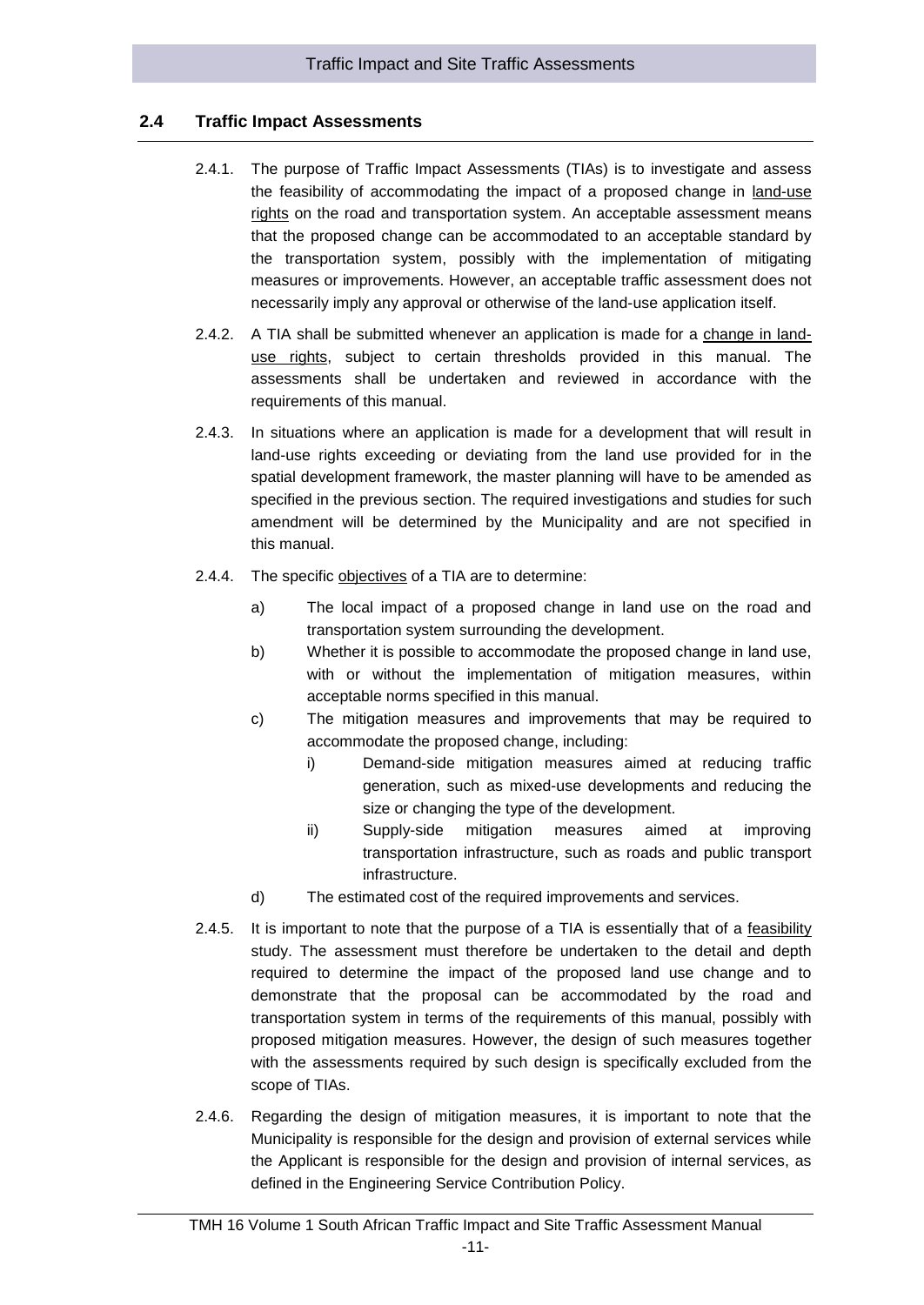## Traffic Impact and Site Traffic Assessments

- 2.4.7. Where required, the TIA will indicate mitigation measures and transportation facility improvements that may be required to accommodate the proposed change in land-use rights. It is, however, important to note that the purpose of this approach is to indicate that at least one feasible solution exists to accommodate the impact of the proposed change. Alternative mitigation measures may be developed during further investigations and assessments once the change in land use has been approved.
- 2.4.8. The mitigating measures proposed in the TIA are subject to further detailed engineering investigations. Should such further investigations indicate that the proposed measures are not feasible the Municipality may require that a new TIA be submitted based on alternative proposals.
- 2.4.9. An approved TIA is valid for a period of five (5) years from the date of the assessment. If the applied change in land use is not promulgated within this period, a new assessment shall again be submitted.
- 2.4.10. Where a development will be undertaken in phases, the TIA shall include a description of these phases as well as an assessment for each of the phases. When a Site Development Plan is submitted which substantially deviates from these phases, the Applicant must address the traffic impact of such deviations in the Site Traffic Assessment.

# <span id="page-18-0"></span>**2.5 Site Traffic Assessments**

- 2.5.1. The purpose of a Site Traffic Assessment (STA) is to assess whether transportation facilities proposed in a Site Development Plan (SDP) or for a township during Township Establishment meet the standards and requirements prescribed in this manual. SDPs are plans that the Municipality require of a landowner intending to erect or alter any buildings or other structures on a development site.
- 2.5.2. The STA involves only the site or township that is being developed and covers the site or township transportation facilities as well as accesses to the site or township. The primary purpose of the assessment is to evaluate proposed accesses, on-site roads, parking provision, loading facilities, public transport facilities, pedestrian arrangements and other transportation facilities.
- 2.5.3. The Applicant is responsible for undertaking the STAs. Such assessments may be submitted as part of the TIA when application is made for a change in landuse rights. The Applicant may, however, also first submit the STA at a later stage.
- 2.5.4. The STA cannot be used to motivate changes in land-use rights. For this, a TIA must be undertaken. The STA involves the exercising of approved rights.
- 2.5.5. An approved STA is valid for a period of five (5) years from the date of the assessment. If the site development is not completed within this period, a new assessment shall be submitted.
- 2.5.6. Where a STA is submitted for a development that is undertaken in phases, and where the STA deviates significantly from the phasing provided for in the TIA, the Applicant must address the traffic impact of such deviations in the STA.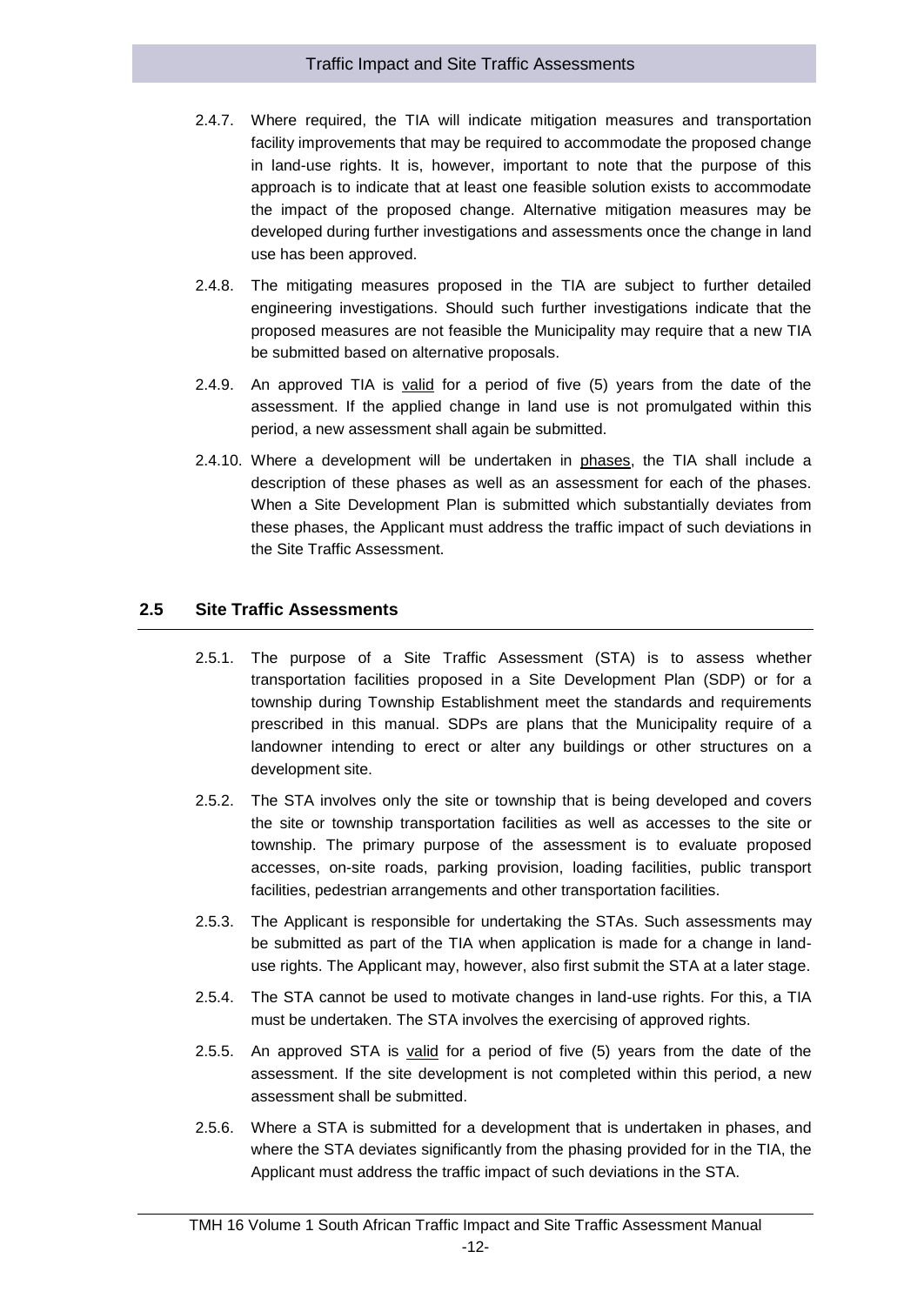# **2.6 Traffic assessments thresholds**

- <span id="page-19-0"></span>2.6.1. Requirements on when Traffic Impact Assessments and Site Traffic Assessments must be undertaken and submitted are provided in this section.
- 2.6.2. A Traffic Impact Assessment shall be undertaken and submitted when an application is made for a change in land use and when the highest total *additional* hourly vehicular trip generation (including pass-by and diverted trips) as a result of the application exceeds 50 trips per hour.
- 2.6.3. A Site Traffic Assessment shall be undertaken and submitted whenever:
	- a) An application is submitted for the erection of a building or other structure (roads and other) on a site for which a Site Development Plan (SDP) is required.
	- b) Proposals are made for transportation facilities (roads and other) in a township during Township Establishment.

Single dwelling units are exempted from this requirement when access is obtained from a Class 5 road and the access is to the satisfaction of the Municipality. However, the Municipality may require an assessment when there is concern regarding the safety of the access.

<span id="page-19-1"></span>2.6.4. Requirements for the undertaking and preparation of the different levels of traffic assessments are provided in Appendix A to this manual.

# **2.7 Copyright of assessments**

- 2.7.1. When a traffic assessment report is submitted in terms of this manual, the Applicant and Assessor (author of the report) gives permission, in terms of South African laws and regulations pertaining to copyright, to the Municipality or any other authority to copy or reproduce the report and distribute or otherwise make the report available to any person, body or organisation.
- 2.7.2. The above permission includes making the report available electronically to the public through an internet website.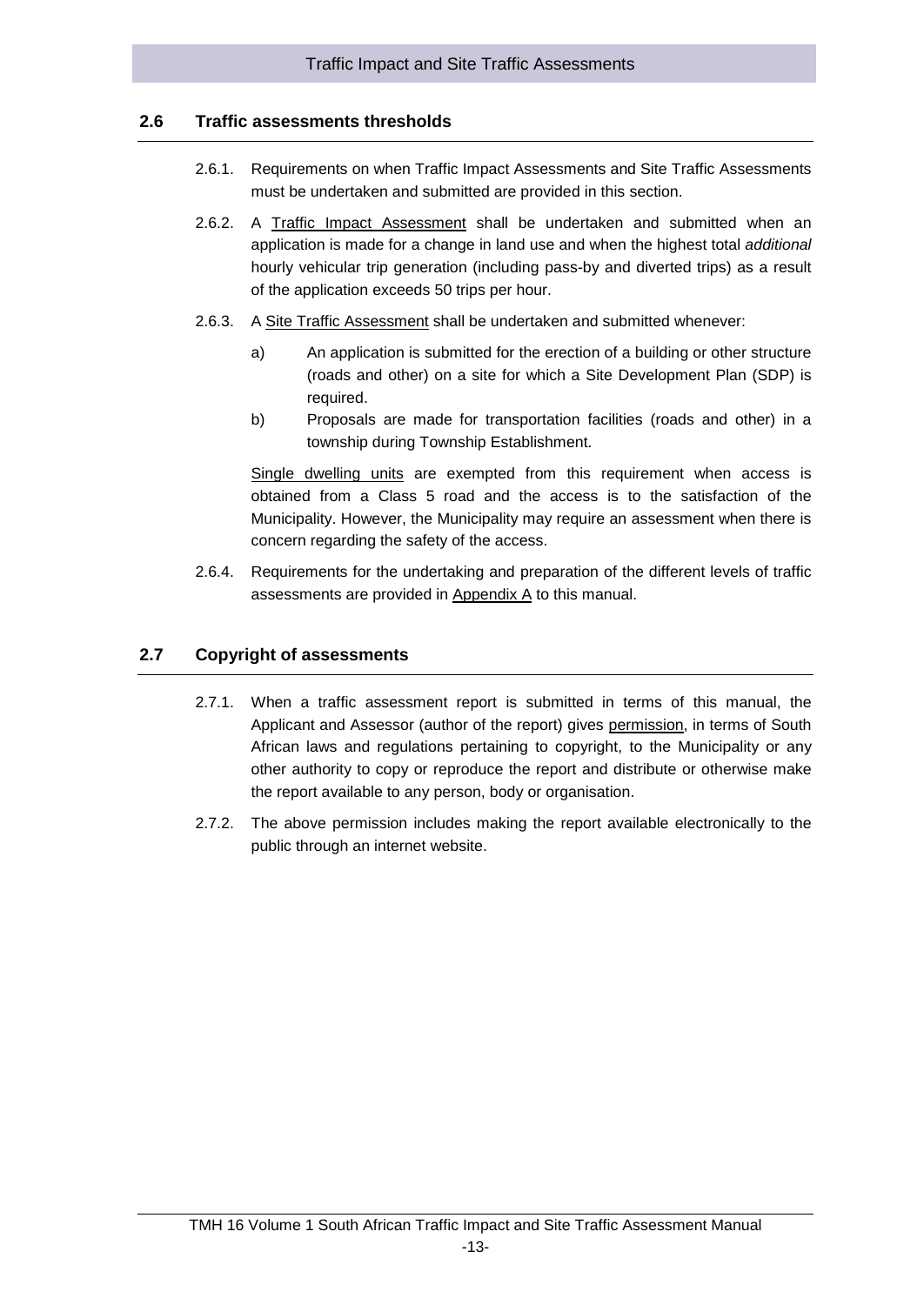# <span id="page-20-0"></span>**3 Qualifications and Responsibilities of Assessors**

# **3.1 Professional qualifications**

<span id="page-20-1"></span>3.1.1. This manual recognises that traffic assessments are specialised and complex engineering studies that require detailed knowledge of the fundamental principles in the fields of civil, transportation and traffic engineering.

It also recognises that the cost of assessments depends on the extent of the assessments and that considerable judgement must be exercised for assessments to be sufficiently comprehensive without being excessively complex or costly.

The manual also recognises that Assessors could be under pressure to minimize the impacts of a proposed development. Traffic assessments thus require a particularly high level of responsibility and ethical standard that is typically associated with professional registration.

The Manual for Traffic Impact Studies of the Department of Transport (DOT) published in 1995 (Report No 93/635) also required that traffic assessments should only be undertaken by registered engineers OR technologists with training and experience in the field of traffic engineering. This requirement has been expanded on for the purposes of this manual.

- 3.1.2. In terms of this manual, therefore, a traffic assessment shall be prepared by, or under supervision of, Assessors with minimum qualifications as described below. Note that persons that do not have the required qualifications are still allowed to prepare traffic assessments, but under the supervision of qualified Assessors.
- 3.1.3. For the purposes of defining the required qualifications of Assessors, traffic impact and site traffic assessments are first subdivided into the following three levels of complexity:
	- a) Relatively low level of complexity applicable to developments that comply with all of the following requirements:
		- i) The additional total hourly vehicular trip generation of the development, including pass-by and diverted trips, is less than 500 trips during the peak hour.
		- ii) All accesses are obtained from Class 4 or 5 roads.
		- iii) The roads from which accesses are obtained are operating at a Level of Service of C or better during the peak hour.
	- b) Medium level of complexity applicable to developments that comply with all of the following requirements:
		- i) The additional total hourly vehicular trip generation of the development, including pass-by and diverted trips, is between 500 and 1500 trips during the peak hour.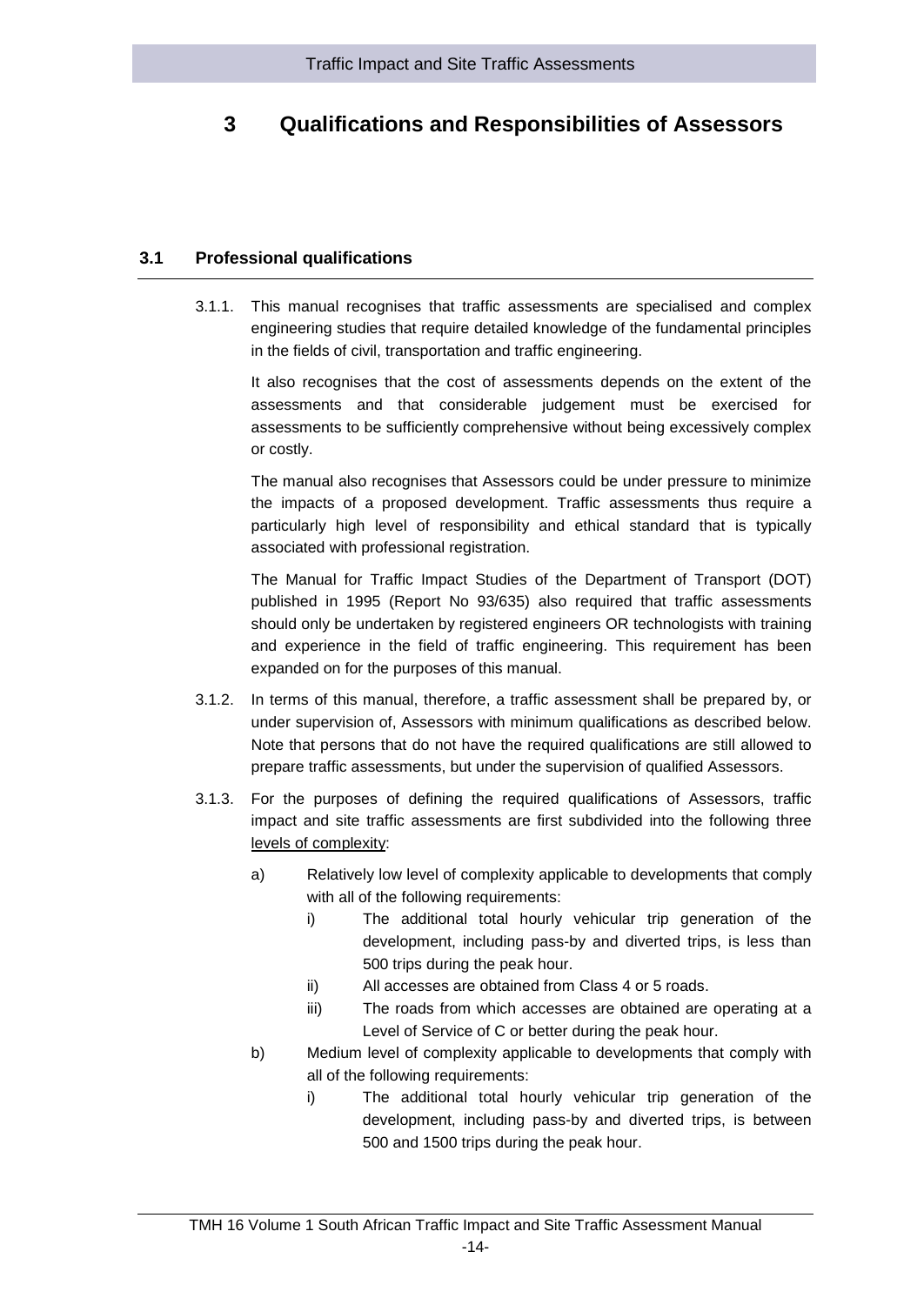- ii) All accesses are obtained from Class 3 to 5 roads.
- iii) The roads from which accesses are obtained are operating at a Level of Service of D or better during the peak hour.
- c) High level of complexity applicable to all other developments.
- 3.1.4. The required qualifications of the Assessor depends on the level of complexity of a traffic assessment:
	- a) Relatively low level of complexity. Assessors shall be registered as a professional engineer (Pr Eng) or a professional engineering technologist (Pr Tech Eng) with the Engineering Council of South Africa (ECSA).
	- b) Medium level of complexity. Assessors shall have the qualification in a) above as well as one of the following two qualifications:
		- i) A four-year undergraduate degree in Engineering (as evaluated by the Engineering Council of South Africa), or
		- ii) A postgraduate degree or diploma in traffic and transportation engineering.
	- c) High level of complexity. Assessors shall have the qualification in a) above as well as both of the qualifications listed in b) above.
- 3.1.5. In terms of the *Rules of Conduct for Registered Persons published by the Engineering Council of South Africa*, the Assessor may only undertake work for which their *education, training* and *experience* have rendered them competent to perform. Therefore, in addition to the qualification requirements above, the Assessor must also have sufficient experience in traffic assessments or in work related to such assessments.

# <span id="page-21-0"></span>**3.2 Professional responsibilities**

- 3.2.1. All traffic assessments shall be signed and certified by a professional engineer or technologist with the required qualifications as specified above.
- 3.2.2. The Assessor who signs and certifies the traffic assessment takes responsibility for the assessment as far as that:
	- a) The assessment is correct and free of technical errors.
	- b) The assessment has been undertaken fully in terms of the requirements of this manual and covers all aspects and impacts as required in this manual.

# <span id="page-21-1"></span>**3.3 Code of Conduct**

- 3.3.1. The *Rules of Conduct for Registered Persons published by the Engineering Council of South Africa* must be complied with when traffic assessments are undertaken.
- 3.3.2. With specific reference to traffic assessments, conduct could be considered unethical when any known adverse operational or safety impacts are not addressed by or omitted from the assessment or report.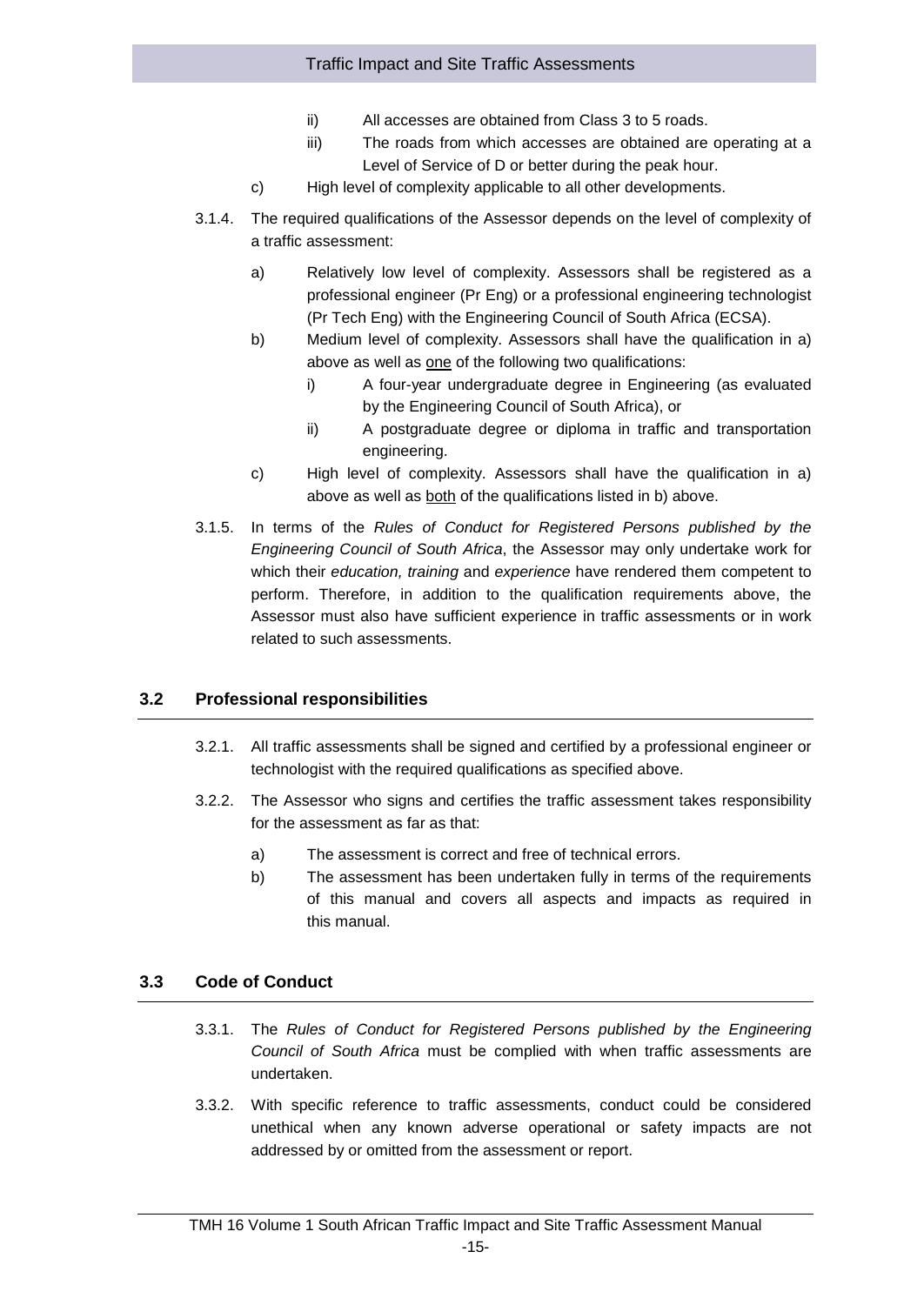# Traffic Impact and Site Traffic Assessments

3.3.3. In situations where unethical conduct or conduct may have occurred that may be detrimental to the public health, safety or interests, the Municipality or the Applicant, as the case may be, should inform the Engineering Council of South Africa in this regard.

# <span id="page-22-0"></span>**3.4 Conflict of interest**

- 3.4.1. The *Rules of Conduct for Registered Persons published by the Engineering Council of South Africa* advises against professional work that can be considered as a conflict of interest. In cases where professionals provide a service to the Municipality regarding the planning and design of the road network or the preparation of master plans, integrated development plans, integrated transport plans or spatial development, it is considered to be a conflict of interest if such professionals act on behalf of applicants for changes in land use in the same geographical area.
- 3.4.2. If there is any possibility that a conflict of interest might exist, the professional should receive written confirmation that the Municipality is satisfied that there is no conflict should the professional carry out work in the same field or area for a different client.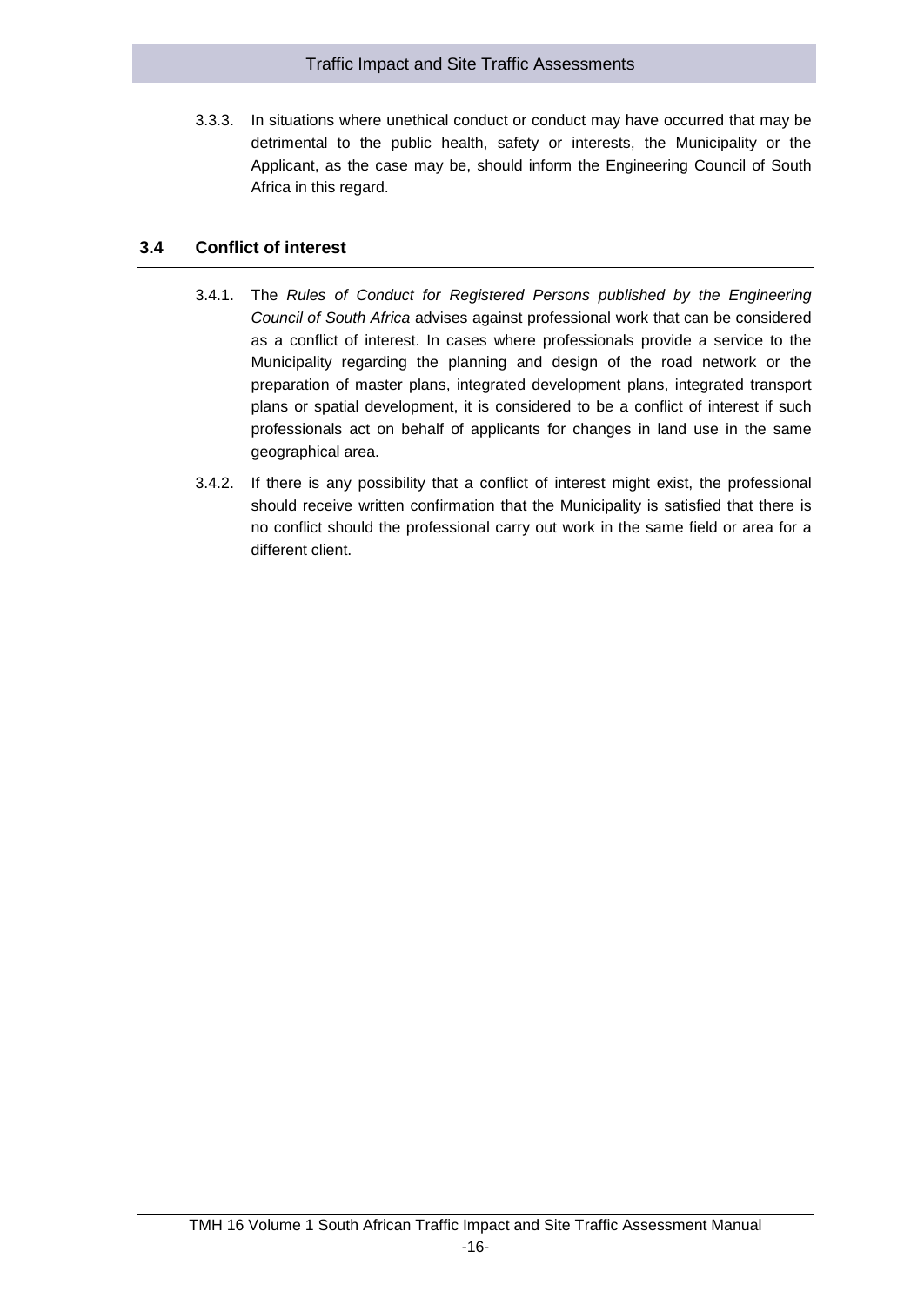# <span id="page-23-0"></span>**4 Application and Approval process**

## **4.1 Review of traffic assessments**

- <span id="page-23-1"></span>4.1.1. The application and approval process must ensure that traffic assessments are undertaken in accordance with the standards and requirements prescribed in this manual and that a fair assessment has been made of impacts and the need for mitigating measures or transportation improvements.
- 4.1.2. While this manual requires that traffic assessments must be undertaken by persons with certain qualifications, it also recognises that traffic assessments should preferably be reviewed by qualified persons (or under supervision of such persons). In terms of this manual, therefore, a traffic assessment should preferably be reviewed by, or under supervision of, a person who has the qualifications required for Assessors.
- 4.1.3. In situations where a dispute should arise between the Applicant and a reviewer that does not have the required qualifications, the Applicant will have the right to request a review by a qualified professional.
- 4.1.4. Where the Municipality has a lack of qualified professionals, the Municipality may consider employing a panel of consulting engineers with the required qualifications to undertake the required review.
- 4.1.5. Where the above panel is not available, the Applicant may offer to finance and appoint a qualified consulting engineer and subtract the cost of the review from the engineering service contribution, provided that the consultant is approved by the Municipality and reports directly to the Municipality and not to the Applicant.
- <span id="page-23-2"></span>4.1.6. In all cases, the review shall be undertaken in terms of relevant legislation and rules of conduct applicable to professionally registered persons.

# **4.2 Application process**

- 4.2.1. Assessors are encouraged to liaise and communicate with the Municipality (as well as other authorities) early in the application process. The main purpose of the liaison is to obtain all the information relevant to an application that must be provided by the Municipality as described in this manual. The Municipality may also be in a position to provide information on critical issues that may affect the application and which should be taken into account in the traffic assessment. Such liaison can save much wasted time and effort.
- 4.2.2. Traffic assessment reports shall be submitted as prescribed by the Municipality. Information on the application process will be made available at the request of Applicants or Assessors.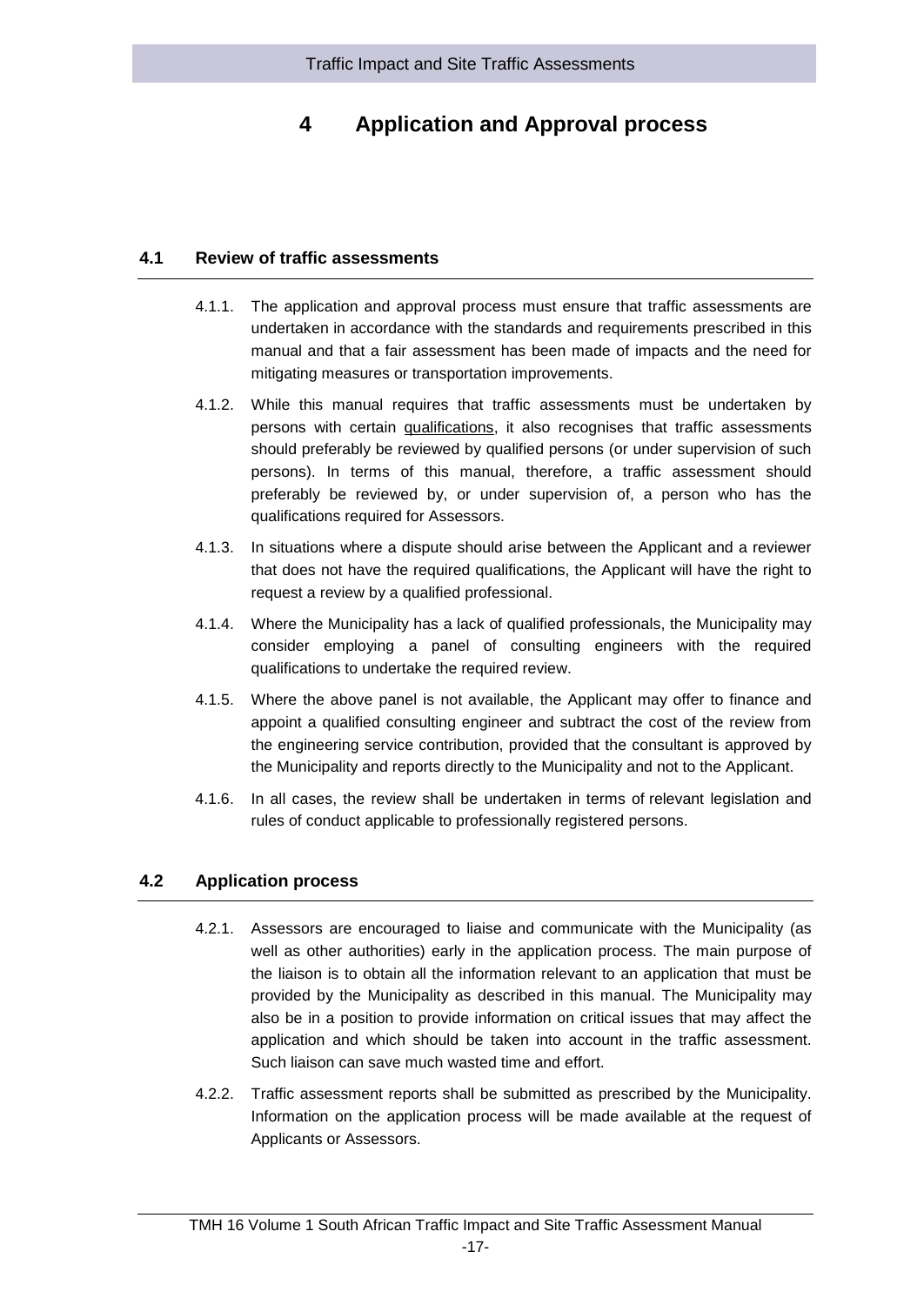4.2.3. The Assessor will submit a total of four (4) paper copies to the Municipality as well as one (1) electronic copy in Portable Document Format (PDF) format. The electronic copy must include all images, plans and diagrams. The Municipality will make copies of the report available to other municipalities or authorities for comment.

# <span id="page-24-0"></span>**4.3 Review process**

- 4.3.1. The Municipality will designate a review officer that will be responsible for the review of the traffic assessment and preparing a response to the application.
- 4.3.2. The Municipality will distribute copies of the traffic assessment report to the following for comment:
	- a) The designated review officer.
	- b) Various departments in the Municipality.
	- c) Other authorities such as adjacent municipalities as well as provincial and national road authorities.
- 4.3.3. All comments on the assessment, including those made by other authorities, must be directed to the review officer. The officer will be responsible for collating all the comments and for the preparation of a single response on behalf of the Municipality and other authorities.
- 4.3.4. The Municipality shall respond to the Applicant not later than 90 days after the submission date of all required documentation. Should the Applicant not receive a response within this period, a written notice must be submitted to the Municipality. Should no response be received within a further 30 days, it shall be assumed that the Municipality has no comment on the assessment as submitted by the Applicant.
- 4.3.5. The response will indicate one of the following:
	- a) The assessment is referred back for a review of the completeness or correctness of the assessment in terms of the requirements of this manual.
	- b) There are objections against the assessments.
	- c) There are no objections against the assessment, possibly subject to certain conditions.
- 4.3.6. Where there are objections against the assessment, the reasons for the objections will be provided. Objections may be based on considerations such as the following:
	- a) Impacts of the development are unacceptable in terms of the requirements or standards of this manual and there are no reasonable measures available to mitigate the impacts.
	- b) Excessive cost of the required mitigating measures or transportation improvements, relative to the engineering service contribution as well as the average cost of road construction.
	- c) Inadequate funding available by the Municipality for the implementation of proposed mitigating measures.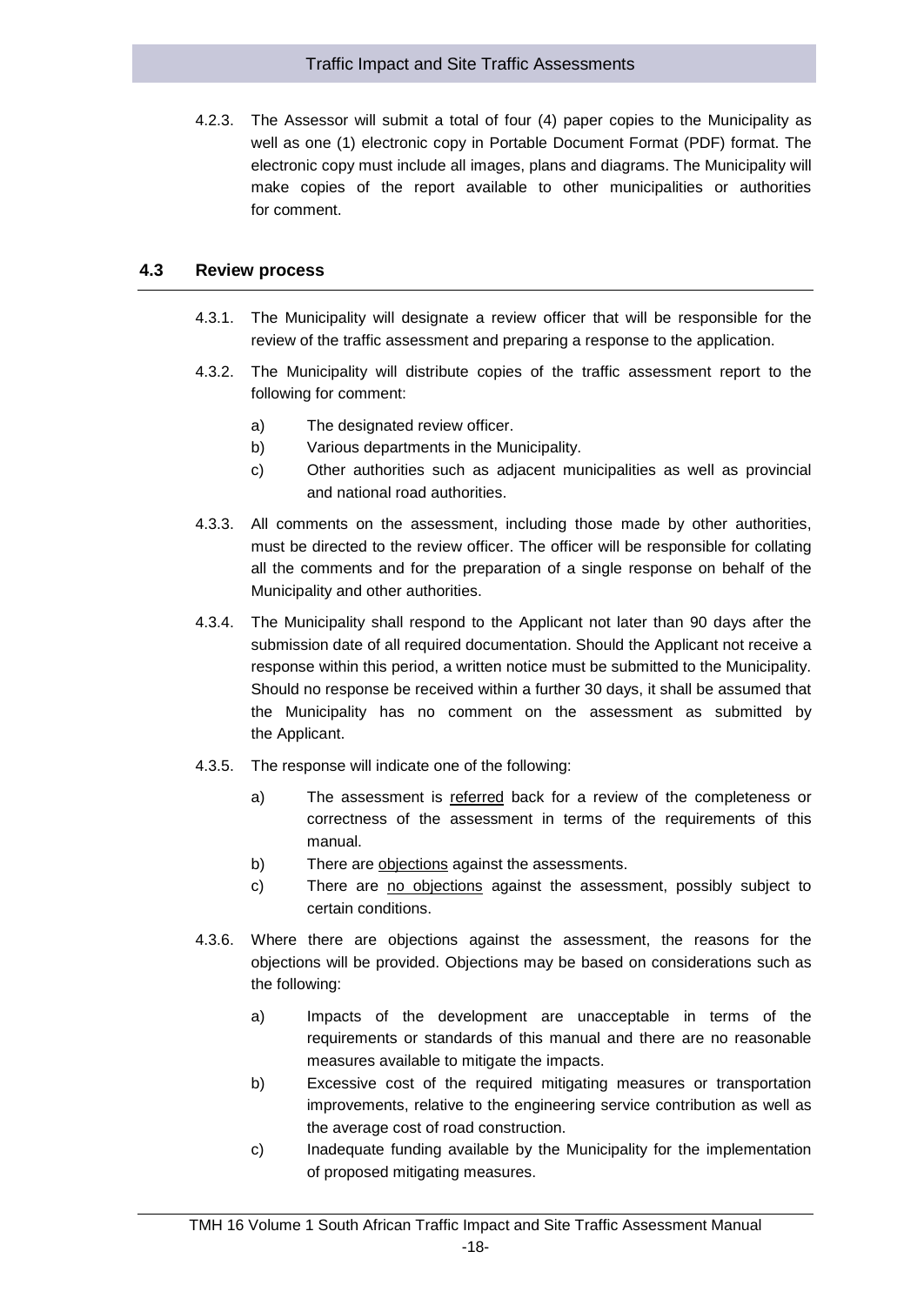# Traffic Impact and Site Traffic Assessments

- 4.3.7. In the evaluation of the costs, the Municipality should also consider the benefits of the proposed development. Social and economic development benefits as well as future tax income may be substantial and could warrant the additional cost of the required transportation infrastructure.
- 4.3.8. An assessment shall not be rejected on the basis of requirements and standards not contained in this manual. The Applicant will not be responsible for any additional assessments or complying with any requirements and standards other than those prescribed in this manual.
- 4.3.9. The fact that a traffic assessment is acceptable or that no objections have been made against the assessment does not imply any approval or otherwise of the land-use application itself. It also does not imply approval of the proposed mitigating measures as such measures are subject to further detailed engineering investigations. Should such further investigations indicate that the proposed measures are not feasible the Municipality may require that a new assessment be submitted based on alternative proposals.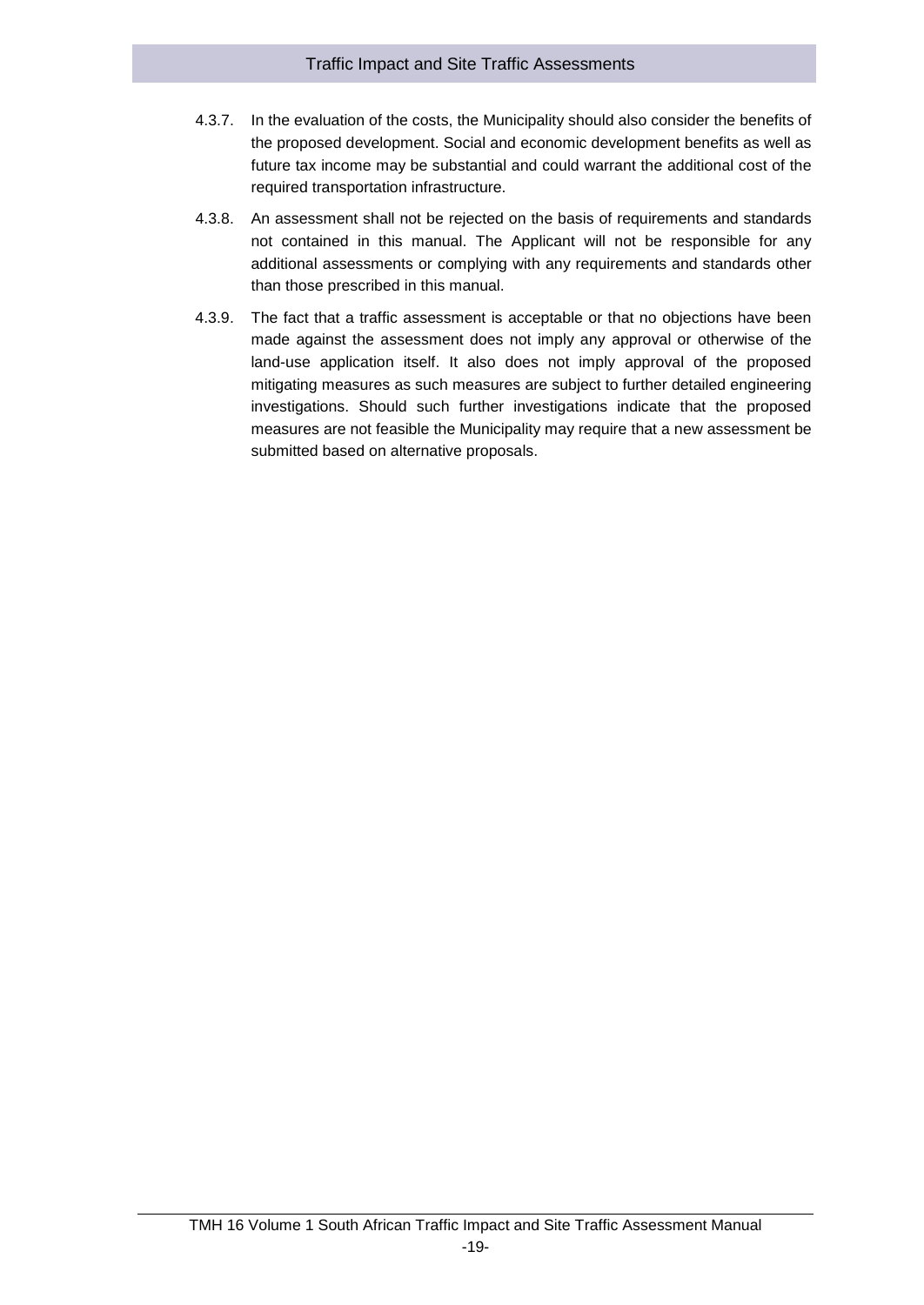# **5 References**

<span id="page-26-0"></span>COTO, 2012, South African Engineering Service Contribution Manual for Municipal Road Infrastructure, TMH 15, Committee of Transport Officials, Pretoria.

COTO, 2012, South African Traffic Impact and Site Traffic Assessment Standards and Requirements Manual, TMH 16 Volume 2, Committee of Transport Officials, Pretoria.

Department of Transport, 1995, Manual for Traffic Impact Studies, Report No 93/635, Pretoria.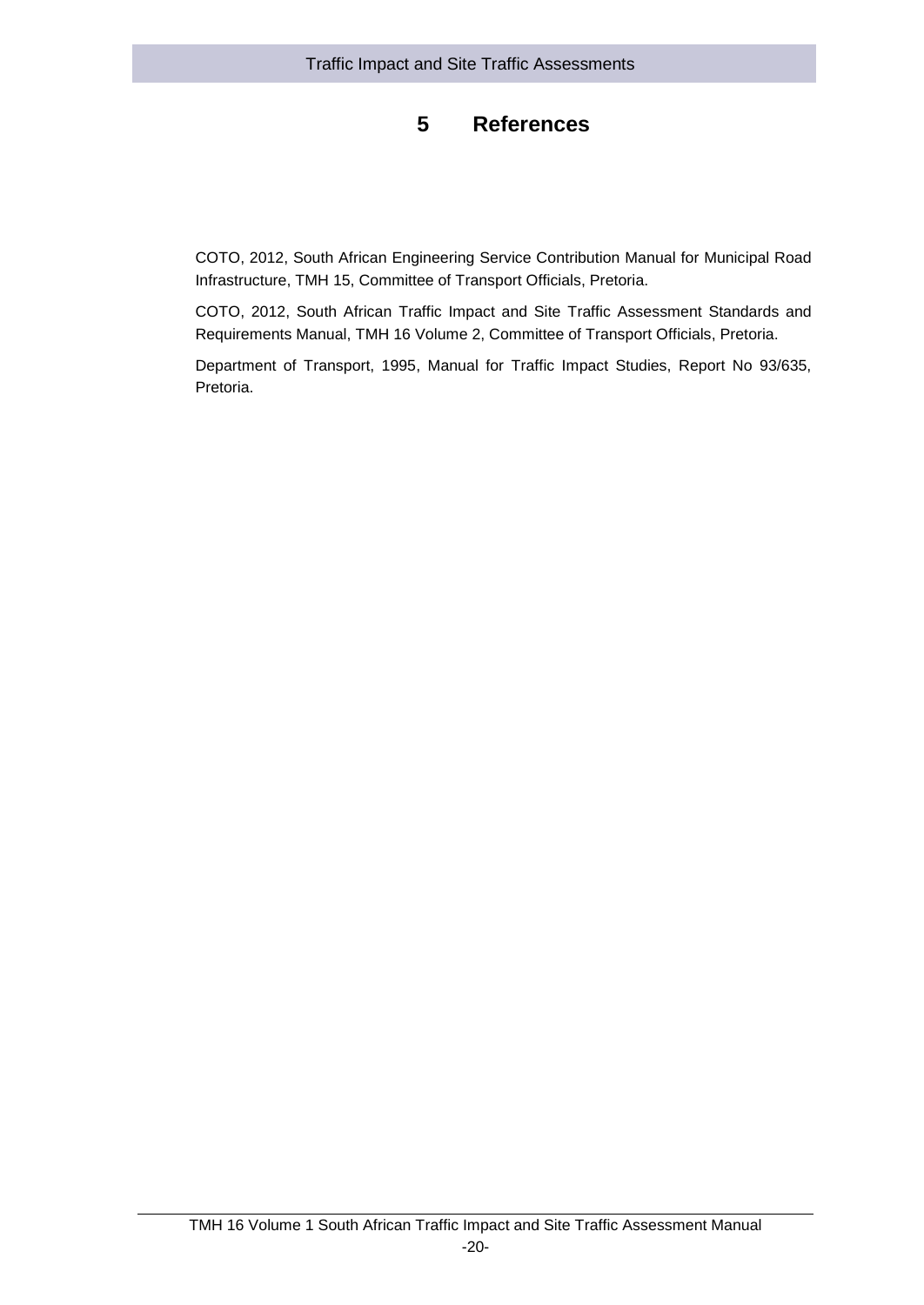Traffic Impact and Site Traffic Assessments

# **Appendix A**

# **Requirements for Traffic Assessments**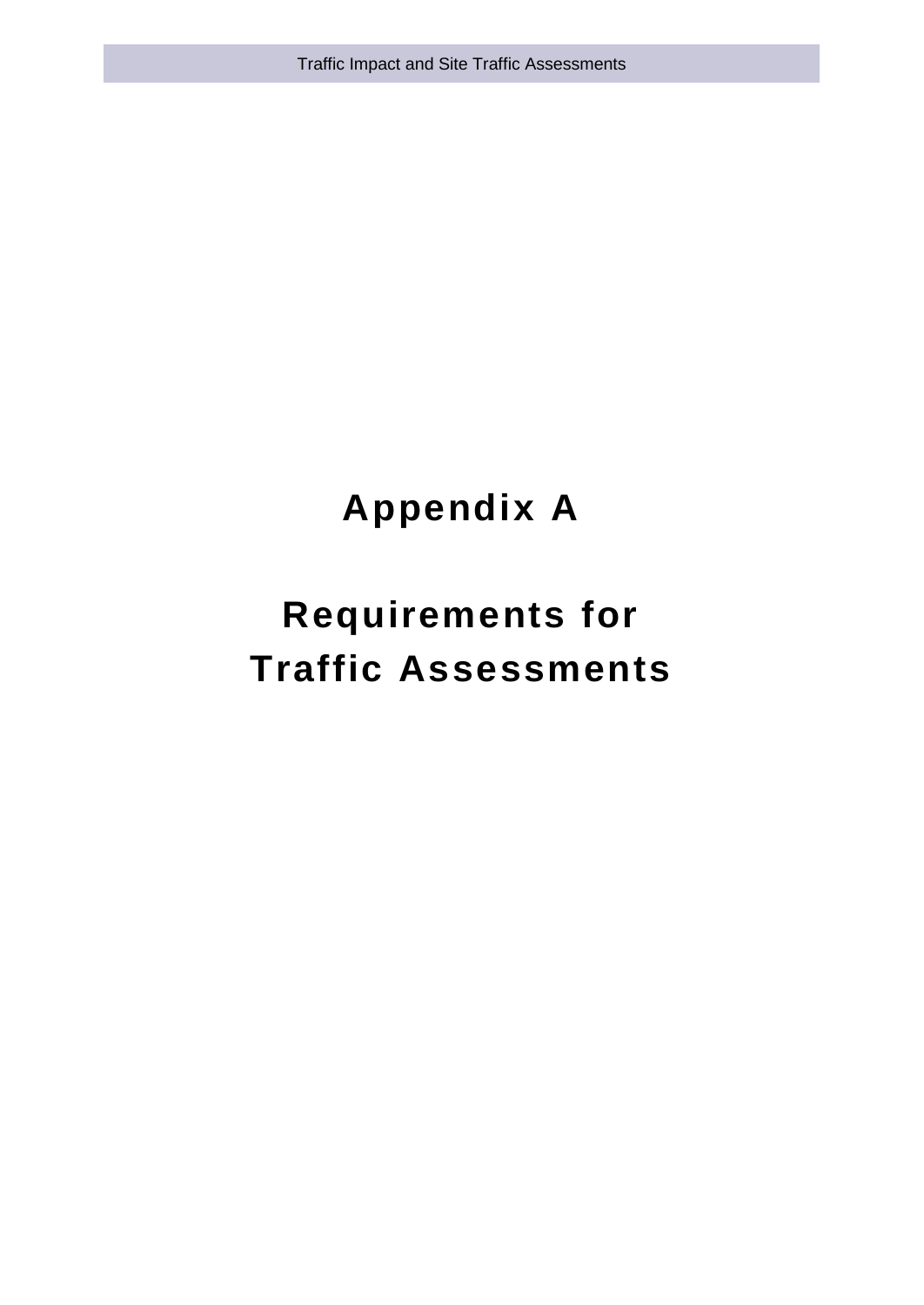# **Table of Contents**

| <b>ITEM</b> | <b>PAGE</b>                                 |                |
|-------------|---------------------------------------------|----------------|
| A.1         | <b>Requirements for Traffic Assessments</b> | 1              |
| A1.1        | Introduction                                | 1              |
| A1.2        | General requirements                        | 1              |
| A.2         | <b>Traffic Impact Assessments</b>           | $\overline{2}$ |
| A2.1        | Introduction                                | $\overline{2}$ |
| A2.2        | <b>Traffic Impact Assessment cover</b>      | $\overline{c}$ |
| A2.3        | Cover letter                                | $\overline{2}$ |
| A2.4        | Development particulars                     | 3              |
| A2.5        | Primary study area                          | $\overline{4}$ |
| A2.6        | Secondary study area                        | 5              |
| A2.7        | Background information                      | 6              |
| A2.8        | Site investigations                         | $\,6$          |
| A2.9        | Traffic demand estimation                   | $\overline{7}$ |
| A2.10       | Demand-side mitigation                      | $\overline{7}$ |
| A2.11       | Proposed improvements                       | $\overline{7}$ |
| A2.12       | <b>Traffic Impact Assessment</b>            | 8              |
| A2.13       | Improvement costs (external services)       | 9              |
| A2.14       | <b>Engineering Service Contributions</b>    | 9              |
| A2.15       | Conclusions and recommendations             | 9              |
| A.3         | <b>Site Traffic Assessments</b>             | 11             |
| A3.1        | Introduction                                | 11             |
| A3.2        | Site Traffic Assessment cover               | 11             |
| A3.3        | Cover letter                                | 11             |
| A3.4        | Development particulars                     | 12             |
| A3.5        | Study area                                  | 12             |
| A3.6        | Required information                        | 13             |
| A3.7        | Site investigations                         | 13             |
| A3.8        | Traffic demand estimation                   | 13             |
| A3.9        | Site traffic assessment                     | 14             |
| A3.10       | Conclusions and recommendations             | 14             |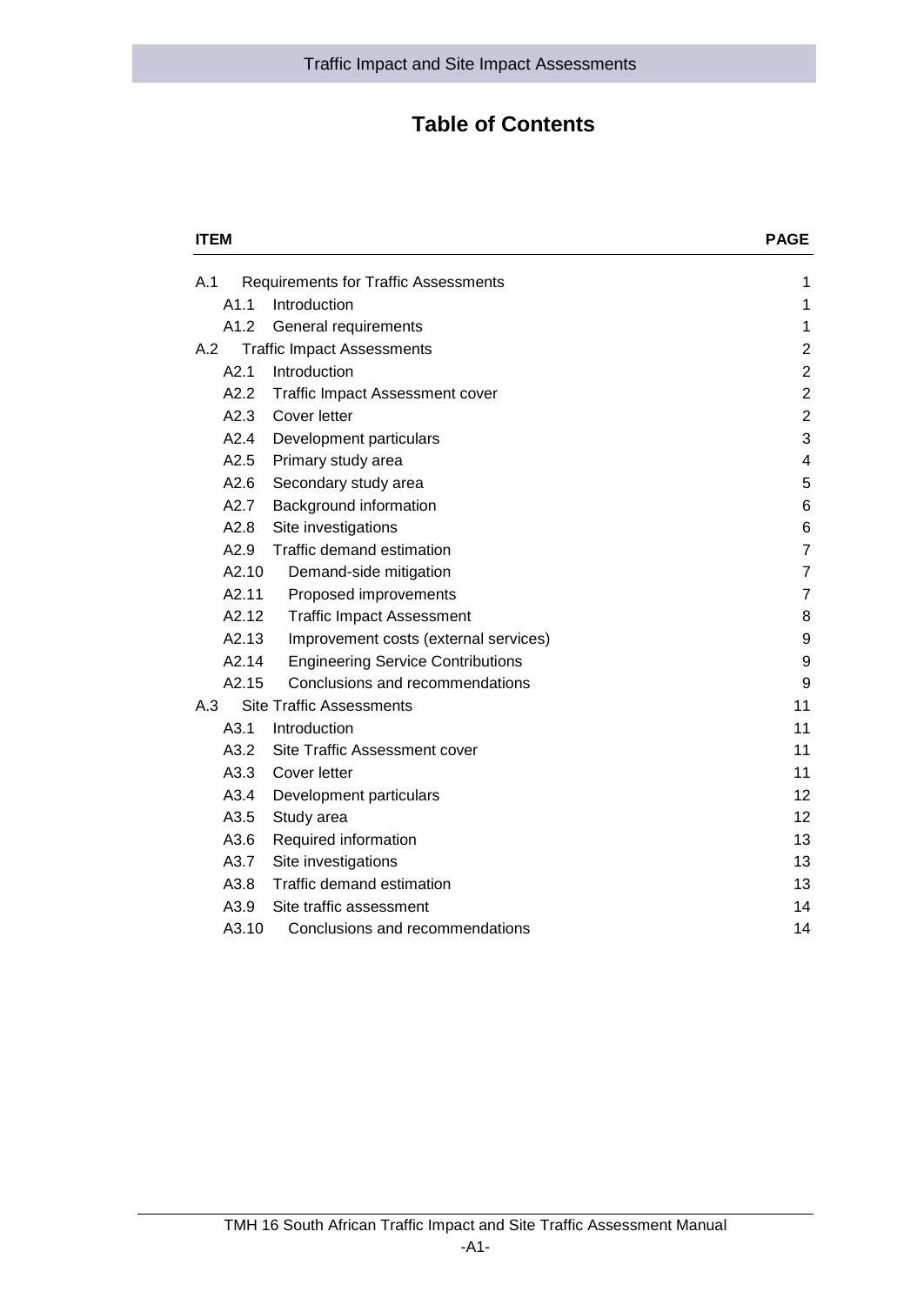# <span id="page-29-0"></span>**A.1 Requirements for Traffic Assessments**

# **A1.1 Introduction**

- <span id="page-29-1"></span>1.1.1 Requirements are provided in this appendix for the preparation of the following types of traffic assessments:
	- a) Traffic Impact Assessments (Chapter 2).
	- b) Site Traffic Assessments (Chapter 3)
- 1.1.2 A number of general requirements applicable to both types of assessments are provided in this chapter. Specific requirements are provided in the subsequent chapters.

#### <span id="page-29-2"></span>**A1.2 General requirements**

- 1.2.1 Applicants are encouraged to prepare traffic assessment reports in the sequence given in the following chapters of this appendix. This will significantly simplify the approval process, which would be beneficial to the Applicant.
- 1.2.2 The traffic assessment should only include information pertinent to the assessment and superfluous information should not be provided. The Assessor may assume that the assessment will be reviewed by persons knowledgeable in the field of traffic assessments. Detailed explanations of assessment methodologies are therefore not required. Applicants are particularly requested not to repeat information given in this manual or in other handbooks or manuals on traffic assessments, unless there is a specific need for including such information.
- 1.2.3 All assumptions must be properly motivated and the assessment may NOT contain any unsubstantiated assumptions. It may also not take an advocacy position which is aimed at discrediting the aims and requirements of this manual. The study must be an objective analysis of traffic impacts in terms of the requirements of this manual.
- 1.2.4 Whenever possible, data should be presented in tables and diagrams rather than narrative text. The preparation of such tables and diagrams are at the discretion of the Assessor, except where required otherwise in this manual.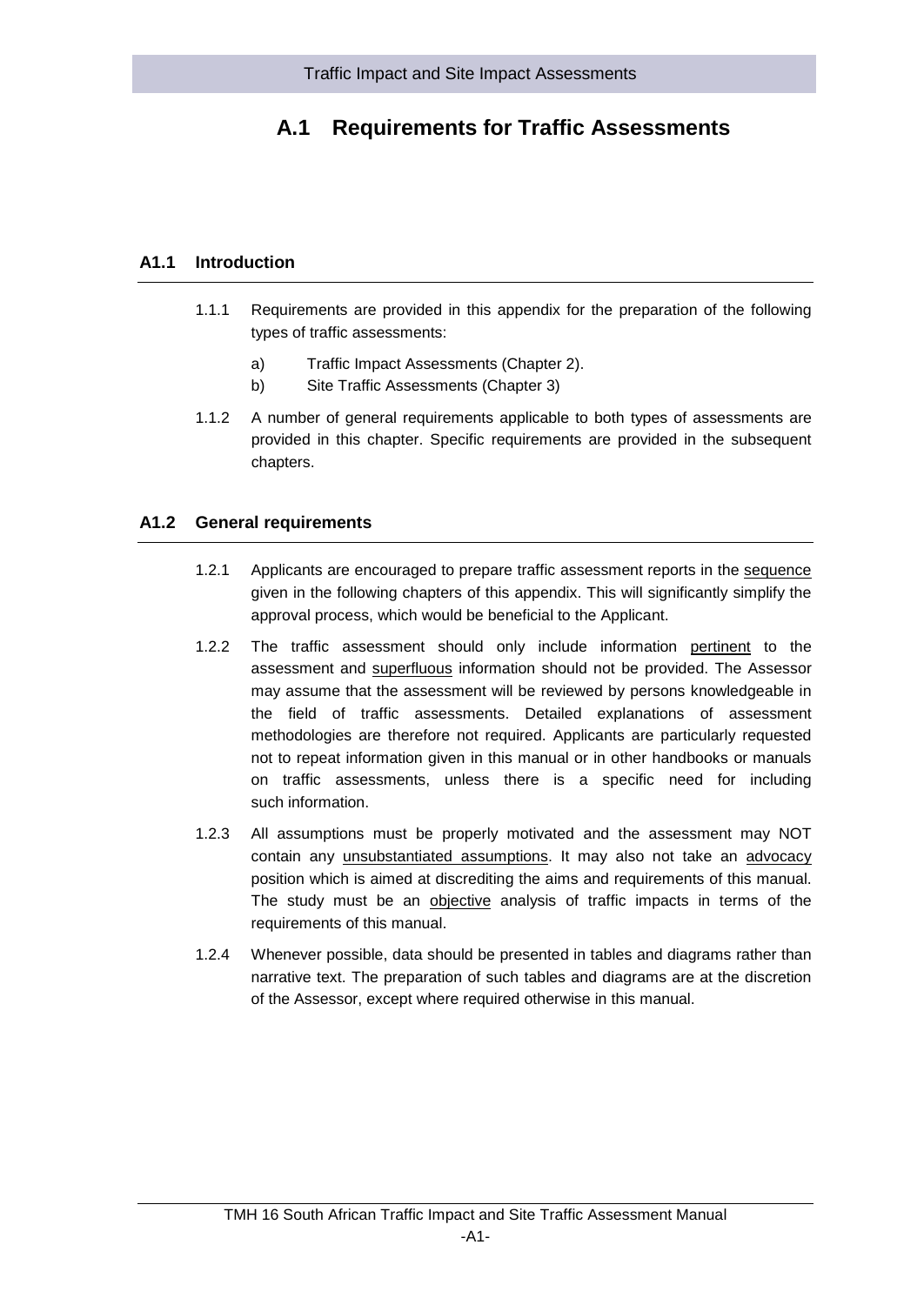# <span id="page-30-0"></span>**A.2 Traffic Impact Assessments**

# **A2.1 Introduction**

- <span id="page-30-1"></span>2.1.1 Requirements are provided in this chapter for the preparation of Traffic Impact Assessments.
- 2.1.2 Traffic Impact Assessments shall be undertaken when an application for a change in land-use rights is submitted. Thresholds for undertaking the assessments are provided in the main body of this manual.
- 2.1.3 Traffic Impact Assessments shall only be undertaken for roads and transportation facilities under the jurisdiction of the Municipality or another authority. The impact assessment may also include internal township or site roads, particularly when there is a concern that these roads may not be able to accommodate traffic demand. Otherwise, such roads can be assessed in a Site Traffic Assessment.

#### <span id="page-30-2"></span>**A2.2 Traffic Impact Assessment cover**

- 2.2.1 The Traffic Impact Assessment must be provided with a cover page that provides information identifying the traffic assessment.
- 2.2.2 The following information must be shown on the cover page:
	- a) Municipality name.
	- b) Type of assessment e.g. Traffic Impact Assessment.
	- c) Particulars of the town planning application, e.g. township name or amendment scheme number.
	- d) Erf numbers and farm names.
	- e) Date of report.
	- f) Name and address of the Assessor and/or firm.

# <span id="page-30-3"></span>**A2.3 Cover letter**

2.3.1 A cover letter shall be bound into the assessment (first page following the cover) that includes the following certification:

*It is herewith certified that this Traffic Impact Assessment has been prepared according to requirements of the South African Traffic Impact and Site Traffic Assessment Manual.*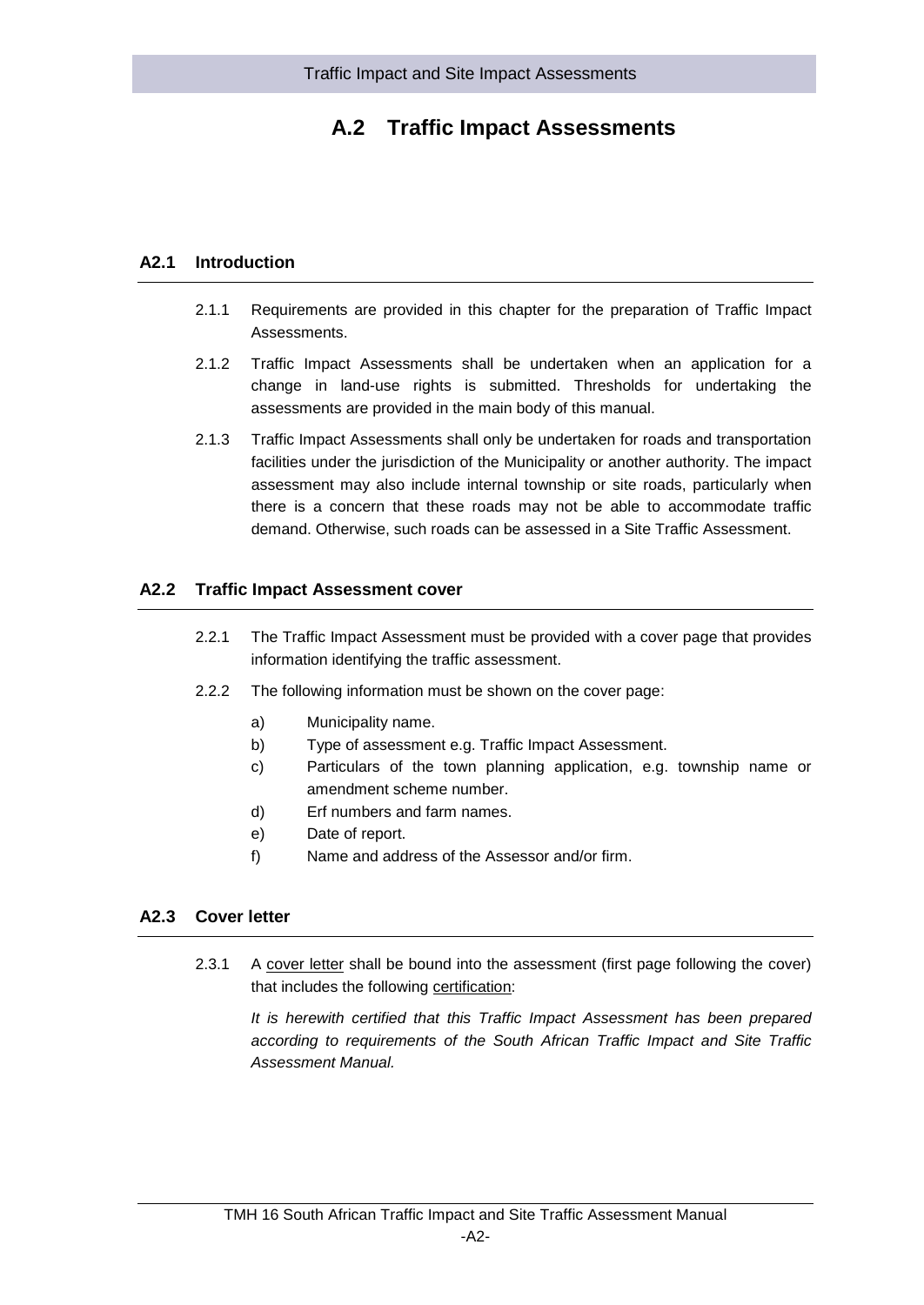- 2.3.2 The letter shall be signed by a person qualified to undertake traffic assessments. The following information must be provided for this person:
	- a) Name, address and telephone numbers.
	- b) ECSA Registration and registration number.
	- c) Academic qualifications.

#### <span id="page-31-0"></span>**A2.4 Development particulars**

- 2.4.1 The following information must be provided for the development:
	- a) Trade name of the development (where available).
	- b) Erf numbers and farm names.
	- c) Street address of development, including suburb.
	- d) Reference to the land-use application (where available).
- 2.4.2 A location plan must be provided showing the location of the development. The location plan must be at a scale and detail that sufficiently identifies the context of the surrounding land and roads.
- 2.4.3 Where applicable, references to any previously submitted and approved traffic assessments for the property must be provided.
- 2.4.4 The following information must be provided for the existing land-use rights (exercised and not exercised) as well as the land-use rights applied for:
	- a) Total site area in  $m^2$ .
	- b) Floor Space Ratio (FSR), Floor Area Ratio (FAR) and Gross Leasable Area (GLA).
	- c) Size of development per land use type and in the units specified in the Trip Data Manual.

The Traffic Impact Assessment shall be undertaken for the exact and actual landuse rights for which application is made. No assessment shall be submitted or accepted if the assessment is made for different land-use rights.

In situations where application is made for an optional range of land-use rights, the assessment shall be undertaken for the combination of land-uses with the worst impact. The assessment report must address this issue and show how this worst impact has been determined.

- 2.4.5 Information must also be provided on the expected date and phasing of development. For each phase, the following information must be provided:
	- a) Envisaged date of implementation.
	- b) Size of development per land use type per phase of development.
- 2.4.6 The report shall refer to the master plan on which it relies and must include a statement on whether the total land-use rights applied for comply with the spatial development framework for the area. Where application is made for land-use rights exceeding or deviating from those provided for in the master planning, it may be necessary to amend the master planning for the area.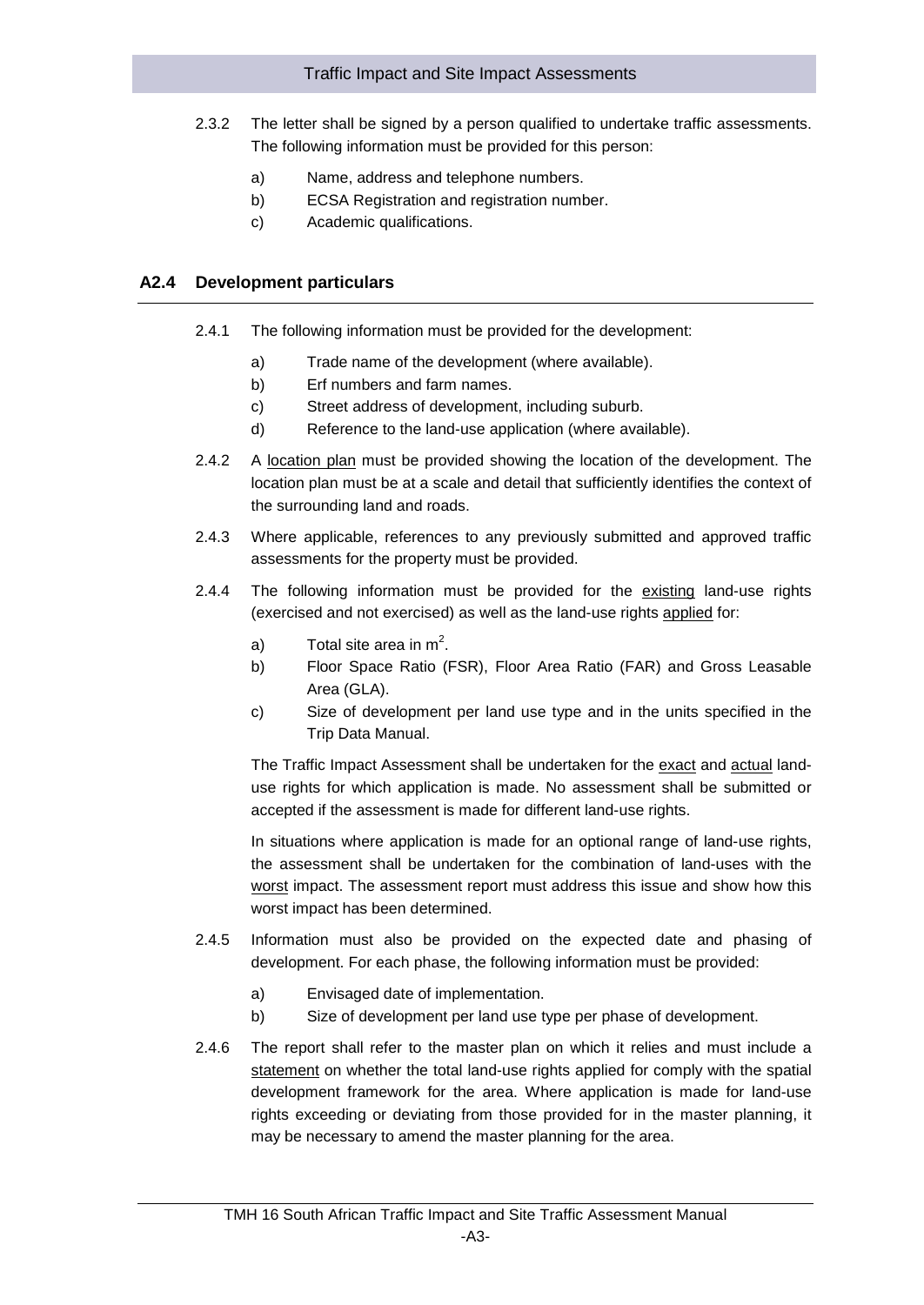#### **A2.5 Primary study area**

<span id="page-32-0"></span>2.5.1 The Traffic Impact Assessment methodology has the limitation that it is suitable for the assessment of local impacts only and not for wider impacts. The assessment of wider impacts must be based on an evaluation in which the cumulative impact of all developments is taken into account. More advanced traffic modelling techniques are also required to account for aspects such a trip distribution and traffic assignment.

The following requirements for the extent of the study area are based on a consideration of the limitations of the TIA methodology, acknowledging that a development still has a significant impact beyond the study area. Such impact, however, cannot be addressed by means of the traffic impact assessment methodology and must be addressed as part of the master planning.

- 2.5.2 The study area is an area from which transportation elements are selected for the Traffic Impact Assessment. Differentiation is made between primary and secondary study areas. The transportation elements to be included in the primary study area are defined in this section while the elements to be included in the secondary study area are defined in the following section.
- 2.5.3 The elements to be included in the primary study area shall be selected as follows:
	- a) Accesses to the site. All accesses (vehicle, pedestrian and cyclist) to the site. Such accesses are also included in the study area of Site Traffic Assessments.
	- b) External roads. Elements from roads classified as external according to the Engineering Service Contribution Policy *on which the development is likely to have an impact or which may not meet the requirements of the Traffic Assessment Standards and Requirements Manual*.

These elements shall be restricted to Class 4 and 5 roads in the vicinity of the development up to the first Class 1 to 3 roads that can be reached by the Class 4 and 5 road network from the development, up to and including the first connection(s) on the Class 1 to 3 roads.

The elements shall be restricted to those within a maximum distance of 1.5 km from the accesses to the site, measured along the shortest routes to the accesses, provided that there is at least one intersection within this distance. Where there is no such intersection, the distance will be extended to include at least one intersection.

Judgement may be exercised by the Assessor in selection the elements that must be included in the study area (including the first intersection on Class 1 to 3 roads).

c) New or improved external roads. Where new external roads or improvements to existing external roads are proposed (irrespective or the class of road), such roads shall be included in the study area irrespective of the above requirements.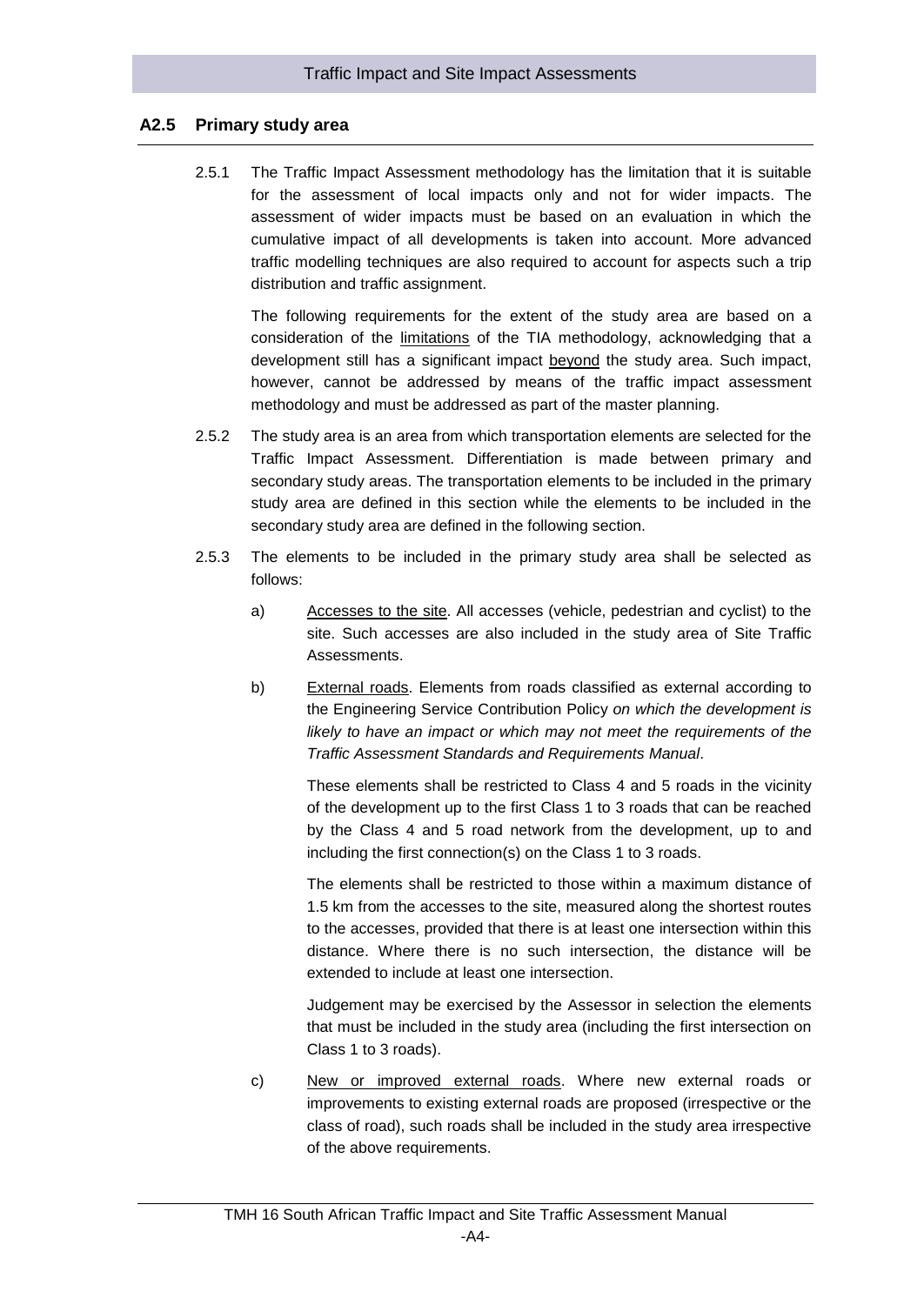- d) Public transportation, pedestrian and cyclist facilities that fall within the study area as defined above.
- e) Sensitive areas. All roads in residential and other sensitive areas on which the proposed development is likely to have a significant impact. Judgement may be exercised in the identification of such elements.
- 2.5.4 The Assessor may also include roads classified as internal township or site roads in the study area, including connections (junctions or intersections) between the internal and the external roads.
- 2.5.5 The extent of the study area is determined irrespective of the responsible authority or municipal boundaries. The study area may thus extend over more than one municipal area and include roads under the jurisdiction of other authorities.
- 2.5.6 Information must be provided in the report on the extent of the study area as well as the elements of the transportation system that have been selected for assessment. Where appropriate, a schematic plan of the study area should be provided showing the study area and the selected elements.

# <span id="page-33-0"></span>**A2.6 Secondary study area**

- 2.6.1 The primary study area defined in the previous section is adequate for most land uses except those that require the transport of *heavy goods*. For land uses that require transportation of such goods, the primary study area must be extended to include a secondary study area as defined in this section.
- 2.6.2 Examples of land uses that normally require heavy goods transportation include heavy industrial/manufacturing and mining. Examples of heavy goods include quarried or mined materials, heavy machinery and heavy products. Mined materials include sand, clay, kaolin, ores and minerals while heavy machinery include machinery used for mining, power generation and the production of goods. Heavy products include bricks, concrete products and refined metals.
- 2.6.3 The secondary study area must include all roads that will be used for the transport of the heavy goods to or from a development over the full length of the trips (from origins up to destinations). The assessment to be undertaken in this secondary area, however, will be limited to an evaluation of the impact of the heavy goods transport as required by the Traffic Assessment Standards and Requirements Manual.
- 2.6.4 In order to establish the roads to be included in the secondary study area, an assessment must be made of the origins or destinations of the heavy goods transport. The routes that will be followed must be determined and included in the impact assessment.
- 2.6.5 It is a requirement of this manual that approved routes together with proposed mitigating measures must be defined in the Environmental Management Plans for construction, operation, demobilisation and rehabilitation of the development.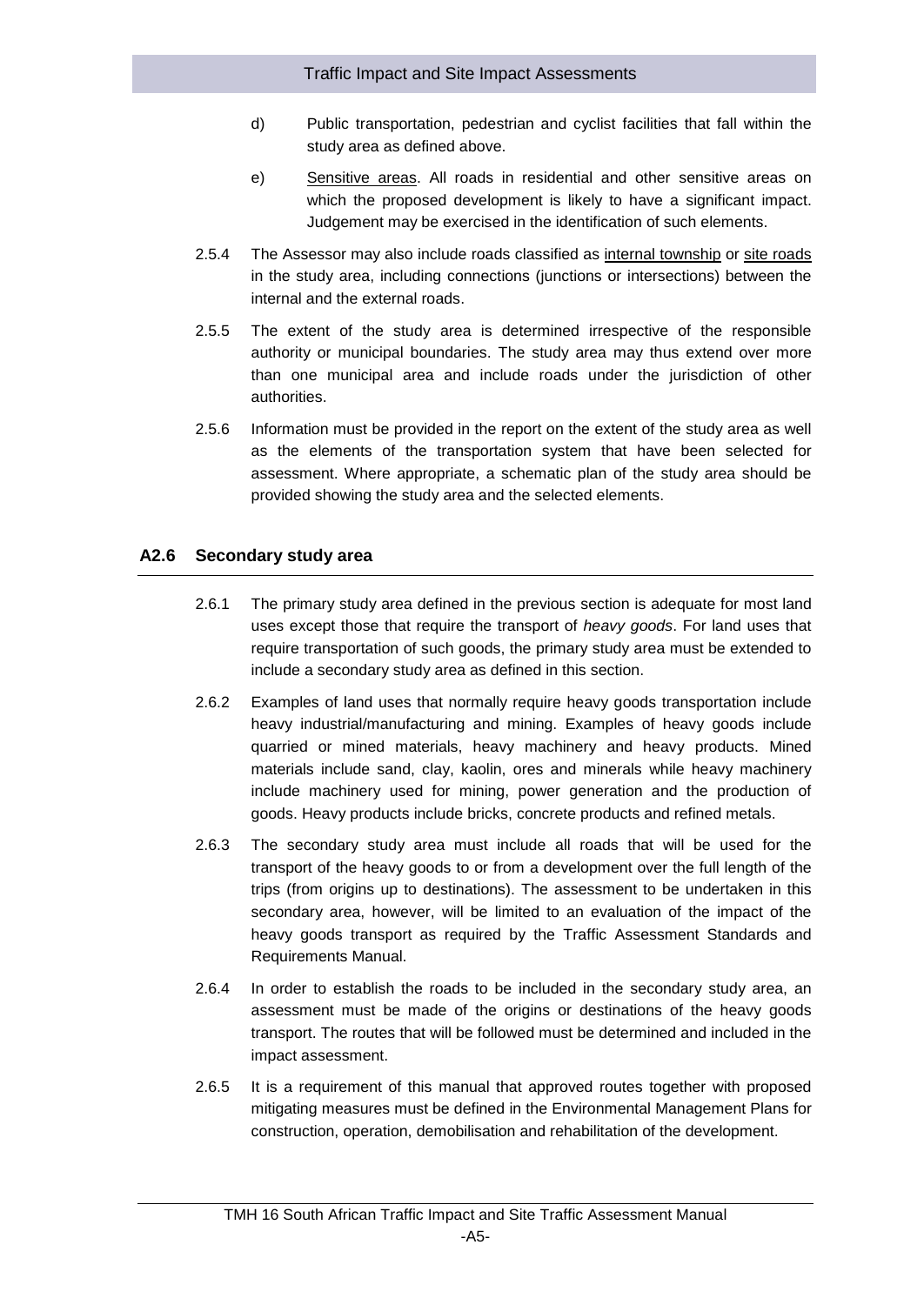2.6.6 Should a change in the approved routes be required in the future, an amended Traffic Impact Assessment will be required. The Environmental Management Plans will also have to be amended to include approved changes.

# <span id="page-34-0"></span>**A2.7 Background information**

- 2.7.1 The report must include information on all transportation facilities and land developments that are relevant to the assessment.
- 2.7.2 The transportation facilities for which information must be provided include, inter alia, the following:
	- a) Existing roads, streets, interchanges, intersections and property accesses, together with number of lanes and type of intersection control e.g. stop, yield, roundabout or traffic signal.
	- b) Public transport, pedestrian and cycling networks and facilities.
	- c) Planned changes to transportation facilities that are likely to be implemented in the area during the time horizon for which the traffic assessment is undertaken.
- 2.7.3 The report must also include, or refer to, any relevant information that is made available by the Municipality. Such information may include the following:
	- a) Spatial development framework.
	- b) Road network master plan.
	- c) Functional road hierarchy plan.
	- d) Traffic management plan.
	- e) Public transport plan.
	- f) Modelled traffic demand.
	- g) Other traffic impact and site traffic assessments in the area.
- 2.7.4 Where appropriate, the above information can be shown on a schematic diagram of the study area. Use can be made of appropriate colours and symbols on the diagram, for example the following:
	- a) Functional road classification and authorities can be indicated by means of lines with different colours.
	- b) Road lanes can be indicated by means of arrow symbols indicating turning movement directions per lane.
	- **c)** Traffic control measures at intersections and accesses can be indicated by appropriate symbols.

#### <span id="page-34-1"></span>**A2.8 Site investigations**

- 2.8.1 It is a specific requirement of this manual that the site shall be visited to undertake the investigations required for the assessment. Information on the site investigation must be provided in the assessment
- 2.8.2 It is recommended that a photographic record of existing transportation facilities and land development in the area be included in the assessment report.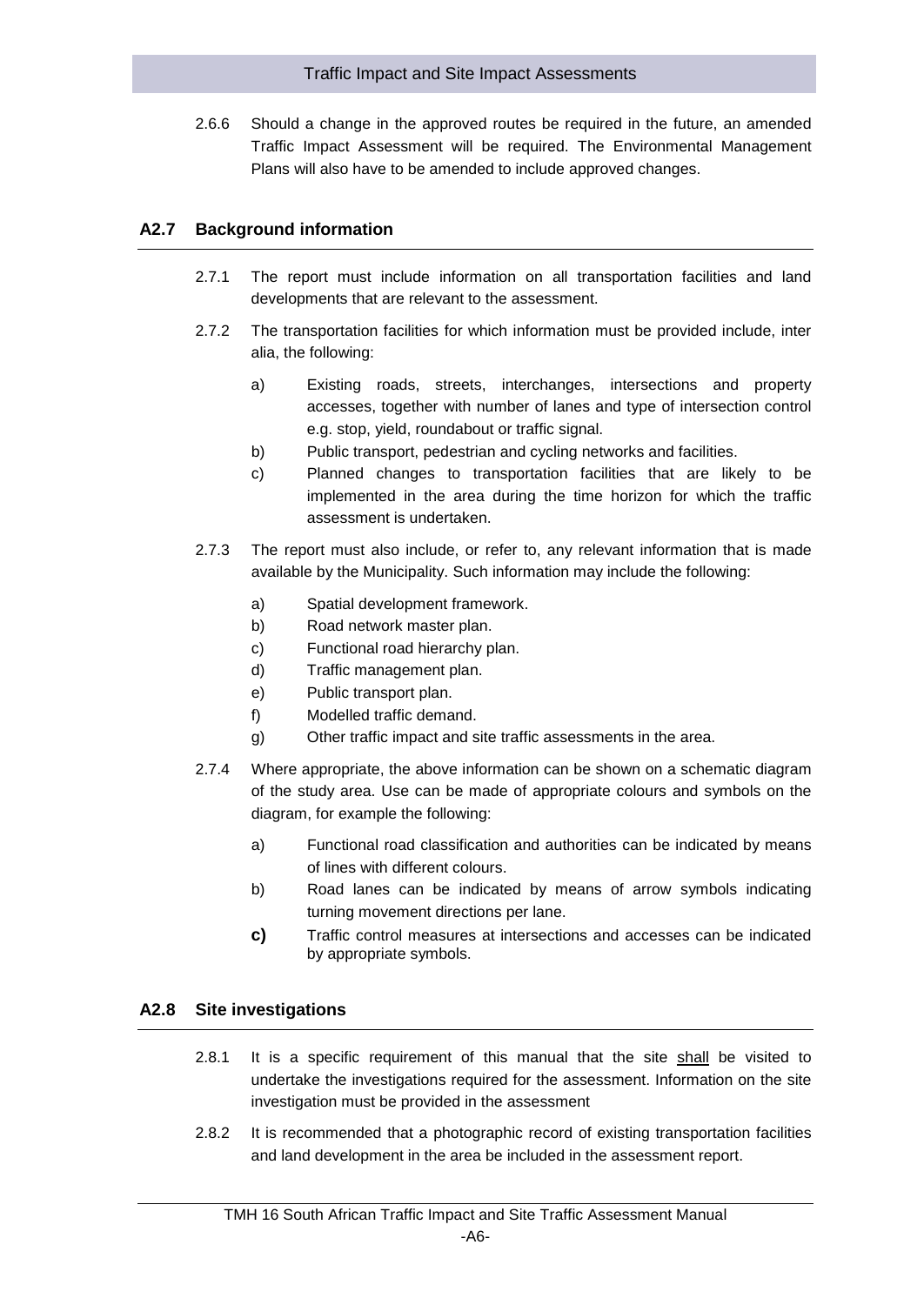# **A2.9 Traffic demand estimation**

- <span id="page-35-0"></span>2.9.1 Where elements of the transportation system within the study area have been identified that may be affected by traffic demand and may not meet capacity requirements, including environmental capacity requirements for residential and other sensitive areas, as specified in the Traffic Assessment Standards and Requirements Manual, traffic demand must be estimated for such elements.
- 2.9.2 The traffic demand must be determined in accordance with the requirements of Appendix B. Where a traffic demand model is available, the traffic demand estimates of the model may be used. When not available, the methods described in the appendix must be used to estimate the traffic demand.

#### <span id="page-35-1"></span>**A2.10 Demand-side mitigation**

- 2.10.1 Consideration should be given to mitigate the impact of a proposed development by means of demand-side measures. Such measures are generally preferred over supply-side improvements.
- 2.10.2 Only demand-side measures that can be implemented at the time of the application may be considered. These measures include, but are not limited to:
	- a) Mixed-use developments.
	- b) Public transport service availability.
	- c) Reduction of the size, or changing the type of land use.

#### <span id="page-35-2"></span>**A2.11 Proposed improvements**

- 2.11.1 In situations where it is not possible to fully mitigate the impact of a proposed development by means of demand-side mitigation measures, improvements to the transportation system may be required. In such cases, at least one set of feasible mitigation measures must be proposed. The inclusion of such measures in the assessment, however, does not imply that these measures will necessarily be implemented and that other measures or improvements may be identified during subsequent investigations.
- 2.11.2 The proposed improvements shall be listed in the assessment report and information provided on each proposed improvement.
- 2.11.3 Where appropriate, information on the proposed mitigating measures must be shown on a schematic diagram of the study area. Use can be made of appropriate colours and symbols to show the information.
- 2.11.4 Where new roads, intersections and other transportation facilities, or improvements to existing facilities are proposed that do not comply with the requirements of this manual, schematic plans or diagrams must be provided of such facilities showing the elements that do not comply with the requirements.
- 2.11.5 Where assessments are undertaken for traffic signals, information must be provided on the traffic signal settings that were used in the impact assessment.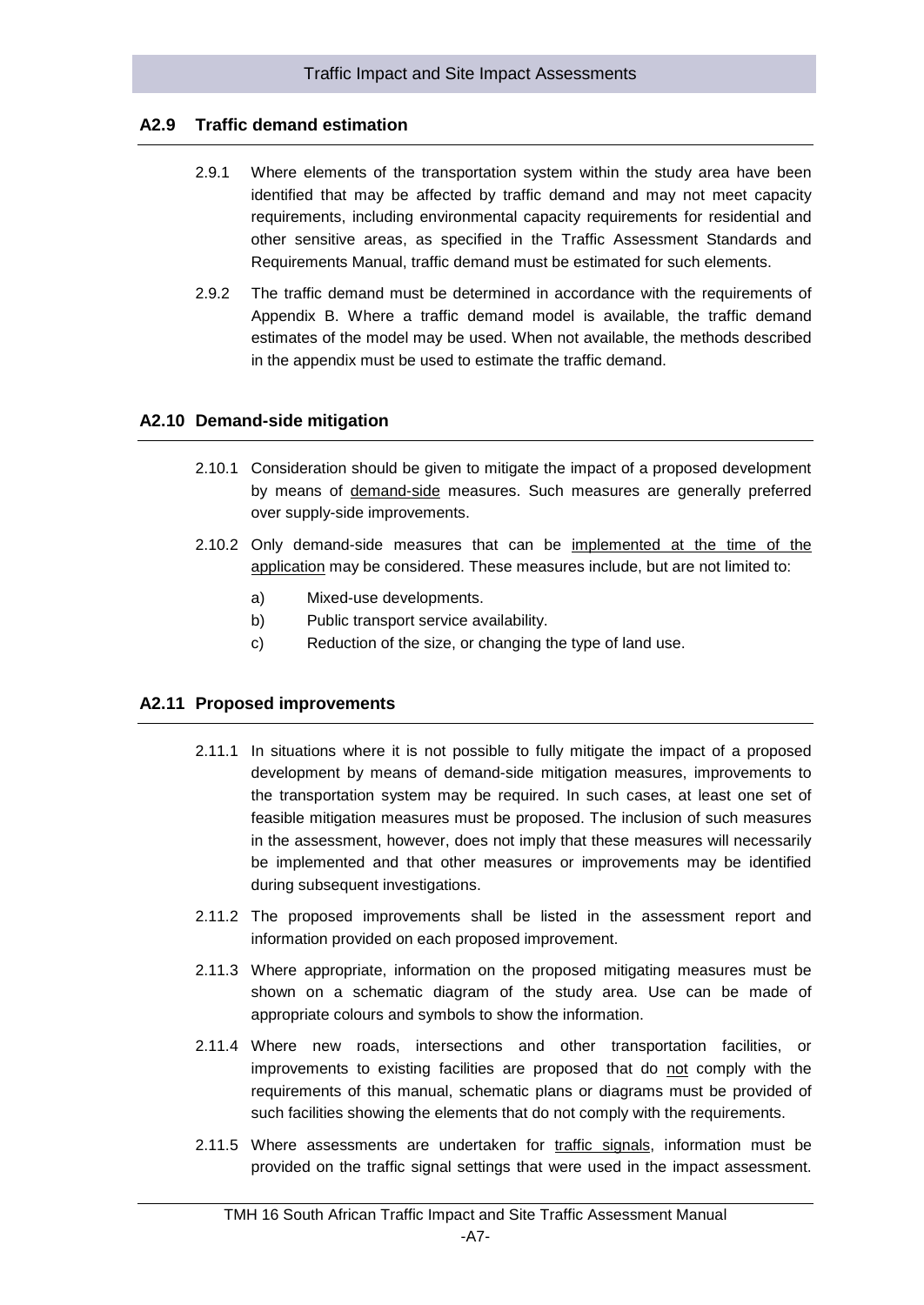The information must include the cycle length, signal phasing, signal timing and pedestrian timing requirements.

- 2.11.6 Where new roads or widening of existing roads are proposed, information must be provided on the proposed road reserve and roadway widths (including sidewalk widths). Such information can be provided in tabular form or on a schematic diagram.
- 2.11.7 Where new or changes to existing roundabouts (including traffic and mini-circles) are proposed, information must be provided on the number of lanes, roundabout diameter and circulating road width. Any additional road reserve that may be required must be indicated on a schematic diagram.
- 2.11.8 Where new or changes to existing interchanges are proposed, information must be provided on the proposed layout as well as any additional road reserve that may be required.
- 2.11.9 Where traffic management measures are required to protect residential and other sensitive areas, information must be provided on the measures that must be implemented. These measures shall be implemented in consultation with the affected community.

#### <span id="page-36-0"></span>**A2.12 Traffic Impact Assessment**

- 2.12.1 The Traffic Impact Assessments must be undertaken for the following scenarios:
	- a) Design horizon year assessments, undertaken with the purpose of establishing the mitigating measures that are required to accommodate the development.

The assessments must be undertaken for the design horizon year and hours as specified in Appendix B, for the "with" development scenario and the following two situations:

- i) "Without" proposed mitigating measures, undertaken to show the need for mitigating measures.
- ii) "With" proposed mitigating measures, undertaken to show whether the proposed measures will be effective in addressing the impacts of the development.
- b) Planning horizon year assessments, undertaken with the purpose of establishing whether it will be physically possible to accommodate the proposed as well as future developments provided for in the spatial development frameworks of the Municipality.

The assessments must be undertaken for the planning horizon year and hours as specified in Appendix B, for the "with" development scenario, but only for the situation "with" mitigating measures. This assessment is only undertaken to show whether it would be physically possible to accommodate future developments. It is not necessary to undertake the assessment for the situation "without" mitigating measures.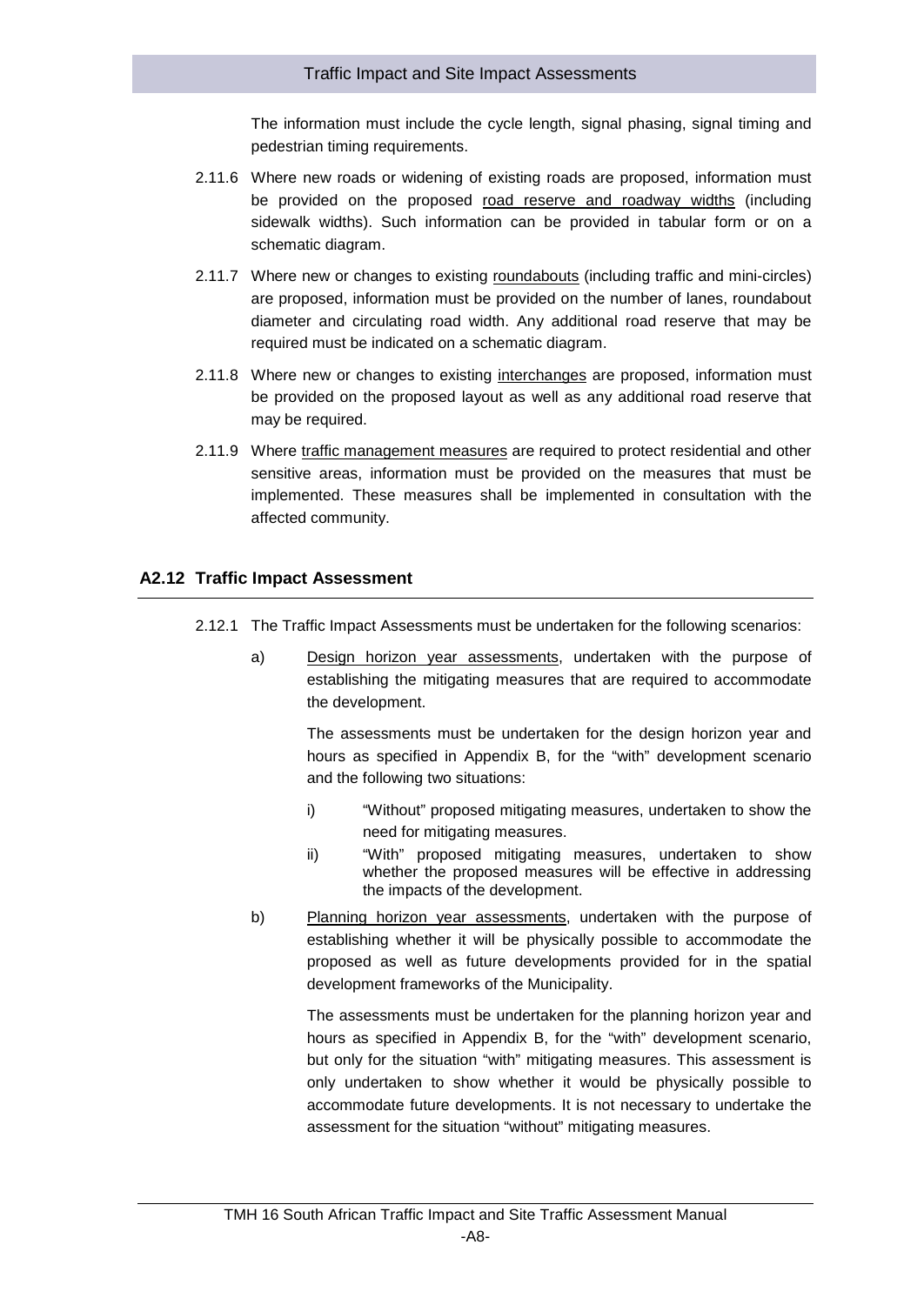- 2.12.2 The impacts of the proposed change in land use shall be assessed in terms of the standards and requirements provided in the Traffic Assessment Standards and Requirements Manual. The assessments that are required are specified in the appendix.
- 2.12.3 Particular attention shall be given to impact standards that cannot be complied with. In such circumstances, the deviation from the standards shall be adequately motivated and the consequences of not meeting the standards discussed and evaluated. Adequate cognisance and attention shall be given to the need for an efficient and safe transportation system.

#### <span id="page-37-0"></span>**A2.13 Improvement costs (external services)**

- 2.13.1 Where improvements are proposed to roads that are classified as external in terms of the Engineering Service Contribution Policy, an estimate of the cost of such improvements must be provided.
- 2.13.2 The cost estimate must be based on the cost components described in the Trip Data Manual, using average cost rates published annually by the Municipality. These cost rates, however, must be adjusted for specific conditions applicable to the specific proposed improvements. The costs must be determined at the date of the Traffic Impact Assessment, without adjustment for future cost escalation.

#### <span id="page-37-1"></span>**A2.14 Engineering Service Contributions**

- 2.14.1 The Traffic Impact Assessment must include an estimate of the engineering service contribution to external roads for which the Applicant is responsible in accordance to the Engineering Service Contribution Policy of the Municipality.
- 2.14.2 The contribution must be estimated at the date of the Traffic Impact Assessment without adjustment for future cost escalation. The actual contribution payable will be escalated and determined in accordance to the Engineering Service Contribution Policy.

#### <span id="page-37-2"></span>**A2.15 Conclusions and recommendations**

- 2.15.1 The report must reach a conclusion on whether the proposed land-use change can be accommodated by the transportation system, possibly with mitigating measures.
- 2.15.2 Recommendations must be provided on the following:
	- a) The change in land use which can be accommodated.
	- b) Phased implementation together with improvements required to accommodate each phase of the development.
	- c) Proposed type and location of erf accesses.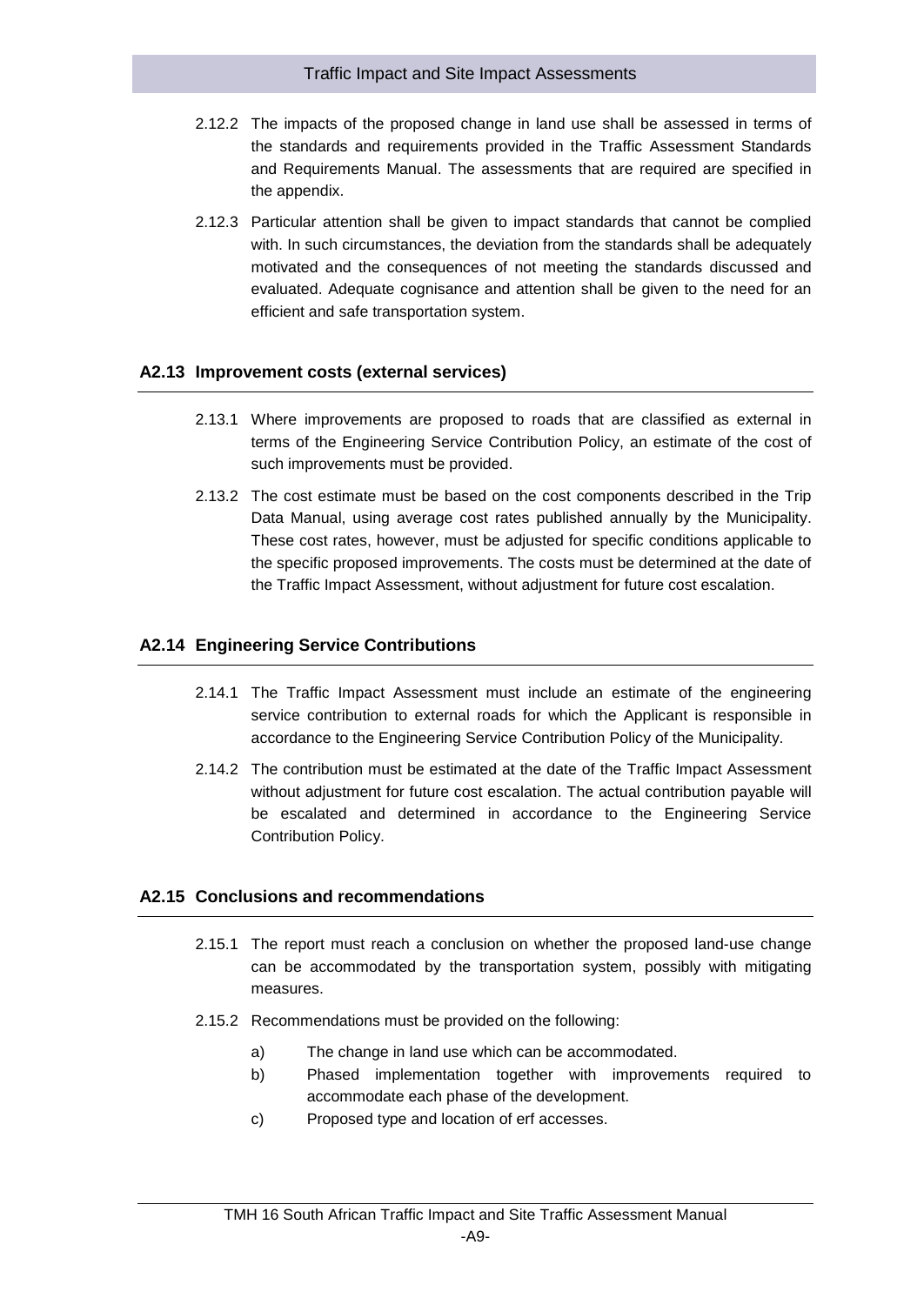- d) The improvements, changes and mitigation measures that are required, subject thereto that these improvements or measures may be amended in subsequent investigations. Recommendations must also be made for any improvements required to accommodate heavy goods transport.
- e) Elements of the road network master plan that should be implemented in support of the development.
- f) Traffic management measures that must be implemented to protect residential or other sensitive areas.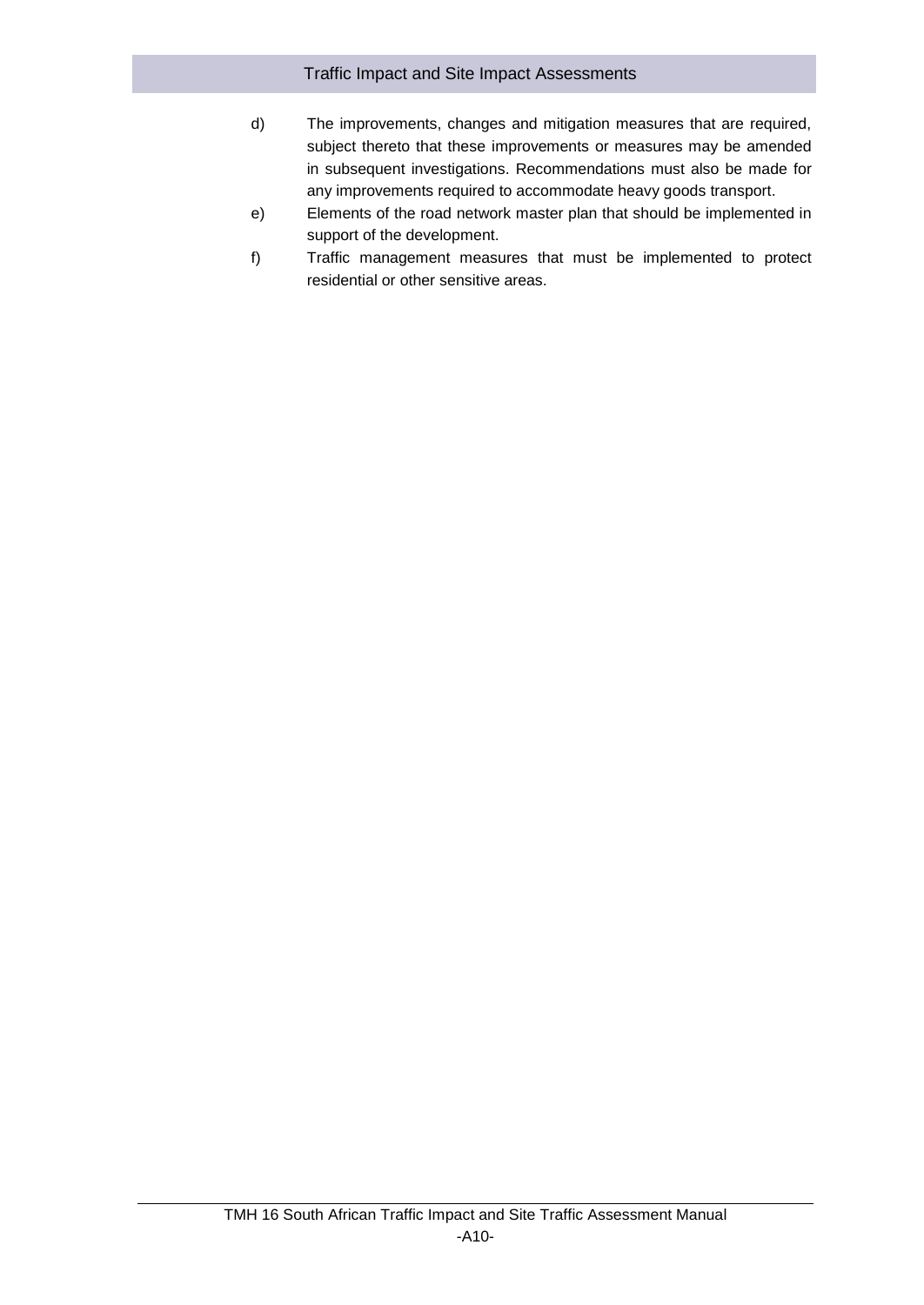# **A.3 Site Traffic Assessments**

# <span id="page-39-0"></span>**A3.1 Introduction**

- <span id="page-39-1"></span>3.1.1 Requirements are provided in this chapter for the preparation of Site Traffic Assessments.
- 3.1.2 Site Traffic Assessments shall be undertaken when an application is submitted for the erection of a building or other structure (roads and other) on a site for which a Site Development Plan (SDP) is required or when proposals are made for transportation facilities (roads and other) in a township during Township Establishment, subject to certain thresholds provided in this manual.
- <span id="page-39-2"></span>3.1.3 All references to roads and transportation facilities in this chapter will refer to site facilities and accesses.

#### **A3.2 Site Traffic Assessment cover**

- 3.2.1 The Site Traffic Assessment must be provided with a cover page that provides information identifying the traffic assessment.
- 3.2.2 The following information must be shown on the cover page:
	- a) Municipality name.
	- b) Type of assessment e.g. Site Traffic Assessment.
	- c) Particulars of the SDP or Township Establishment.
	- d) Erf numbers and farm names.
	- e) Date of report.
	- f) Name and address of the Assessor (including name of firm).

# <span id="page-39-3"></span>**A3.3 Cover letter**

3.3.1 A cover letter shall be bound into the assessment (first page following the cover) that includes the following certification:

*It is herewith certified that this Site Traffic Assessment has been prepared according to requirements of the South African Traffic Impact and Site Traffic Assessment Manual.*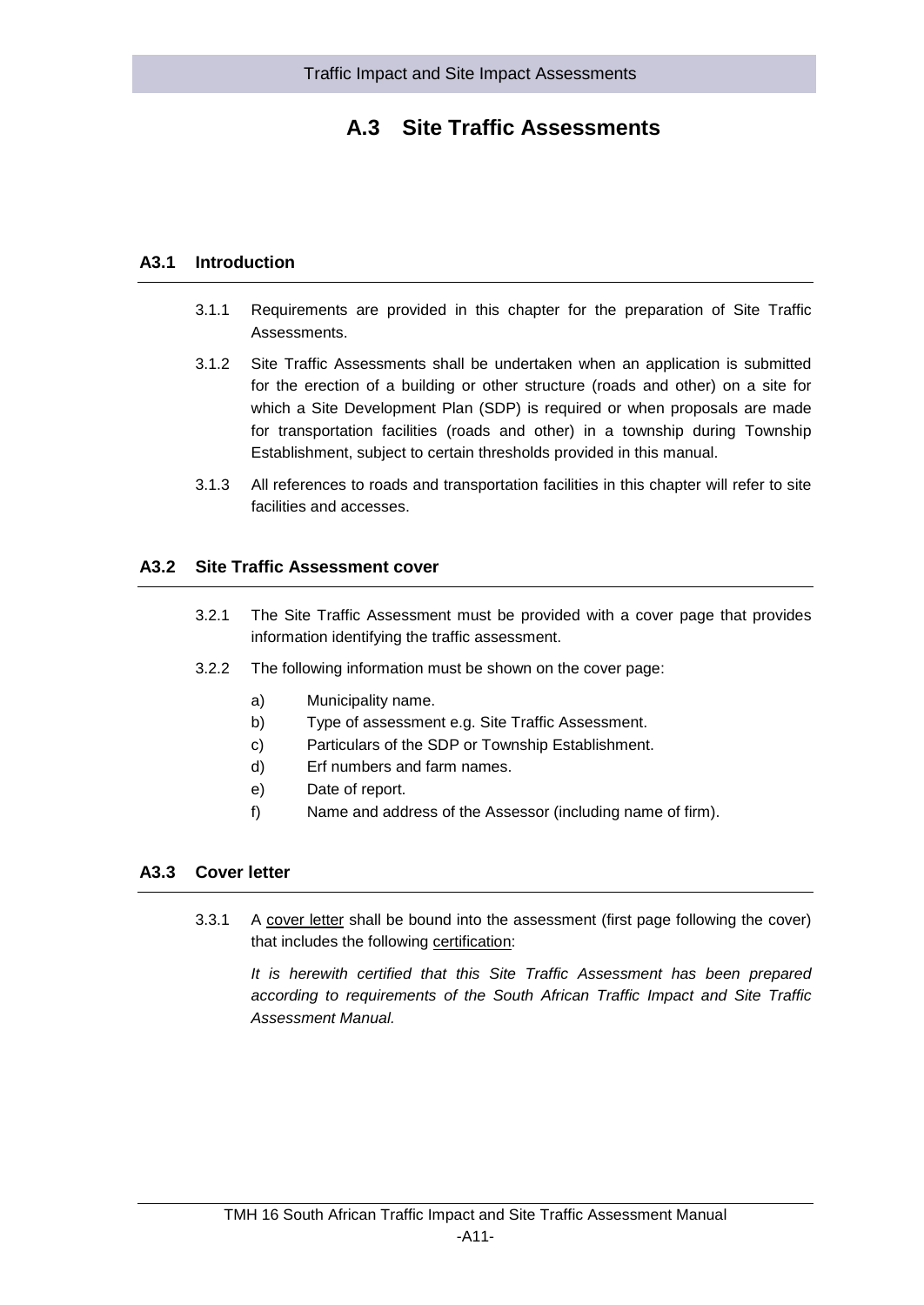- 3.3.2 The letter shall be signed by a person qualified to undertake traffic assessments. The following information shall be provided for this person:
	- a) Name, address and telephone numbers.
	- b) ECSA Registration and registration number.
	- c) Academic qualifications.

## <span id="page-40-0"></span>**A3.4 Development particulars**

- 3.4.1 The following information must be provided for the development:
	- a) Trade name of the development (where available).
	- b) Erf numbers and Farm names.
	- c) Street address of development, including suburb.
- 3.4.2 A location plan must be provided showing the location of the development.
- 3.4.3 Where applicable, references to any previously submitted and approved traffic assessments, including traffic impact assessments, for the property must be provided.
- 3.4.4 Information must be provided on the size of the development (in units specified in the Trip Data Manual as well as Gross Leasable Area) for the following land uses:
	- a) Existing land-use rights.
	- b) Land-use rights that is being exercised.
	- c) Total available land-use rights for the development.
- 3.4.5 The report shall include a statement on whether or not the land-use rights being exercised significantly deviates from those provided for in the Traffic Impact Assessment. In such cases, the Applicant must address the impact of such deviation in the Site Traffic Assessment.

#### <span id="page-40-1"></span>**A3.5 Study area**

- 3.5.1 The study area of a Site Traffic Assessment shall include all roads and transportation facilities on the site as well as site accesses. Within the study area, the following transportation elements must be selected for assessment:
	- a) All accesses to the site, even when such accesses have been assessed during a Traffic Impact Assessment.
	- b) All proposed new roads or transportation facilities, or improvements to existing roads or facilities on the site (including public transport, pedestrian and cyclist facilities).
	- c) All elements of the site transportation system that are likely to be affected by traffic demand and which may not meet the requirements or the Traffic Assessment Standards and Requirements Manual. Judgement may be exercised in the selection of such elements.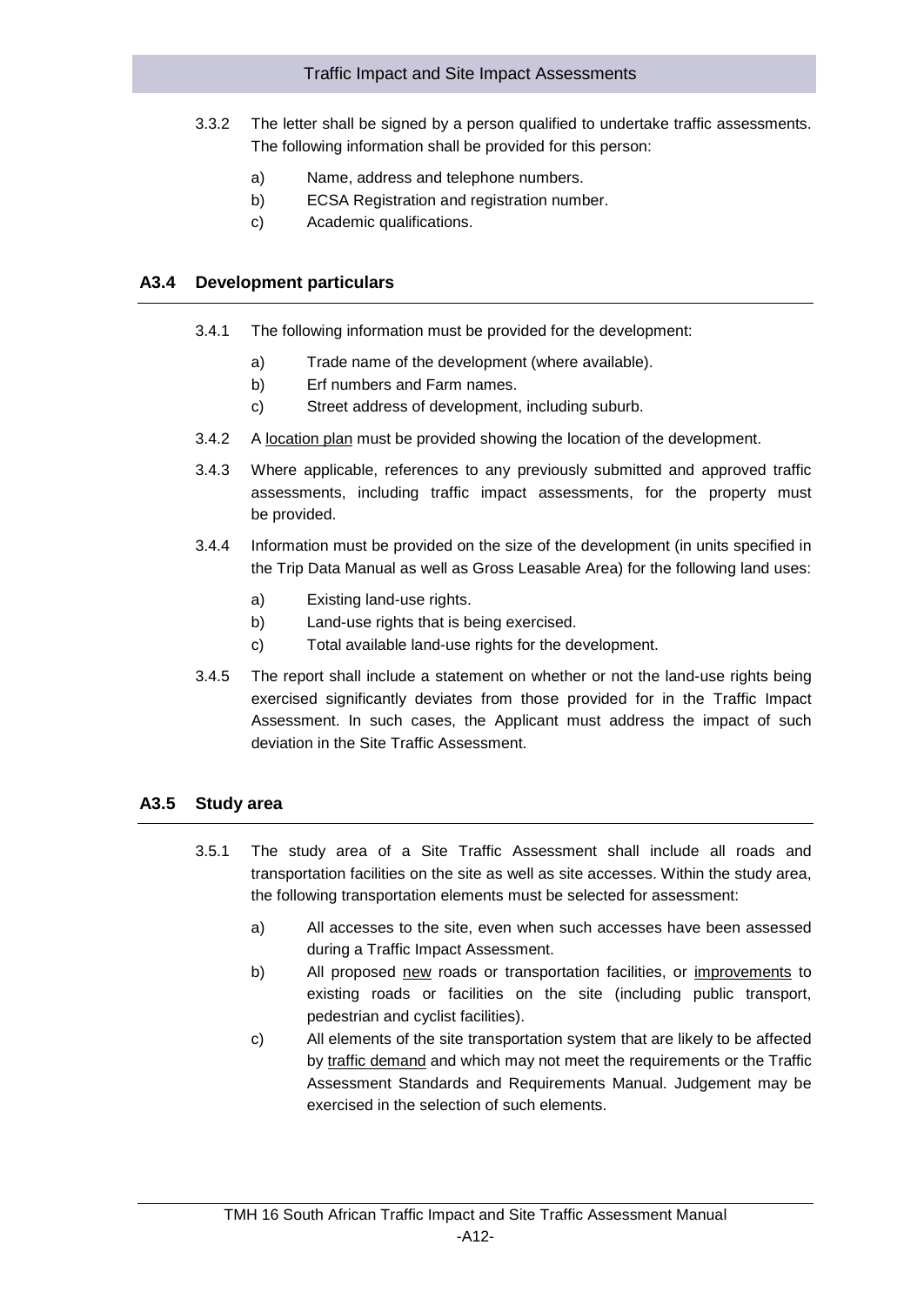3.5.2 Information must be provided on the elements of the transportation system that have been selected for assessment. Where appropriate, a schematic plan of the study area may be provided showing the study area as well as the location of the elements selected for assessment.

#### <span id="page-41-0"></span>**A3.6 Required information**

- 3.6.1 Information on transportation facilities and land developments in the area that is relevant to the assessment must be provided in the report.
- 3.6.2 The transportation facilities for which information must be provided includes the following:
	- a) Existing roads, streets, interchanges, intersections and accesses, number of lanes and type of intersection control e.g. stop, yield, roundabout or traffic signal.
	- b) Public transport, pedestrian and cycling networks and facilities.
- 3.6.3 The proposed township layout or site development plan with adequate detail of aspects assessed during the assessment must be provided in the report.
- 3.6.4 Where applicable, sufficient detail of architectural proposals including plans and elevations must be also provided to illustrate the proposed development.
- 3.6.5 Vehicle turning paths must be shown on the township layout or site development plan at critical locations where the design of the transportation may be affected by the paths. The turning paths must be shown for the normal use design vehicle as well as the design vehicle that may occasionally use the facility.

#### <span id="page-41-1"></span>**A3.7 Site investigations**

- 3.7.1 It is a specific requirement of this manual that the site shall be visited to undertake the investigations required for the assessment. Information on the site investigation must be provided in the assessment report.
- 3.7.2 It is recommended that a photographic record of existing transportation facilities and land development that directly affect the proposed development be included as an appendix to the report.

#### <span id="page-41-2"></span>**A3.8 Traffic demand estimation**

- 3.8.1 Where elements of the transportation system have been identified that may be affected by traffic demand and may not meet capacity requirements, including environmental capacity requirements, as specified in the Traffic Assessment Standards and Requirements Manual, traffic demand must be estimated for such elements.
- 3.8.2 The traffic demand must be determined in accordance with the requirements of Appendix B.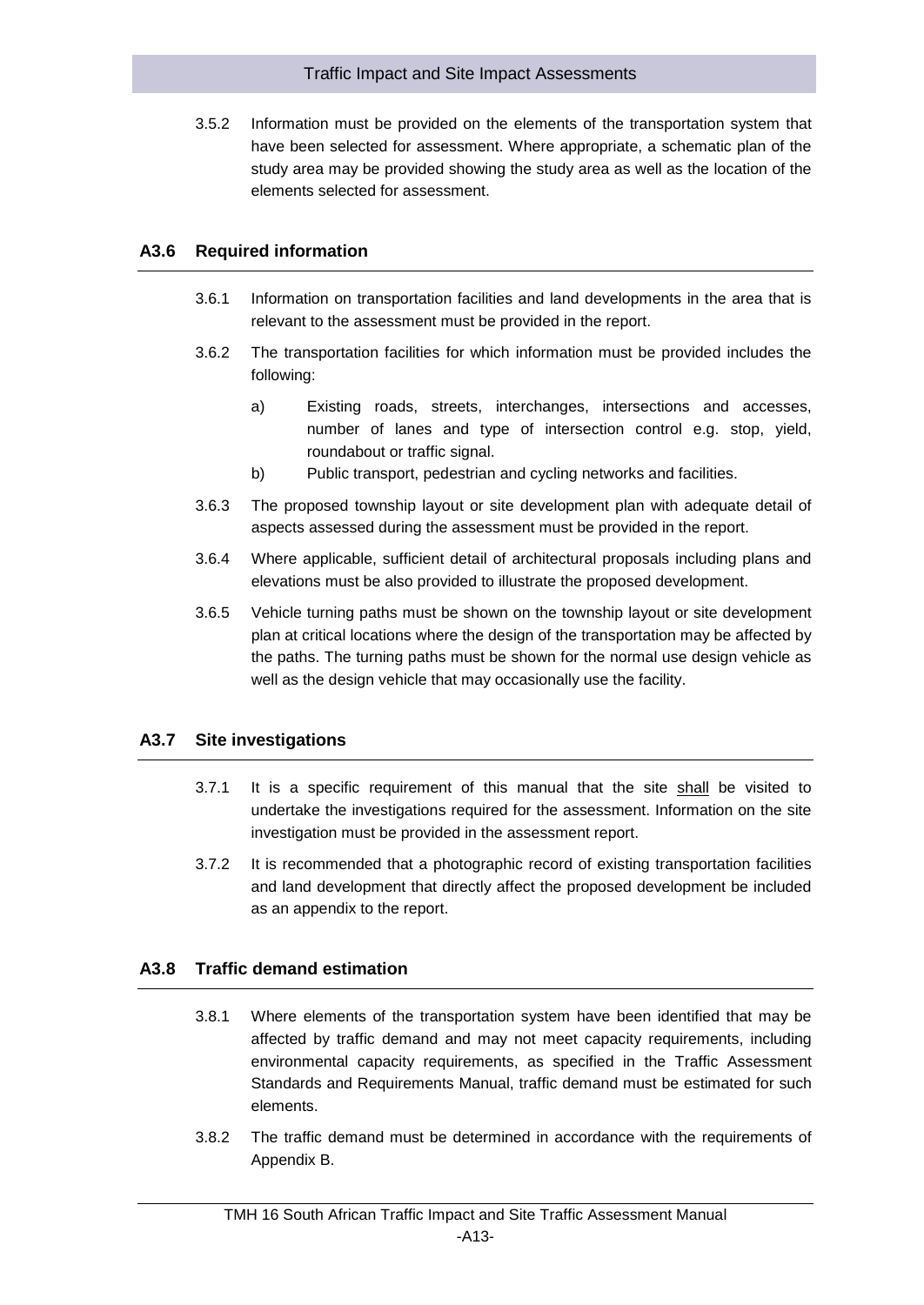#### <span id="page-42-0"></span>**A3.9 Site traffic assessment**

- 3.9.1 The Site Traffic Assessment must be undertaken for the following scenarios:
	- a) Design horizon year assessment, undertaken with the purpose of establishing whether the proposed site circulation system will be able to accommodate the proposed development.

The assessment must be undertaken for the design horizon years and hours as specified in Appendix B and for the "with" development and "with" site circulation system scenarios.

b) Planning horizon year assessments, undertaken with the purpose of establishing whether it will be physically possible to accommodate all the land-use rights of the development.

> The assessment must be undertaken for the planning horizon year in which all land-use rights will be exercised, the hours as specified in Appendix B and for the "with" development and the future "with" site circulation system scenarios.

3.9.2 The proposed site transportation improvements shall be assessed in terms of the requirements of the Traffic Assessment Standards and Requirements Manual. The required assessments are specified in the manual.

#### <span id="page-42-1"></span>**A3.10 Conclusions and recommendations**

- 3.10.1 The report must reach a conclusion on whether the proposed Site Development Plan or transportation facilities proposed for a town ship complies with the requirements of this manual.
- 3.10.2 Recommendations must be provided on all aspects that must be addressed in the Site Traffic Impact assessments in accordance to the requirements of this manual.
- 3.10.3 Where phased developments are involved, particular care must be taken to ensure that future phases of the development will comply with the requirements.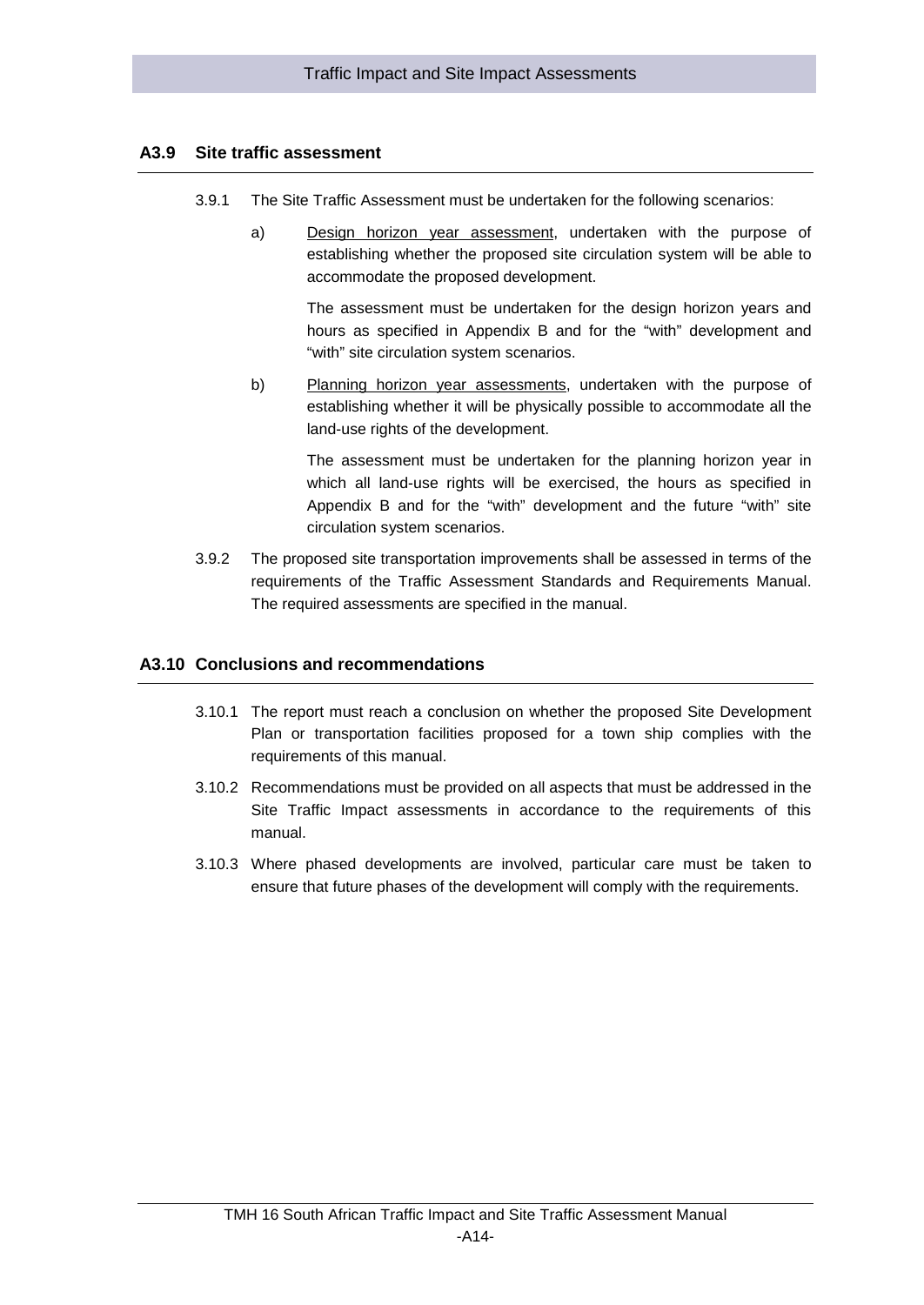Traffic Impact and Site Traffic Assessments

# **Appendix B**

# **Traffic Demand Estimation**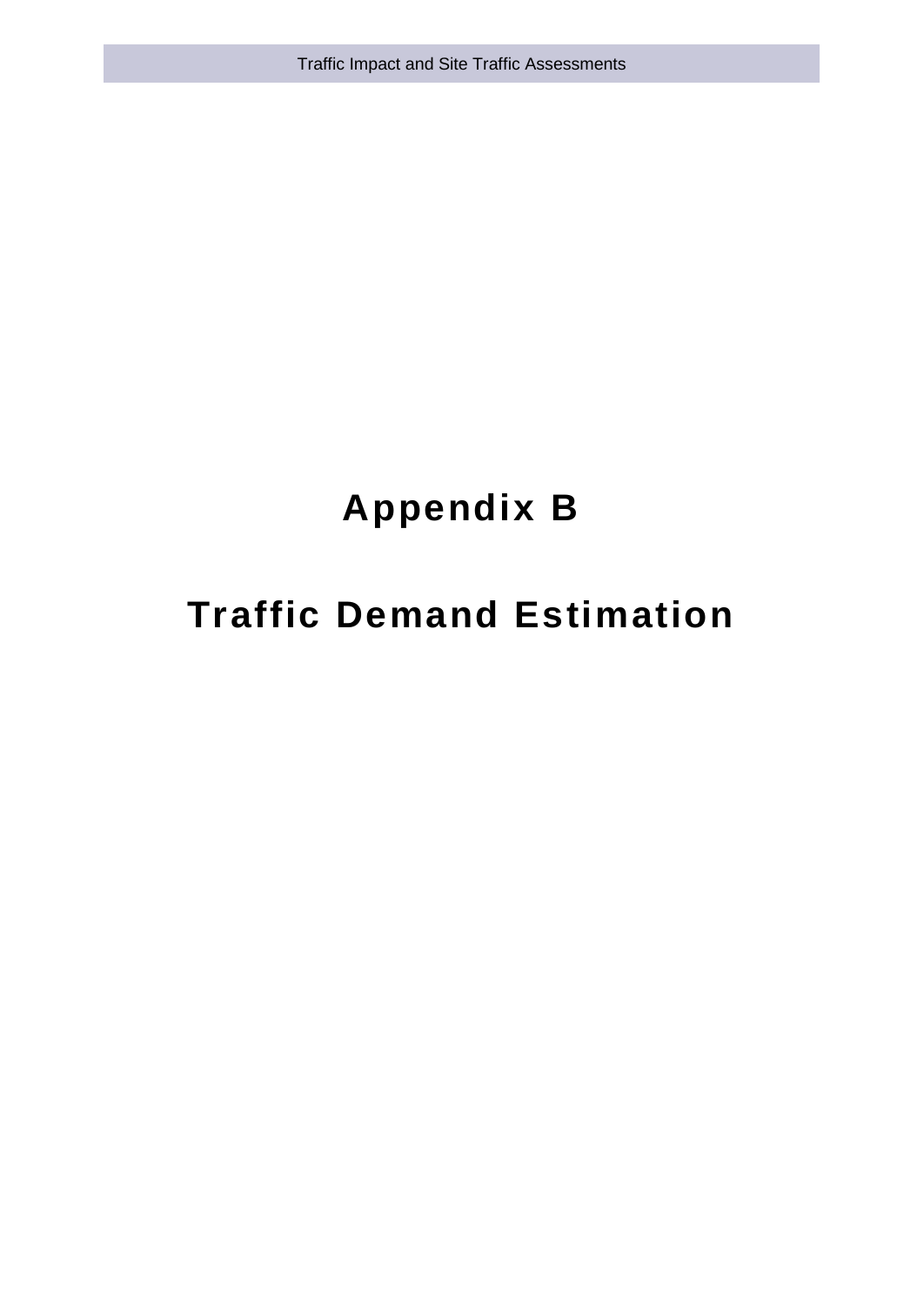# **Table of Contents**

| <b>ITEM</b>      |                                             | PAGE<br>1               |
|------------------|---------------------------------------------|-------------------------|
| B.1              | <b>Traffic Demand Estimation</b>            |                         |
| B <sub>1.1</sub> | Introduction                                | 1                       |
| B <sub>1.2</sub> | Overview of the methodology                 | 1                       |
| B.2              | <b>Traffic Demand Parameters</b>            | $\overline{2}$          |
| B <sub>2.1</sub> | Assessment years                            | $\overline{2}$          |
| B <sub>2.2</sub> | Assessment hours                            | 3                       |
| B <sub>2.3</sub> | Peak hour factors                           | $\overline{\mathbf{4}}$ |
| <b>B.3</b>       | <b>Background Traffic Demand Estimation</b> | 5                       |
| B3.1             | Introduction                                | 5                       |
| B <sub>3.2</sub> | <b>Traffic counts</b>                       | 5                       |
| <b>B3.3</b>      | Traffic growth                              | 6                       |
| <b>B3.4</b>      | Existing exercised land-use rights          | 6                       |
| <b>B3.5</b>      | Trip generation by other developments       | $\overline{7}$          |
| B3.6             | Redistribution of background traffic        | $\overline{7}$          |
| B.4              | <b>Trip Generation</b>                      | 8                       |
| B4.1             | Trip generation rates                       | 8                       |
| B4.2             | Modal split                                 | 9                       |
| B4.3             | Trip types                                  | 9                       |
| B.5              | Trip distribution and assignment            | 10                      |
| <b>B5.1</b>      | Introduction                                | 10                      |
| B <sub>5.2</sub> | Trip types                                  | 10                      |
| <b>B5.3</b>      | Pass-by trips                               | 10                      |
| <b>B5.4</b>      | Diverted trips                              | 11                      |
| B <sub>5.5</sub> | <b>Transferred trips</b>                    | 11                      |
| B5.6             | Primary trips                               | 12                      |
| B5.7             | Traffic assignment                          | 13                      |
| <b>B.6</b>       | <b>Total Traffic Demand</b>                 | 14                      |
| B <sub>6.1</sub> | Introduction                                | 14                      |
| B6.2             | Required information                        | 14                      |
| B.7              | <b>Multimodal Traffic Demand</b>            | 16                      |
| B7.1             | Introduction                                | 16                      |
| B7.2             | Demand estimation                           | 16                      |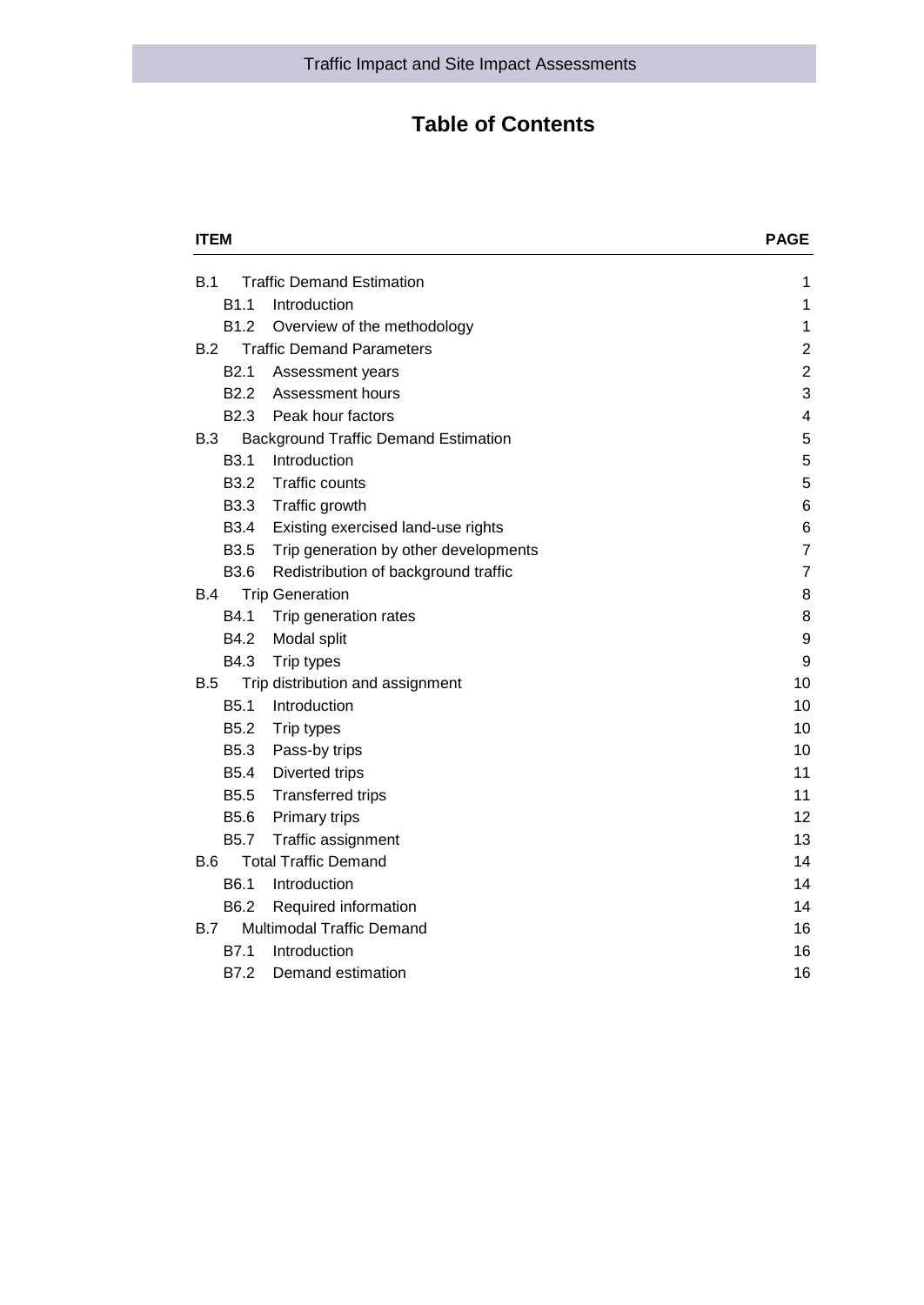# <span id="page-45-0"></span>**B.1 Traffic Demand Estimation**

## **B1.1 Introduction**

- <span id="page-45-1"></span>1.1.1 The estimation of traffic demand is an important element of a traffic assessment. Such traffic demand must be estimated where transportation elements have been identified that may be affected by increased traffic demand or changes in traffic patterns. This includes residential and other sensitive areas that may be affected by such traffic demand or patterns.
- <span id="page-45-2"></span>1.1.2 Traffic demand must be estimated for all the modes of transport that may be affected by the proposed development.

# **B1.2 Overview of the methodology**

- 1.2.1 The methodology for estimating traffic demand described in this appendix is a combination of "traffic growth" and "build-up" methods. The future traffic demand is estimated by applying a growth rate to existing traffic counts and by accumulating the trip generation of other expected developments, including those that have been approved but not yet fully implemented.
- 1.2.2 The methodology is suitable for micro-level assessments on a local level, but it is not appropriated for area-wide demand estimation. The method is applicable for smaller study areas and not for estimating traffic demand on the major Class 1 to 3 road network. Such traffic demand should preferably be estimated by means of a traffic demand model, but where such a model is not available, the demand can be estimated by means of the methodology described in this appendix, but the estimate will only be approximate.
- 1.2.3 One of the limitations of the methodology is that it is difficult to take diverted and transferred trips into account. These trips are therefore often ignored, but this could result in an overestimation of traffic demand on certain routes. The methodology described in this appendix allows for such trips, but the method is approximate and requires a considerable degree of judgement.
- 1.2.4 Another limitation of the methodology is that it is also difficult to take trip distribution into account. A methodology is provided for this purpose, but the methodology also requires a significant degree of judgement.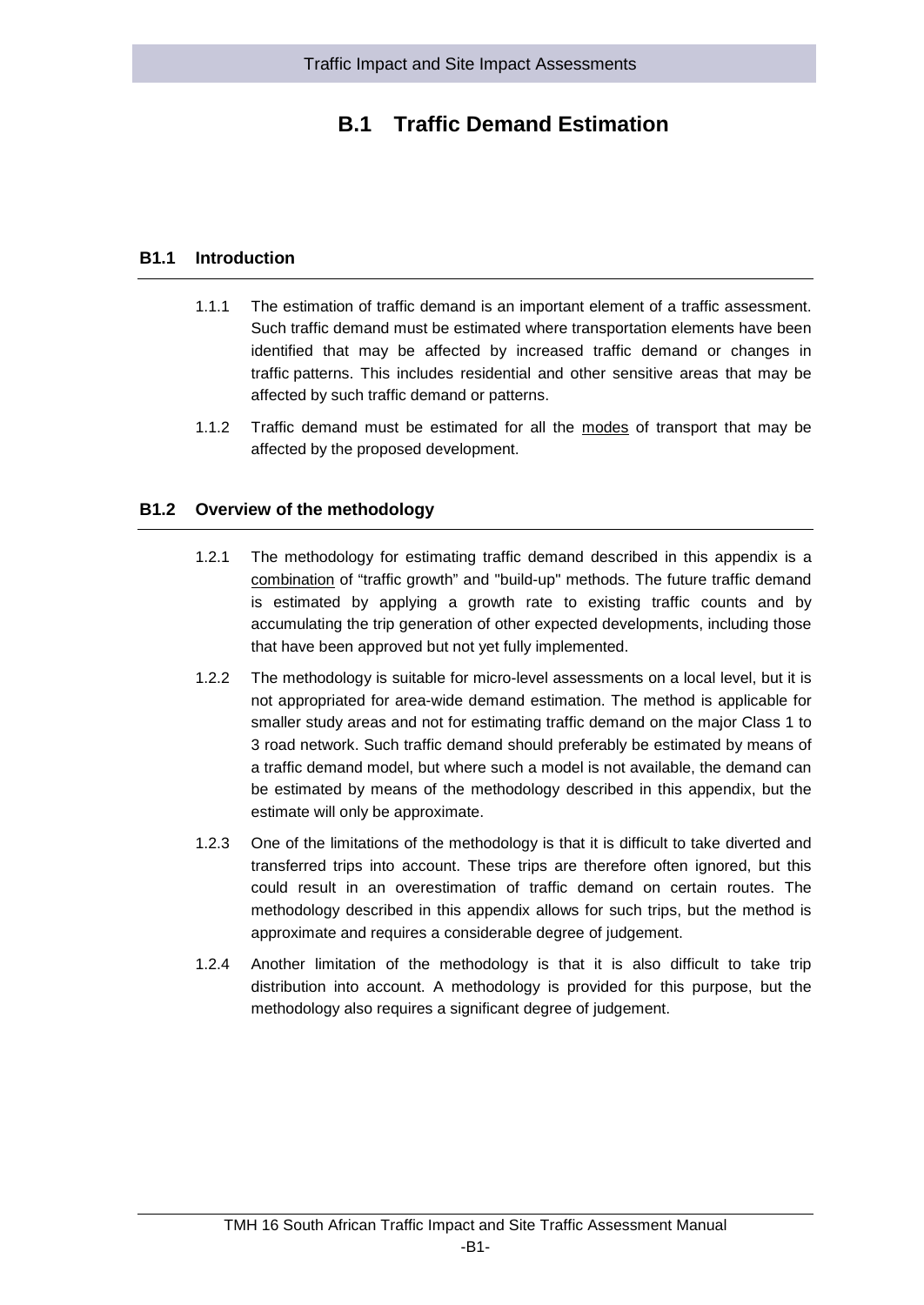# <span id="page-46-0"></span>**B.2 Traffic Demand Parameters**

## **B2.1 Assessment years**

- <span id="page-46-1"></span>2.1.1 Traffic assessments must be undertaken for the following horizon years:
	- a) Design horizon year.
	- b) Planning horizon year.
- 2.1.2 The design horizon year is the year selected for determining transportation improvements that are required to accommodate the proposed development.

Transportation improvements must be designed for a horizon year of 5 years. This horizon year is measured from the date of the application, provided that all required documentation has been submitted by this date. Otherwise, the horizon year is measured from the date of submission of all required documentation.

In situations where the development is implemented in phases over a period longer than 5 years, the assessment must also be undertaken for the years in which each phase will be completed.

For Site Traffic Assessments, the design horizon year must account for the development that will be implemented in accordance to the application and the above design horizon year on the external road network.

2.1.3 The planning horizon year is the year selected for determining whether it is physically possible to accommodate the development together with future traffic growth. This analysis is not used for determining the transportation improvements required to accommodate the proposed development.

The planning horizon year must be selected as one in which all developments in the study area are expected to be fully completed and developments in the area have stabilised. Planning horizon years of 20 years are typically used in municipal planning but longer periods may be required.

For Site Traffic Assessments, the planning horizon year must account for the total land-use rights of the development together with the above planning horizon year on the external road network.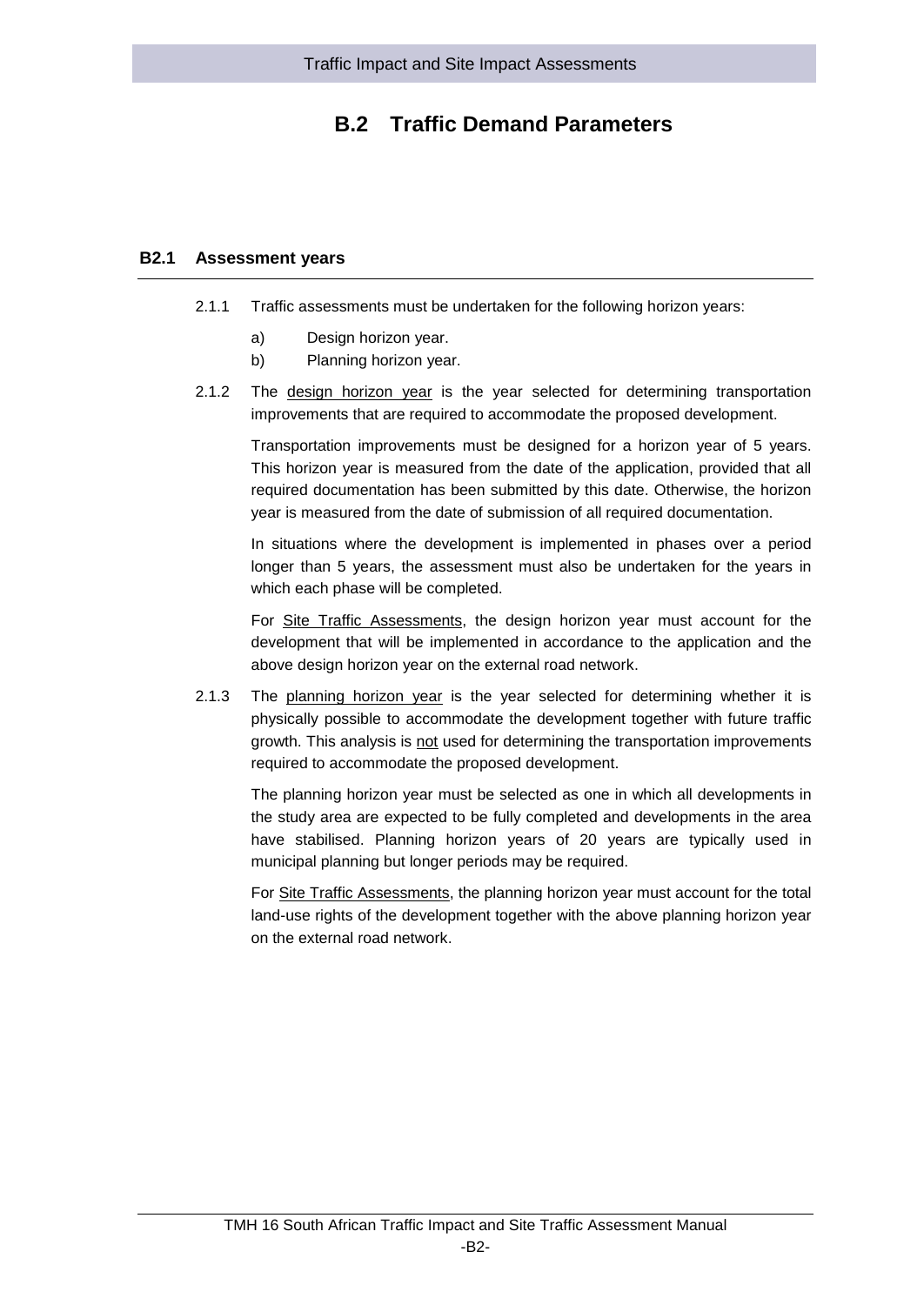#### <span id="page-47-0"></span>**B2.2 Assessment hours**

- 2.2.1 The assessment must be undertaken for the hours during which the combined effect of background and development traffic will result in the highest traffic demand. More than one analysis hour may be required depending on the combination of traffic flows.
- 2.2.2 The assessment hours must be selected from normal or abnormal days of the year or both, as follows:
	- a) In urban areas, the assessment hours must be selected from normal days, except when land uses are specifically focussed on abnormal days, such as holiday resorts.
	- b) In rural areas, the assessment hours must be selected from both the normal and abnormal days.
- 2.2.3 Normal days are days of the year during which the traffic pattern tends to be stable and where these patterns are not affected or influenced by a) abnormal but predictable events such as school and public holidays (including influenced days), or b) exceptional and unpredictable events, such as road closures, construction, accidents and adverse weather conditions. Assessments may be undertaken for normal and abnormal days but not on exceptional days.
- 2.2.4 For normal days, the analysis is undertaken for a specific hour of the week, such as Weekday AM peak, Friday PM peak, Saturday peak, etc. Any normal day of the year can be selected for such analysis, except in areas near to large retail centres where the analysis should be undertaken for the end of the month (or a day following and as near as possible to the end of the month).

Alternatively, the 15<sup>th</sup> highest *normal* day hourly flow of the year (the flow which is only exceeded in 14 other hours in normal days of the year) can be used for the analysis, in which case this flow will be applied to all assessment hours of the week. This approach will be followed where appropriate and the flow is made available by the Municipality or another authority.

2.2.5 For abnormal days, the assessment hours will be selected from the abnormal days specified and provided by the Municipality. It is not be the responsibility of the Assessor to determine these days.

Alternatively, the  $30<sup>th</sup>$  highest hourly flow of the year (the flow which is only exceeded in 29 other hours of the year) can be used for the analysis, in which case this flow will be applied to all assessment hours of the week. This approach can be followed where appropriate and the flow is made available by the Municipality or another authority.

2.2.6 A definition of Normal and Abnormal days is provided in the Trip Data Manual.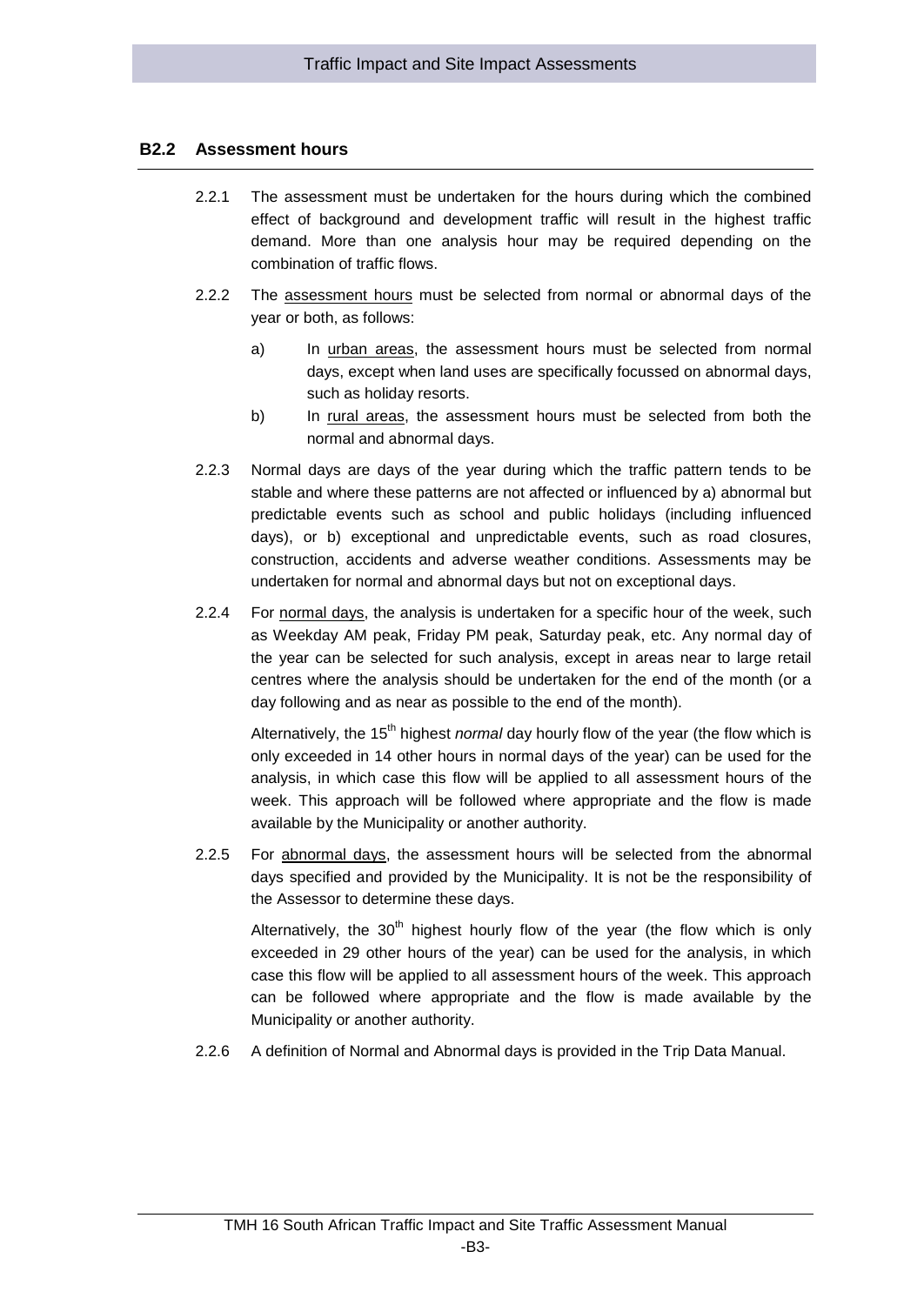# **B2.3 Peak hour factors**

- <span id="page-48-0"></span>2.3.1 The peak hour factor is defined as the hourly volume divided by the peak 15-min flow rate (four times the 15-min traffic count) within the peak hour, both measured in units of vehicles per hour.
- 2.3.2 The peak hour factor used in the analysis must be estimated as follows:
	- a) For traffic streams that consist mostly of development traffic, the peak hour factor applicable to the development traffic.
	- b) For other traffic streams, the typical peak hour factor for roads or streets near or adjacent to developments of the same type.
- 2.3.3 Peak hour factors are provided in the Trip Data Manual for the above situations. Where peak hour factors are not available, the peak hour factor may be estimated from traffic counts and adjusted for future year demand.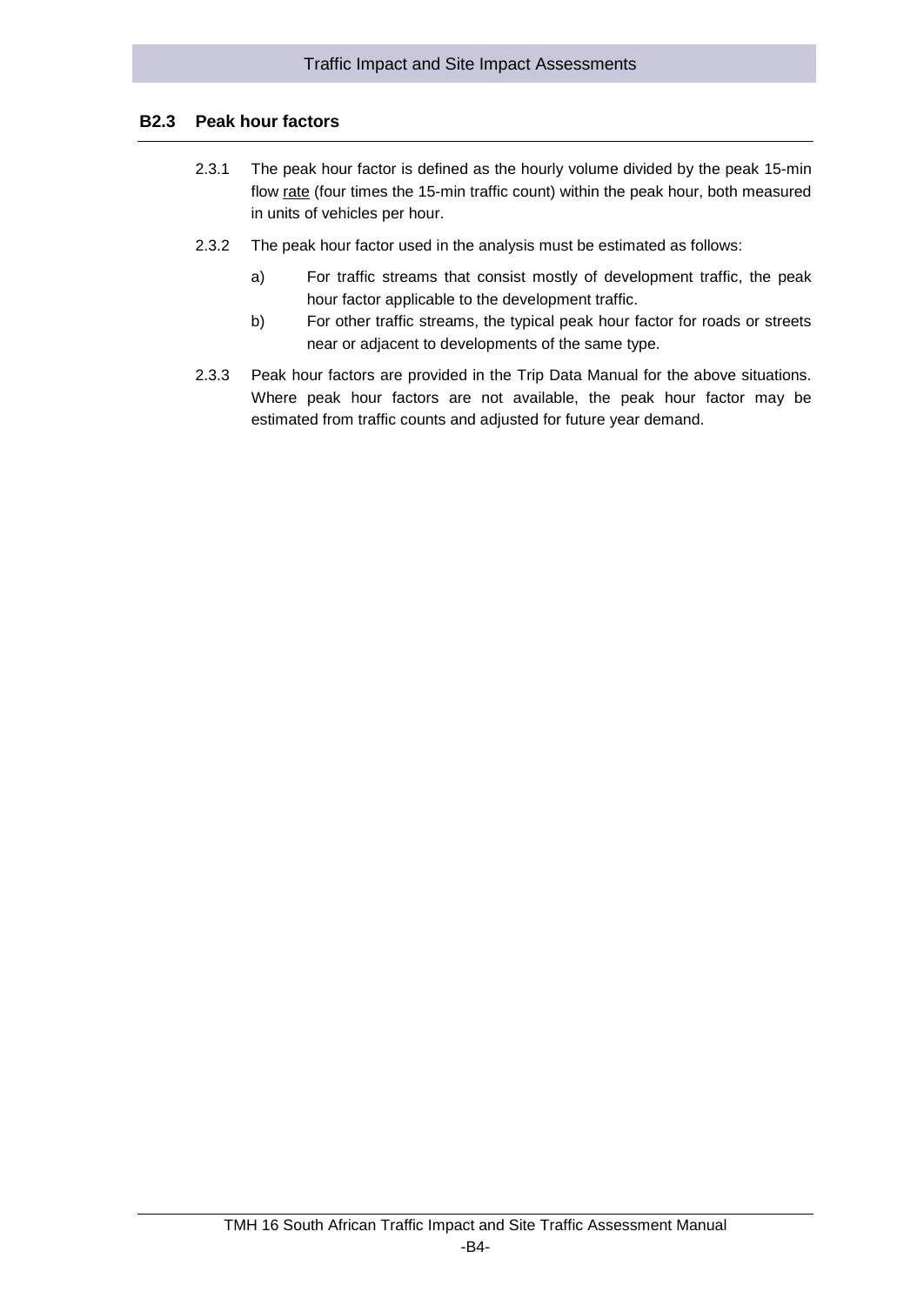# <span id="page-49-0"></span>**B.3 Background Traffic Demand Estimation**

#### **B3.1 Introduction**

- <span id="page-49-1"></span>3.1.1 Background traffic is the existing and future traffic on the road network, excluding traffic generated by the development.
- 3.1.2 The background traffic is estimated by means of a combination of "traffic growth" and "build-up" methods. On Class 1 to 3 roads, the traffic demand should preferably be obtained from a traffic demand model where such a model is available. If not available, then the method described in this chapter may be used.
- 3.1.3 The method is based on traffic counts and applies either a growth rate to such counts, or accumulates trip generation from other expected developments. A combination of the two methods can also be used.

#### <span id="page-49-2"></span>**B3.2 Traffic counts**

- 3.2.1 The following information must be provided on traffic counts undertaken or obtained during the study:
	- a) Name of intersection
	- b) Date counted
	- c) Day of the week
	- d) Day class (Normal, Abnormal, Exceptional)
	- e) Congestion levels noted during the count.
	- f) Name of person that supervised the traffic count.
- 3.2.2 The required traffic counts must be undertaken for the selected assessment hours. Traffic must be counted in 15-minute intervals during the peak period. The count should start before and end after the peak hour to allow determination of the peak hour period.
- 3.2.3 Traffic is mostly counted at intersections, but traffic counts may also be required on links. At intersections, traffic is counted per turning movement.
- 3.2.4 On roads that carry a significant volume of heavy or public transport vehicles (more than 10% of the total traffic), a vehicle classification count must be undertaken, differentiating between the different vehicle types.
- 3.2.5 Traffic counts shall be undertaken under supervision of a competent person who is responsible for the quality of the counts. This person may not be involved with the traffic counts and must only be involved with the supervision of the counts.
- 3.2.6 When traffic is congested, preference must be given to obtaining the required traffic demand from a model. Where such model is not available, an estimate must be made of the traffic that is diverted or which is travelling outside the peak-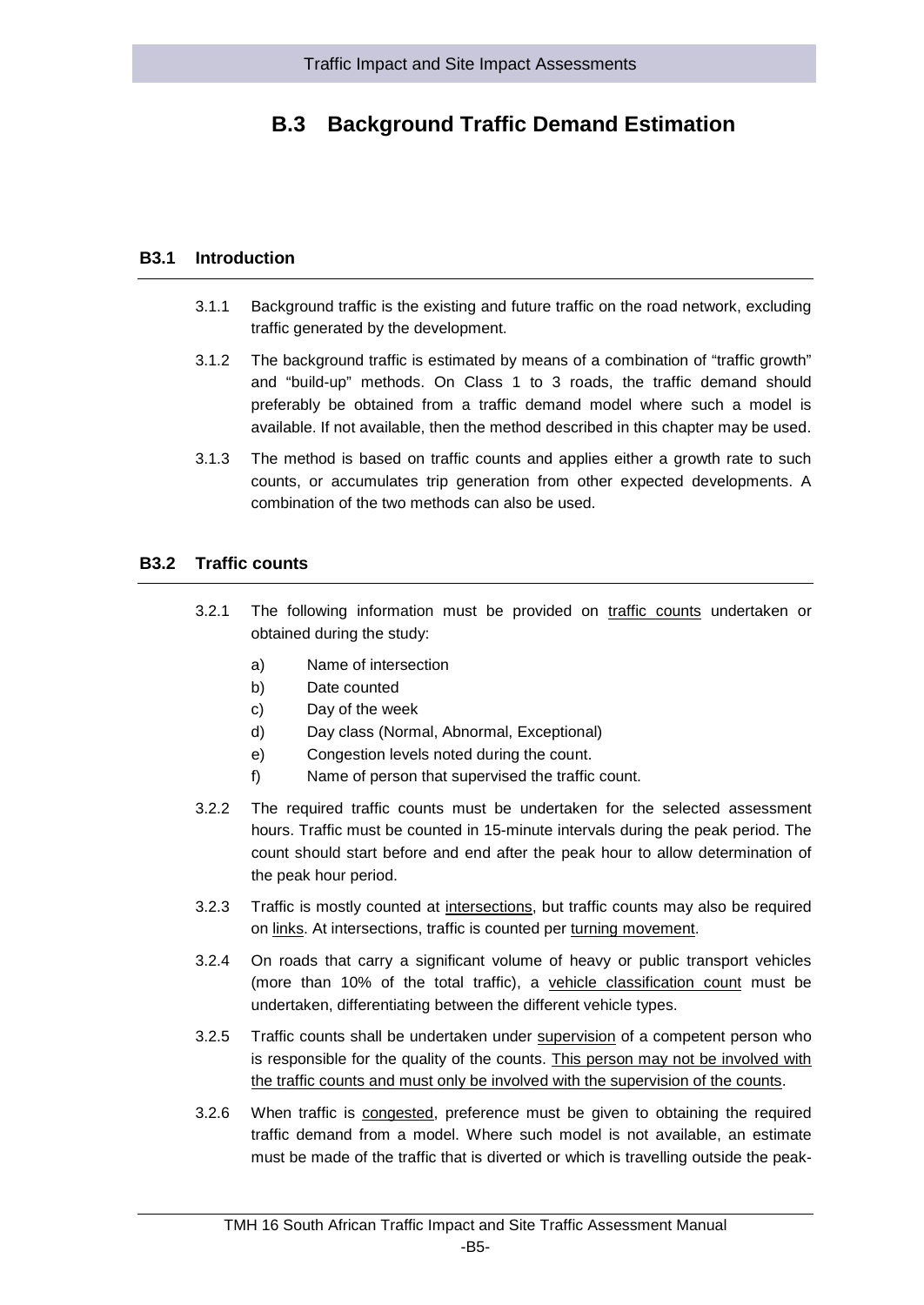hour (due to peak-hour spreading). The adjustment depends on the degree to which traffic is congested in the area.

The adjustment can be made by adding the growth in queue length over the peak period to the traffic volume in the corresponding period, but additional adjustments must also be made for diverted traffic and peak-hour spreading.

3.2.7 Traffic counts up to two (2) years old may be used in the assessment, provided that no changes have occurred during this period that may have significantly affected the traffic demand.

#### <span id="page-50-0"></span>**B3.3 Traffic growth**

- 3.3.1 Appropriate growth rates must be used for the estimation of future background traffic. Growth rates are only applied to traffic counts and not to the trip generation rates of developments since such rates are determined for fully occupied developments.
- 3.3.2 The appropriate growth rate depends on the expected growth in the area in which the development is located as well as the degree to which approved but not yet exercised developments as well as future development in the area are taken into account in the assessment. Lower growth rates are used when such developments and rights are taken into account.
- 3.3.3 Typical growth rates are provided in the Trip Data Manual. These rates must be adjusted depending on the degree to which other land development in the area is taken into account. In areas dominated by large existing developments and where a significant proportion of the traffic is generated by such developments, the traffic is not expected to experience a high growth rate.
- <span id="page-50-1"></span>3.3.4 The growth rate must be applied from the date of the traffic count to the year of analysis.

# **B3.4 Existing exercised land-use rights**

- 3.4.1 Where a development has existing land-use rights that have been exercised and were a growth rate is applied, the trip generation of the exercised rights must be estimated and subtracted from the traffic counts before any growth is applied.
- 3.4.2 The trip generation of existing exercised land-use rights must be determined using the same methodology for estimating the trip generation of the new rights, taking pass-by, diverted and transferred trips into account. Since the trip generation of the existing rights is subtracted from existing traffic, the trip generation study for the application must be undertaken for the full development, including existing and new rights.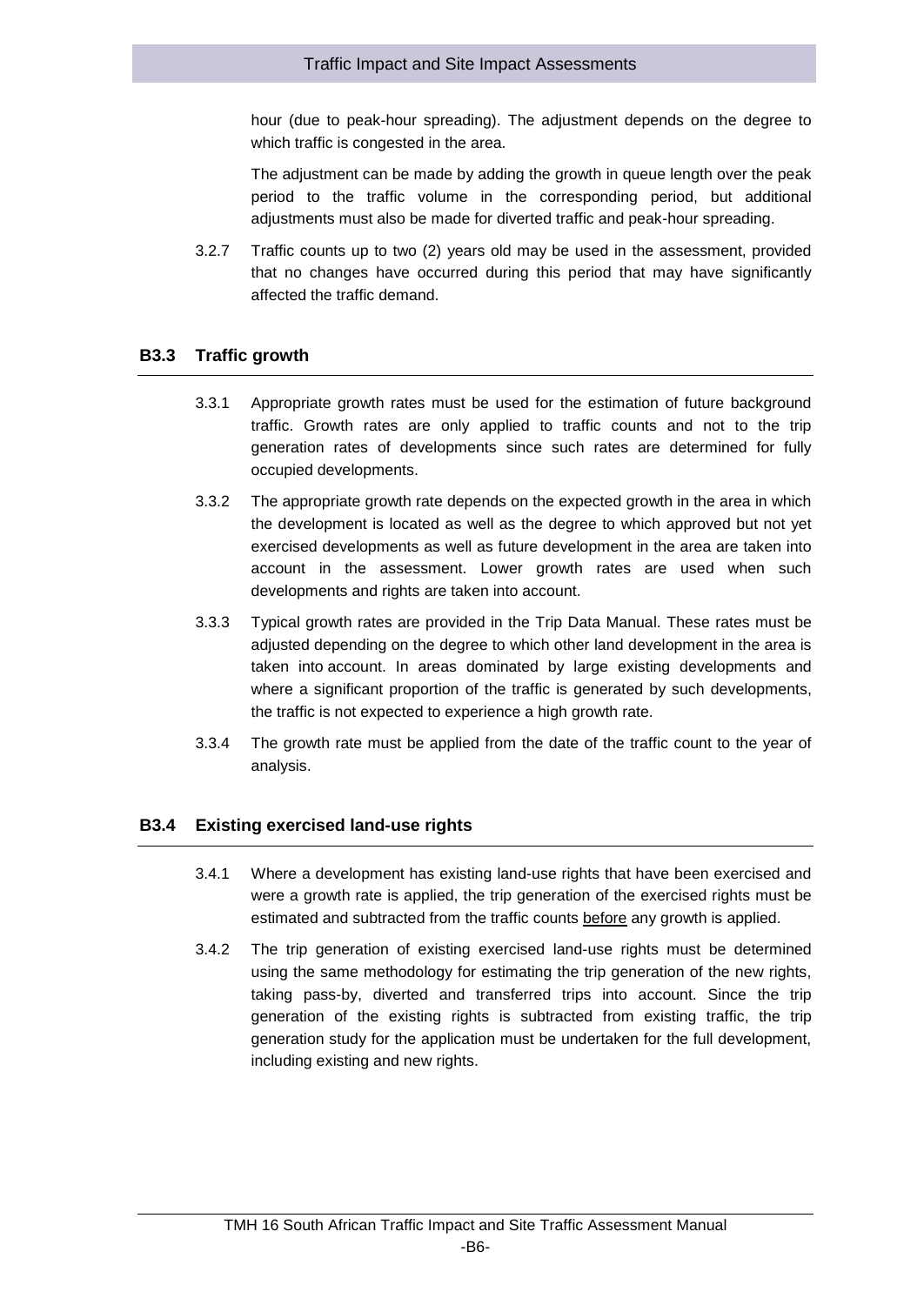# **B3.5 Trip generation by other developments**

- <span id="page-51-0"></span>3.5.1 Other developments as well as future potential development in the area must be taken into account in the estimation of future background traffic. The following developments must be taken into account:
	- a) Approved developments that have not yet been fully implemented. The traffic demand of such developments must be established from traffic impact assessments that have been submitted for the developments. The Municipality will make such assessments available to the Assessor.
	- b) Developments that are likely to occur during the study horizon of the traffic assessment. The Municipality must provide estimates of the future traffic demand that may be generated by such development.
- 3.5.2 The traffic demand due to the above developments are accumulated and added to the traffic counts. No growth rate is applied to the traffic demand estimated for these developments. The growth rate used in the analysis also depends on the extent to which such other developments are taken into account.
- 3.5.3 The Municipality is responsible for providing the above data. Where such data are not available, there will be no obligation on the Assessor to take such developments into account. In such cases, use will only be made of the traffic growth rate to estimate future traffic demand.

# <span id="page-51-1"></span>**B3.6 Redistribution of background traffic**

- 3.6.1 In situations where a development proposal may result in a diversion of background traffic, such diversion must be taken into account as part of the "with" development scenario.
- 3.6.2 The report must include a determination of the likely diversion of background traffic as a result of the proposal.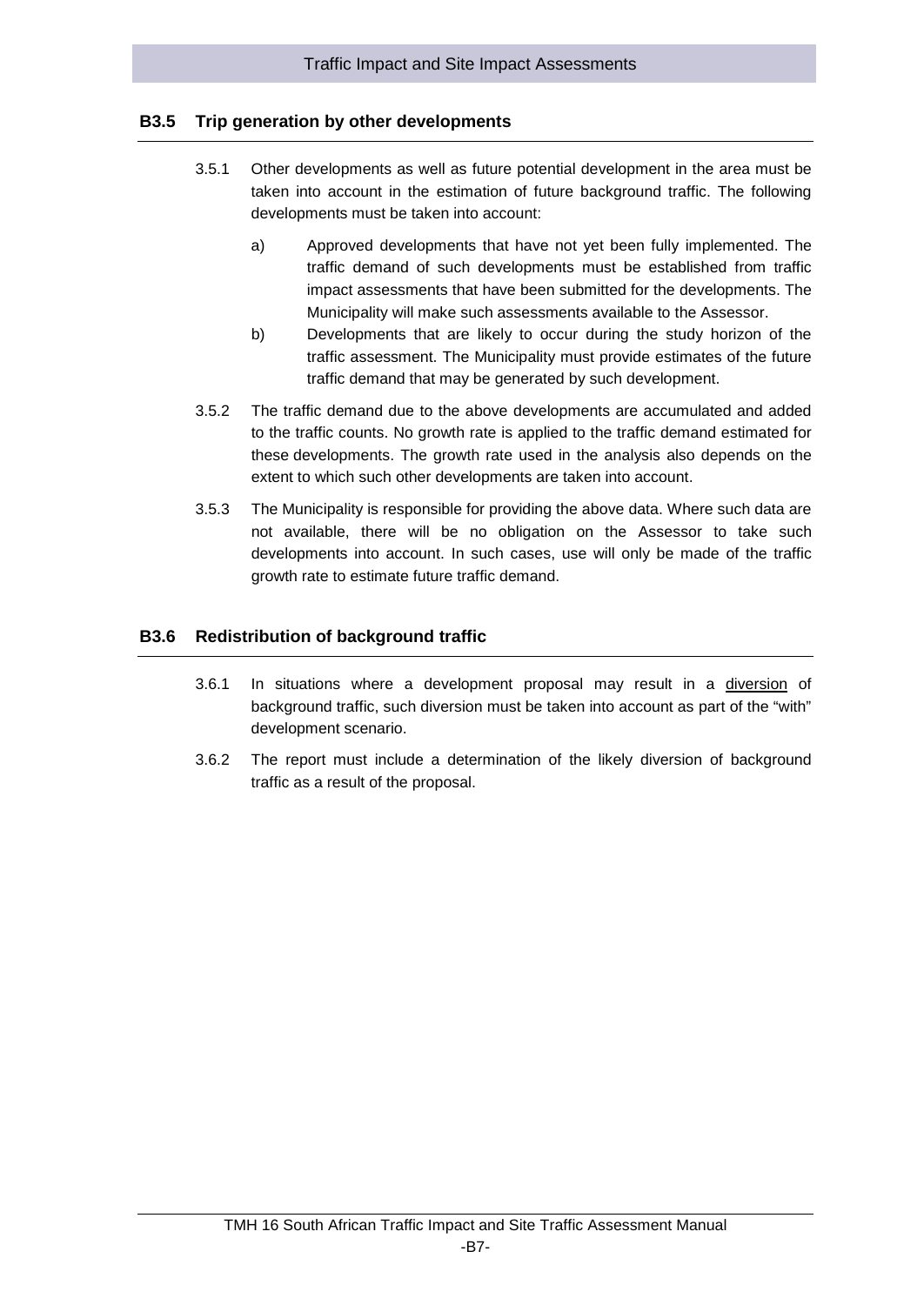# **B.4 Trip Generation**

# <span id="page-52-0"></span>**B4.1 Trip generation rates**

- <span id="page-52-1"></span>4.1.1 Trip generation rates are measured in units of trip ends, with either an origin or a destination at the development. It is the sum of in- and outbound traffic to and from a development.
- 4.1.2 Trip generation rates are provided in the Trip Data Manual for a range of landuses. Where an application is made for an optional range of land-uses, the landuse combination with the worst or highest impact shall be taken into account in the assessment.
- 4.1.3 Where a development consists of different land-uses, the trip generation must be determined for each land-use and added together. The total trip generation of a multi-use development, however, may be lower than the sum of trip generations of individual land uses allowing the total trip generation to be reduced based on the method and requirements provided in the Trip Data Manual.
- 4.1.4 The traffic analysis is based on the average trip generation rates and percentage pass-by trips for a specific land-use type as provided in the Trip Data Manual. The use of average rates will tend to balance out the effect of variation between different developments. On accesses to developments, the Assessor may use a higher trip generation rate to account for a possibility that the development may attract more trips than the average.
- 4.1.5 The trip generation shall NOT be adjusted to account for the spreading of traffic demand during the peak period as a result of prevailing congested traffic conditions on the road network. The trip generation rate already accounts for some spreading of traffic demand as a result of factors such as variable working and travel times. Allowing for spreading due to congestion does not reflect actual traffic demand and would exacerbate the existing congested conditions. Furthermore, spreading out of traffic demand due to congestion is a dis-benefit to users and must be assessed and evaluated as a negative traffic impact and a deterioration in level of service.
- 4.1.6 No growth rate is applied to the trip generation of a development since trip generation rates are established for fully matured developments.
- 4.1.7 The trip generation must be determined for the following scenarios:
	- a) Development with existing exercised rights when such rights exist.
	- b) Development with total rights, including new rights.

The additional trip generation is the difference between the trip generation for the above two scenarios.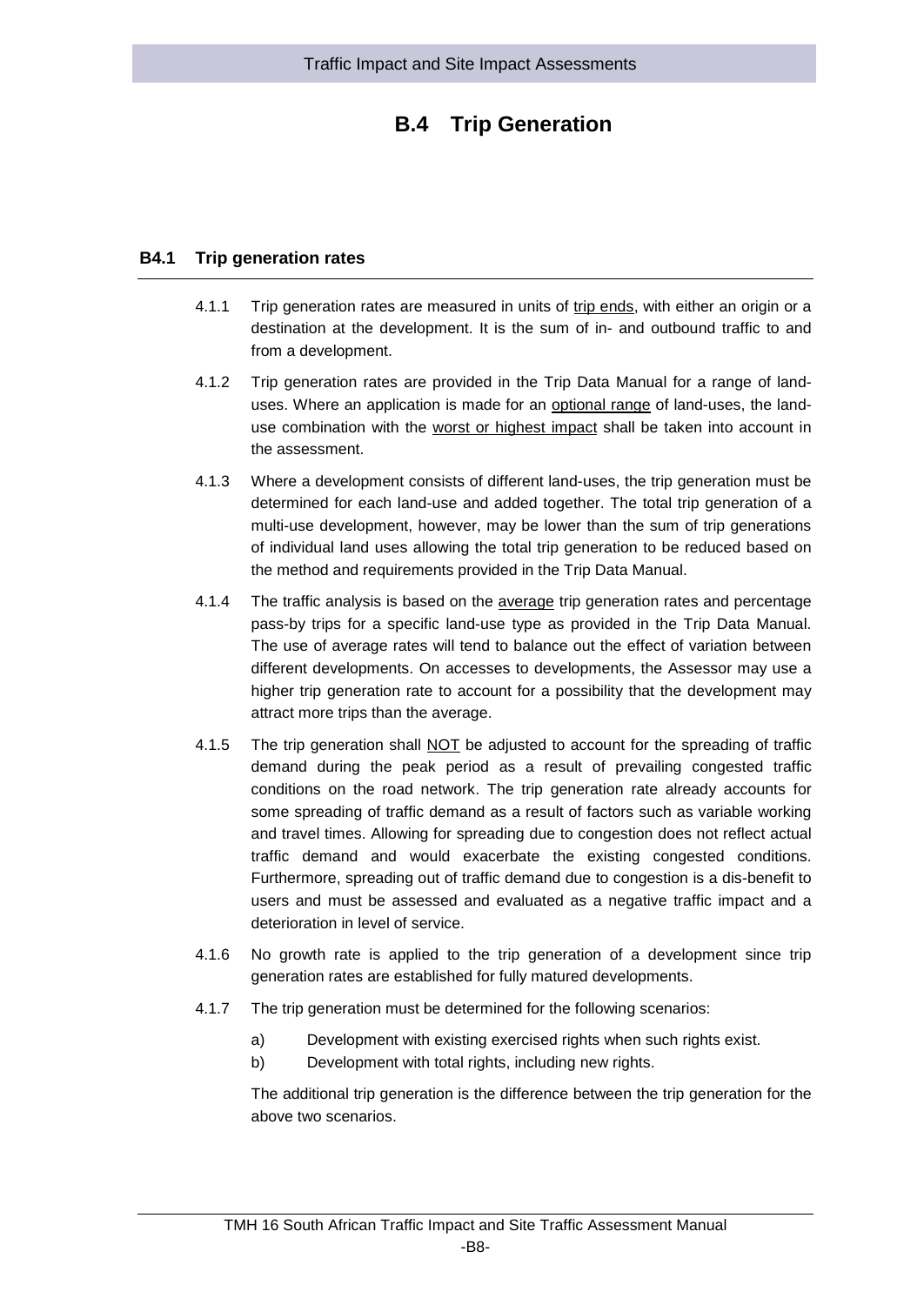#### <span id="page-53-0"></span>**B4.2 Modal split**

- 4.2.1 The Trip Data Manual provides for a reduction in trip generation in areas with a low level of vehicle ownership or near transit facilities. Provision is also made for walking trips in mixed-use developments. No further adjustment is therefore required for modal split.
- 4.2.2 The reduction in the trip generation rate will reduce the need to implement road improvements, but additional facilities to accommodate the other modes of transport (public transport or walking) may or will be required. This impact must be addressed as part of the traffic assessment.

#### <span id="page-53-1"></span>**B4.3 Trip types**

- 4.3.1 For purposes of traffic assessments, trips can fundamentally be classified as of pass-by, diverted, transferred and primary trips. While some of these trip may not necessary be new on the wider road network, they are all new on the accesses to a development. The trips can therefore NOT be deducted from the trip generation of a development but must be addressed as part of the trip distribution process. More information on the required methodology is given in the next chapter.
- 4.3.2 Trips may also be classified as internal or external. Internal trips are trips that occur fully within a study area while external trips are those outside the study area of which cross the boundary of the study area. Such trips can also not be determined by adjusting the trip generation rate and can only be determined after trips have been distributed and assigned to the road network. The internal trips are then determined as those assigned internally to the study area.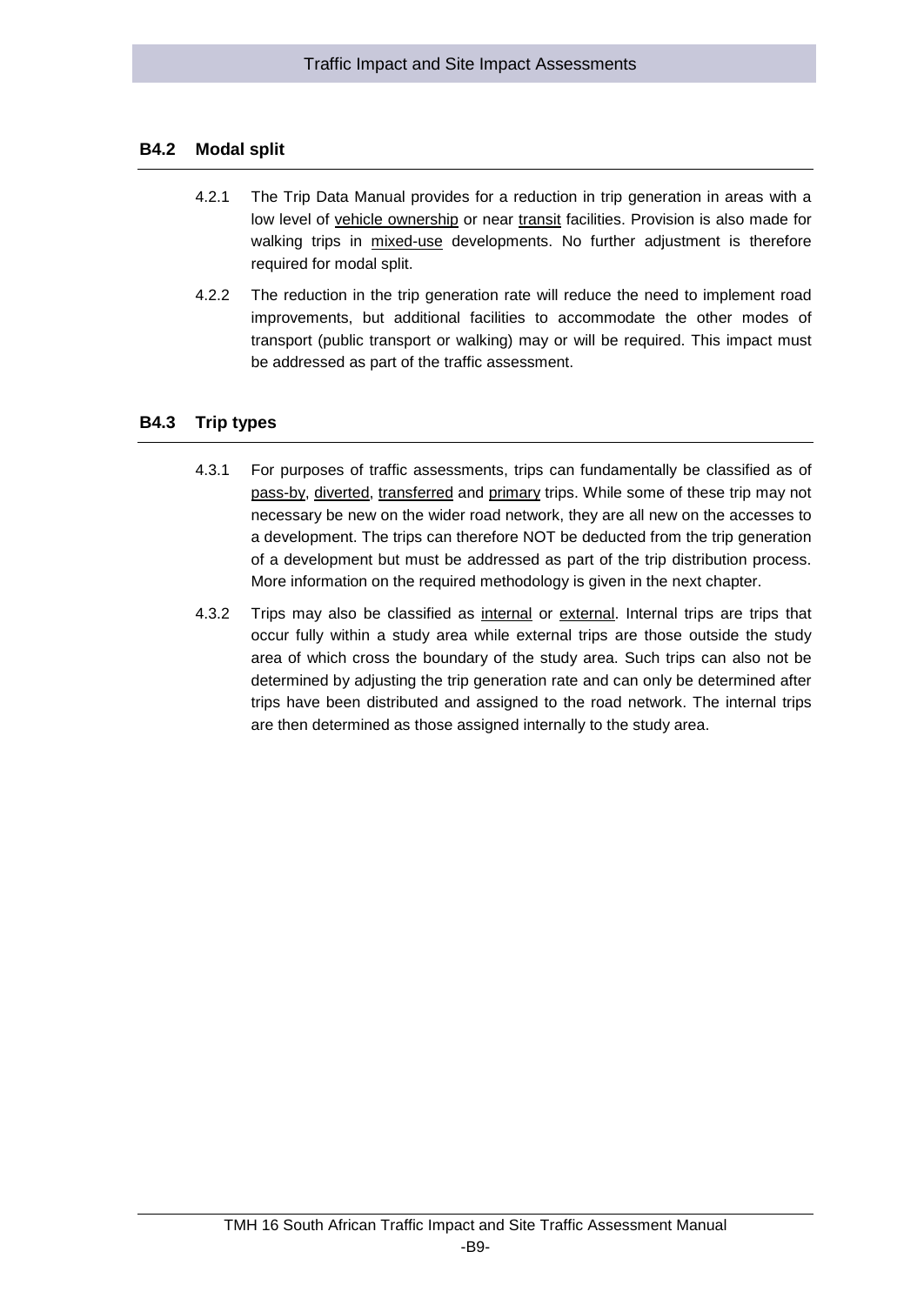# <span id="page-54-0"></span>**B.5 Trip distribution and assignment**

#### **B5.1 Introduction**

- <span id="page-54-1"></span>5.1.1 Traffic generated by the development must be distributed and assigned to the road network to allow determination of the traffic demand per traffic stream or turning movement.
- 5.1.2 Where a development consists of different land uses with trip generation characteristics that differ significantly, the trip distribution and assignment must be undertaken separately for each land use. A separate study may also be required for the distribution and assignment of existing exercised rights where such rights differ from the applied rights.

#### <span id="page-54-2"></span>**B5.2 Trip types**

- 5.2.1 For purposes of trip distribution, trips can fundamentally be classified as the following types:
	- a) Pass-by trips.
	- b) Diverted trips.
	- c) Transferred trips.
	- d) Primary trips.
- 5.2.2 Only primary trips are considered to be new trips on the road network, while pass-by, diverted and transferred trips are already on the network and are only new on certain segments of the network. The trips cannot be deducted from the trip generation of a development but must be addressed as part of the trip distribution process, as described in the following sections.

#### <span id="page-54-3"></span>**B5.3 Pass-by trips**

- 5.3.1 Pass-by trips are existing (background) trips already on the road network directly adjacent to the point(s) of access to the site and where the traffic can turn directly into or out of the site. The site is not a primary destination and is only visited during the process of visiting a primary destination. Pass-by trips are therefore not new on the road network and only affect existing traffic patterns at the accesses to the development.
- 5.3.2 The pass-by trips can be estimated by means of factors provided in the Trip Data Manual. These factors are used to determine pass-by trips as a percentage of the total trip generation of the development. The pass-by trips may also not exceed a certain percentage of the background traffic (as described in the Trip Data Manual).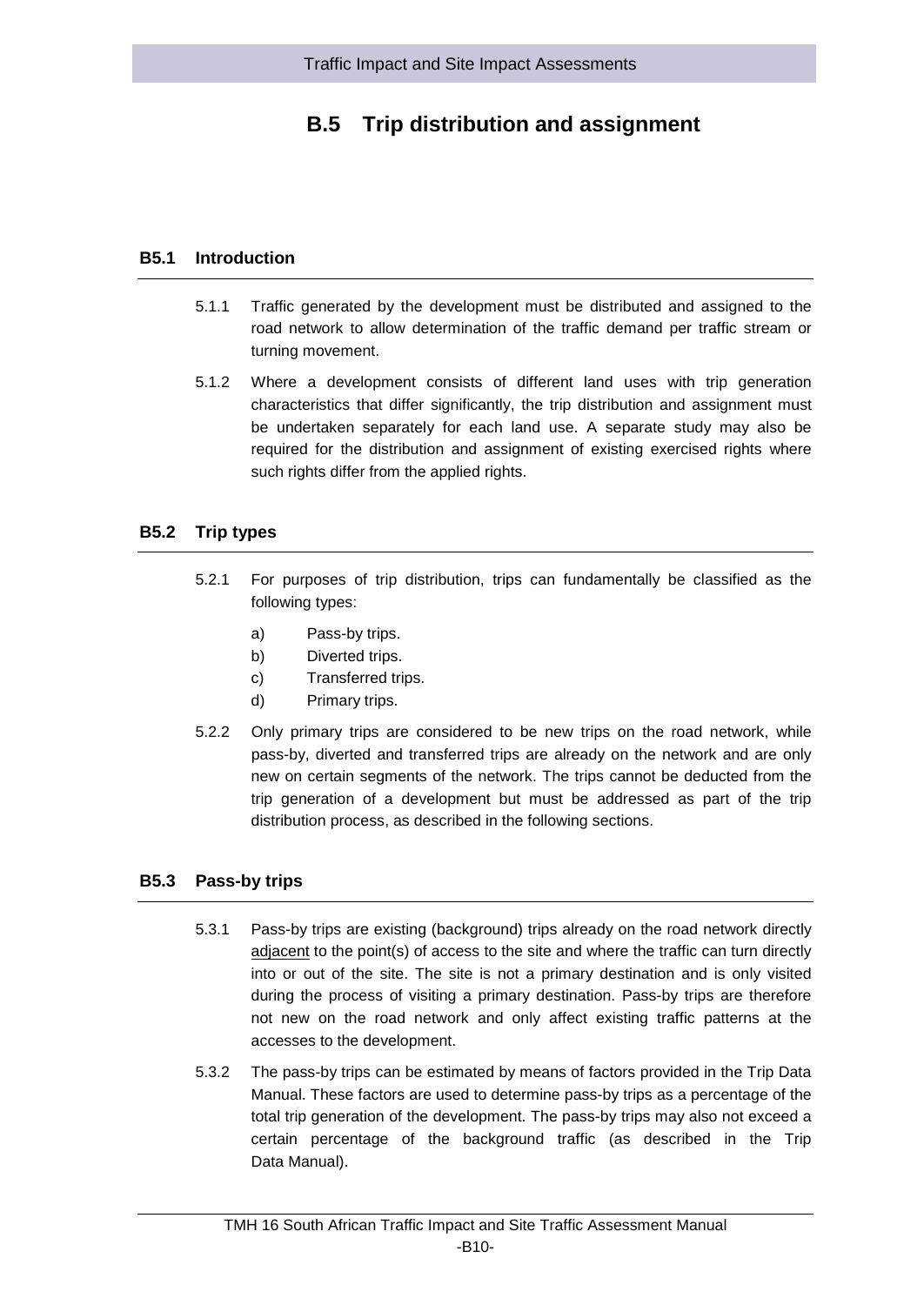5.3.3 The percentage pass-by trips is distributed in proportion to the volumes of traffic passing the different accesses to the development. The percentages are then assigned to specific turning movements on the accesses. The process involves deducting traffic from some turning movements (negative percentages) and adding traffic to other turning movements (positive percentages).

# <span id="page-55-0"></span>**B5.4 Diverted trips**

- 5.4.1 Diverted trips are existing (background) trips already on the road network (the site is not the primary destination) but not directly adjacent to the accesses to the site. The trips are similar to pass-by trips, except that they have to deviate to other roads to obtain access to the site. Diverted trips will tend to return to their original route and continue to their original destinations after visiting the development. The diverted trips will thus only be new on certain segments of the road network, but not on the roads from which they are diverted.
- 5.4.2 For smaller study areas, diverted trips can be considered to be primary because the trips would be new to the study areas. For larger areas, however, the trips should be taken into account in the analysis.
- 5.4.3 The diverted trips can be estimated by means of factors provided in the Trip Data Manual. These factors are used to determine diverted trips as a percentage of the total trip generation of the development. The diverted trips may also not exceed a certain percentage of the background traffic (as described in the Trip Data Manual).
- 5.4.4 Diverted trips cannot be distributed in proportion to the traffic volumes on the roads from which the trips are diverted since the diversion is also affected by the distance over which the diversion occurs. Such diversion must therefore be estimated on the basis of local knowledge of traffic in the area.
- 5.4.5 Diverted trips can NOT be diverted from roads adjacent to the development. Pass-by trips are used to account for such diversion.
- 5.4.6 The diversion percentages are assigned to specific routes and turning movements on the network. The process involves deducting traffic from some routes (as negative percentages) and adding traffic to other routes or turning movements (as positive percentages).

# <span id="page-55-1"></span>**B5.5 Transferred trips**

- 5.5.1 Transferred trips are trips that are already present on the road network and which are visiting similar developments near to the proposed development and which have the potential of transferring or switching their destination to the proposed development. These trips are different from pass-by and diverted trips in that trips are wholly or partly transferred from one development to another.
- 5.5.2 For smaller study areas, transferred trips can be considered to be primary because the trips would be new to the study areas. For larger areas, however, the trips should be taken into account in the analysis. The number of new trips on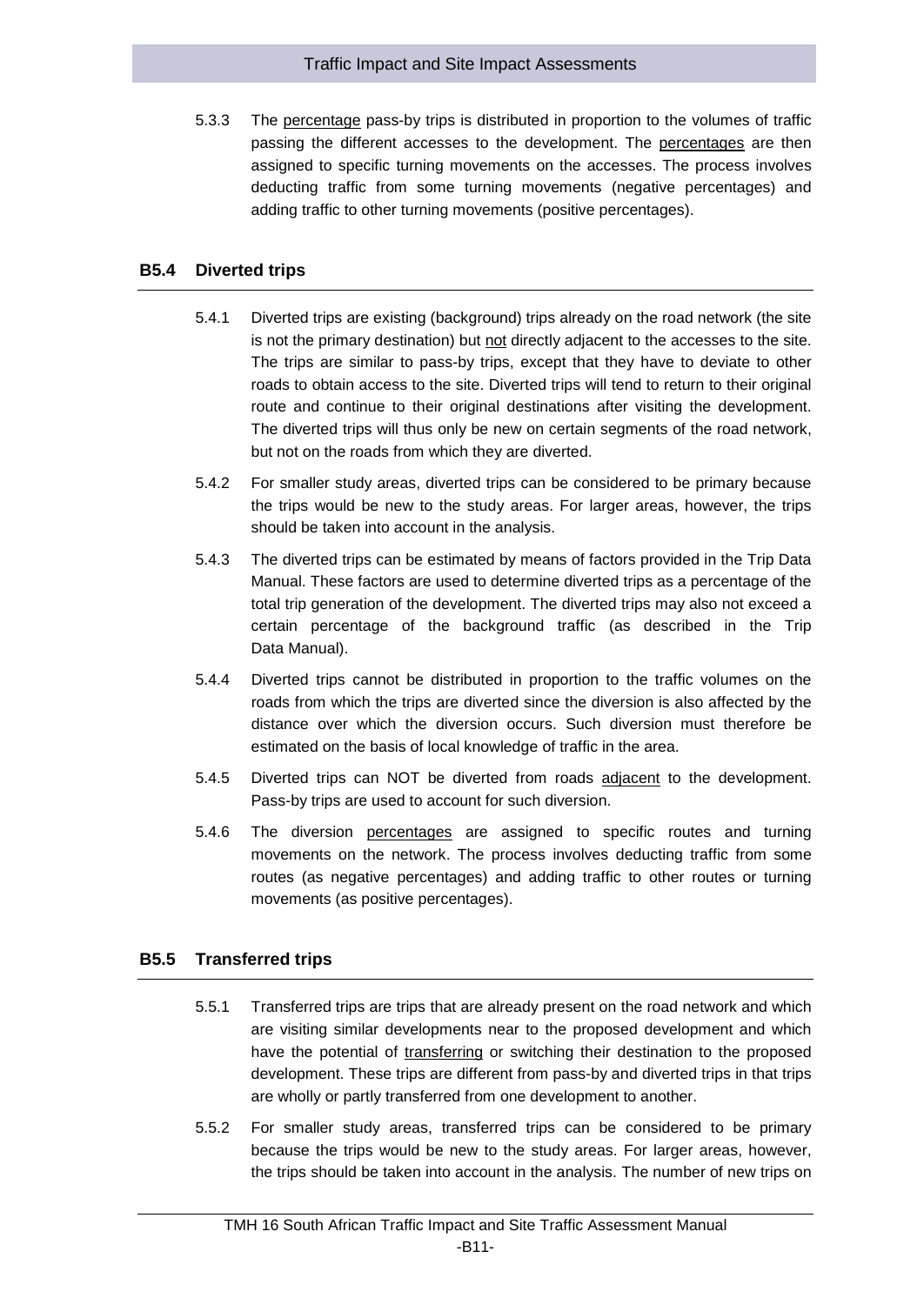the road network can be significantly overestimated if such diversion or transfer is not taken into account.

- 5.5.3 No factors are available for the estimation of transferred trips and these factors must be estimated based on a local knowledge of traffic patterns and developments in the area.
- 5.5.4 The transferred trips must be estimated as a percentage of the total trip generation of the development. These percentages are then assigned to specific routes and turning movements on the road network. The process involves deducting traffic from some routes (as negative percentages) and adding traffic to other routes or turning movements (as positive percentages).

#### <span id="page-56-0"></span>**B5.6 Primary trips**

- 5.6.1 Primary trips are trips which are new to the study area and which have the site as the primary destination. The trips can be determined by subtracting pass-by, diverted and transferred trips from the trip generation of a development. For smaller study areas, diverted and transferred trips may be considered to be primary since they are likely to be new in the study areas.
- 5.6.2 The trip distribution of primary trips may be determined by one of the following models or methods:
	- a) Gravity model. According to the gravity model, trip distribution is proportional to the relative magnitude of origin and destination zones, and inversely proportional to the travel time between the zones.
	- b) Analogy method. Uses the directional distribution observed at another similar development in the vicinity of the site.
	- c) Surrogate method. Uses available socio-economic data to determine trip origins and destinations.

Trip distribution may not be based on traffic counts in the vicinity of the development, unless it can be shown that such counts are indicative of the likely trip distribution for the development.

5.6.3 The gravity model requires information on the relative magnitude of origin and destination zones as well as travel times between zones. The basic formula for the gravity model is as follows:

$$
P_{ij} = \frac{A_j \mathbin{/} F_{ij}}{\displaystyle\sum_k A_k \mathbin{/} F_{ik}}
$$

With:

 $P_{ij}$  = Proportion of trips between zones i and j

 $A_i$  = Attractions in zone j (or k)

 $F_{ii}$  = Friction factor between zones i and j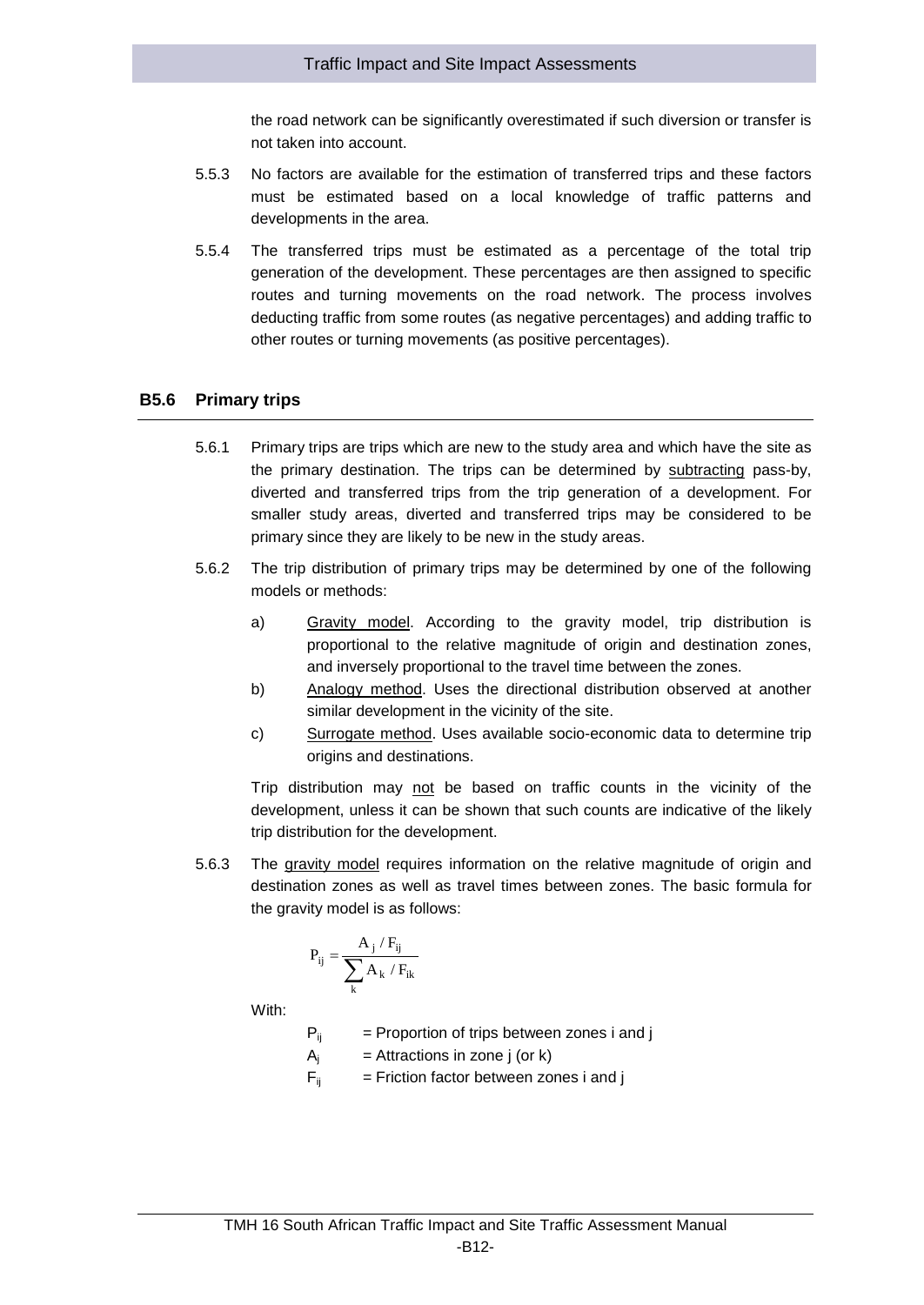The friction factor is related to the travel time between zones. Various functions are available for the friction factor, such as the following:

$$
F_{ij} = t_{ij}^2
$$

In which  $t_{ij}$  is the travel time between zones.

- 5.6.4 For smaller study areas, it is recommended that trip distribution should be estimated manually, using one of the above methods based on knowledge of local conditions.
- 5.6.5 For large study areas, however, a detailed analysis should be undertaken based on the gravity model. In such an analysis, an origin-destination matrix should be developed showing the trip distribution between origins and destinations. Constraint must be enforced on the matrix to ensure that the total trip productions and attractions do not exceed those calculated by means of trip generation rates. An iterative process is normally required for this purpose. The calculations are normally undertaken by means of software but can also be undertaken manually.
- 5.6.6 The primary trips must be estimated as a percentage of the total trip generation of the development and these percentages are then distributed and assigned to specific routes on the road network.

#### <span id="page-57-0"></span>**B5.7 Traffic assignment**

- 5.7.1 Traffic assignment involves determining the percentage of traffic that will use specific routes in the network. The traffic assignment is made with consideration to logical routings, available roadway capacity, right-turn movements, travel times and other relevant factors.
- 5.7.2 The traffic assignment must be undertaken in terms of percentages of the trip generation of a development. The percentages must be shown on a schematic diagram of the study area. Where traffic is deducted from particular routes or turning movements, the percentages must be shown as negative quantities, but otherwise as positive quantities.
- 5.7.3 Separate diagrams are required for each of the following trip types:
	- a) Pass-by trip distribution
	- b) Diverted trip distribution
	- c) Transferred trip distribution
	- d) Primary trip distribution

In all cases, the percentages must be shown for the in- and outbound traffic movements.

5.7.4 The assigned traffic volumes are determined by multiplying the trip generation rate of the development with the assigned percentages.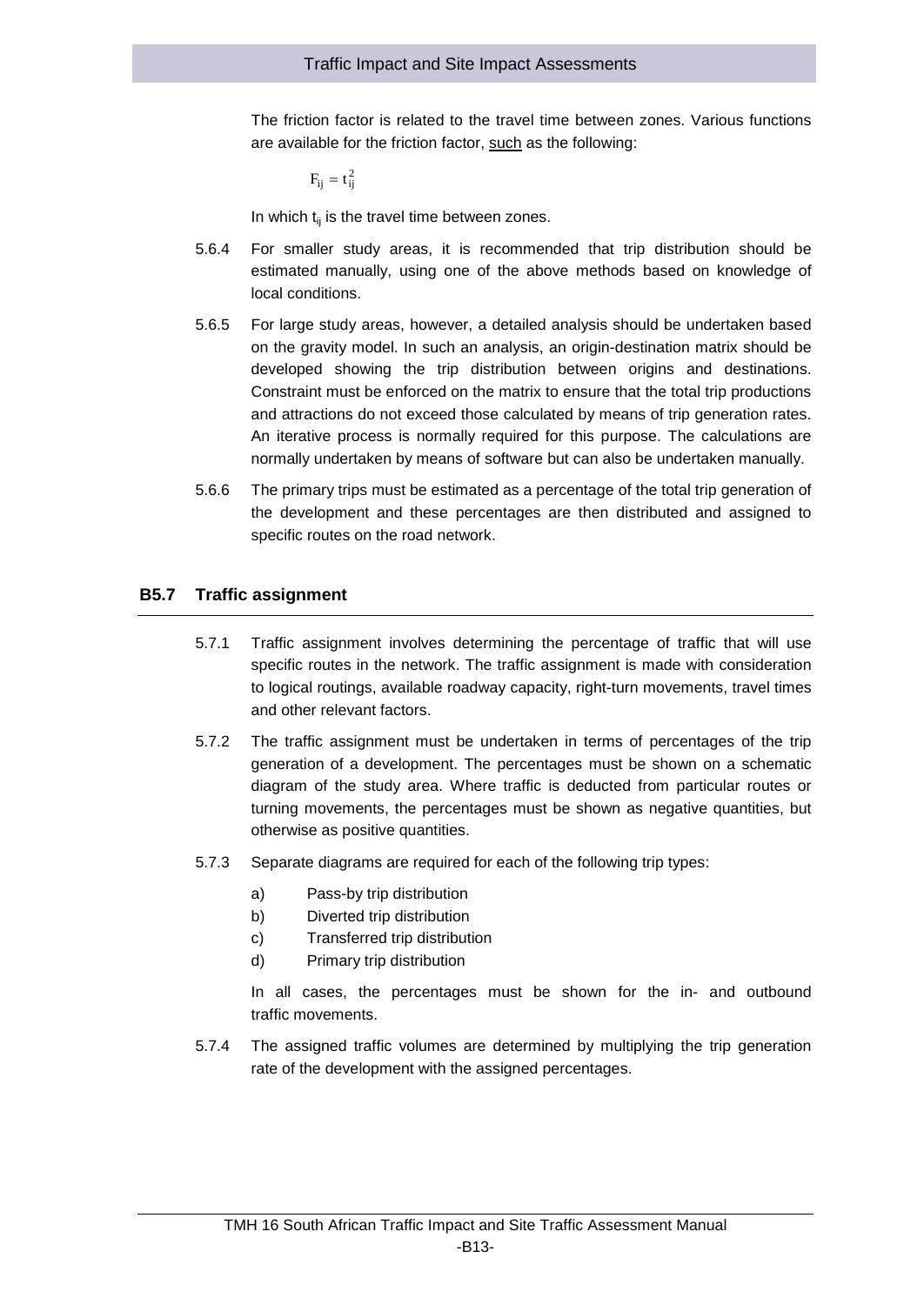# **B.6 Total Traffic Demand**

#### <span id="page-58-0"></span>**B6.1 Introduction**

- <span id="page-58-1"></span>6.1.1 Total horizon year traffic demand must be estimated for the design as well as planning horizon years.
- 6.1.2 The total traffic demand is determined by first estimating the background traffic and then adding the trip generation of the development to this background traffic.
- 6.1.3 The background ("without" development) traffic demand is estimated as follows:
	- a) Traffic counts are used to estimate current demand.
	- b) From the traffic counts, subtract the trip generation of the existing exercised rights of the development.
	- c) The resultant traffic is then grown using an appropriate growth rate (where required).
	- d) Traffic from other developments and future development is added to the grown traffic to determine future background traffic (where appropriate).
- 6.1.4 The total "with" development traffic demand is then estimated as follows:
	- a) Where necessary, the future background traffic is first redistributed to accommodate proposed changes to the transportation system.
	- b) The total trip generation of development, including existing and new rights, is then added to determine the "with" development traffic.

#### <span id="page-58-2"></span>**B6.2 Required information**

- 6.2.1 The following information on traffic demand must be provided for each horizon year and peak hour that is assessed. This information must be provided per turning movement or stream of traffic.
	- a) Background traffic ("without" development traffic)
		- i) Existing peak hour traffic (counts).
			- ii) Adjustments of traffic counts for congestion.
		- iii) Trip generation of development with existing exercised rights.
		- iv) Peak hour traffic less trip generation with exercised rights.
		- v) Future traffic growth.
		- vi) Traffic from other developments.
		- vii) Total future background traffic.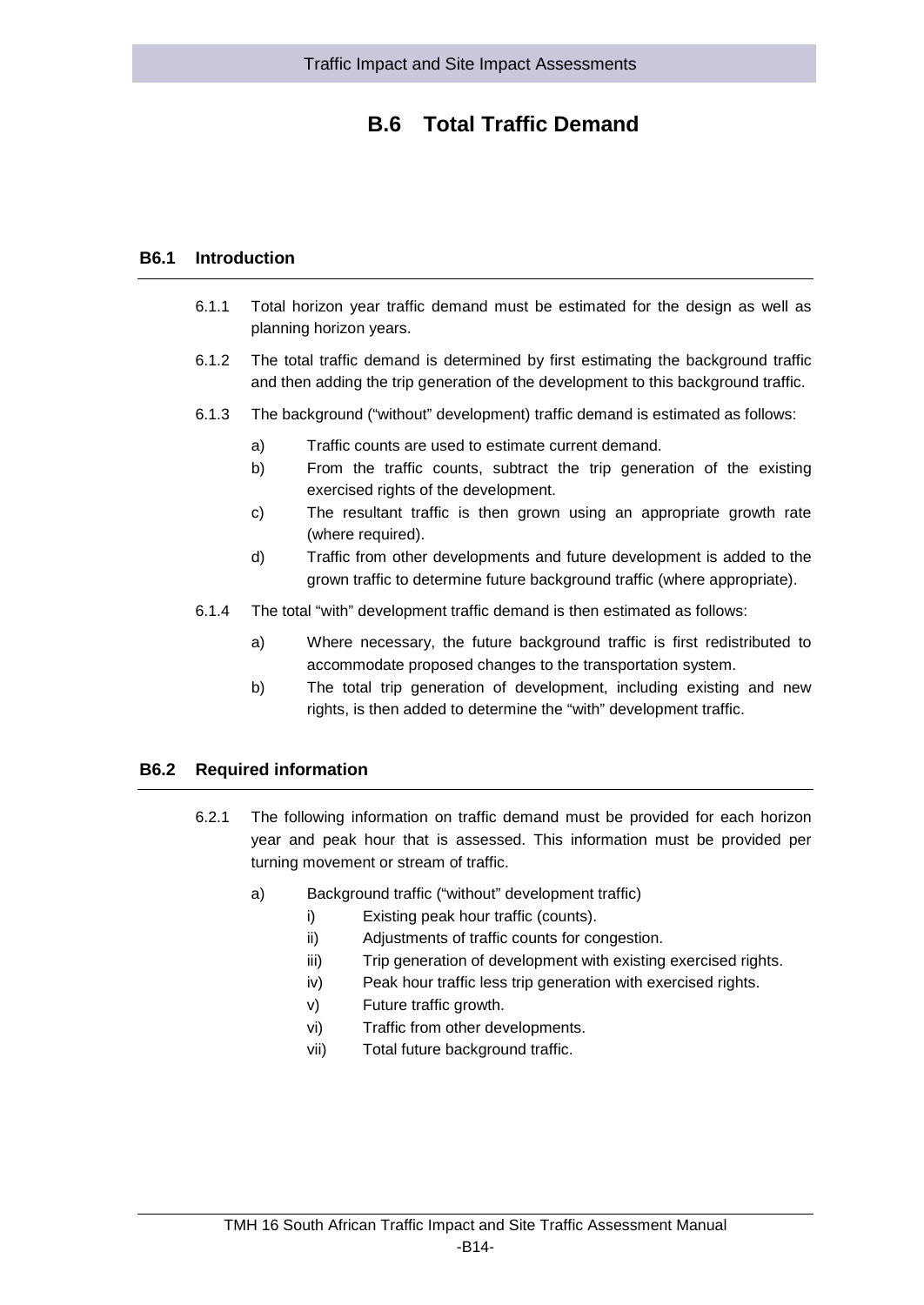- b) "With" development traffic
	- i) Redistribution of future background traffic due to development.
	- ii) Total trip generation of development, including new rights.
	- iii) Total "with" development traffic.
- 6.2.2 The above data may be provided in tables while the following data may be shown on schematic diagrams (at the discretion of the Assessor):
	- a) Existing peak hour traffic (traffic counts).
	- b) Total traffic demand estimates for the "with development" scenario and for each horizon year.